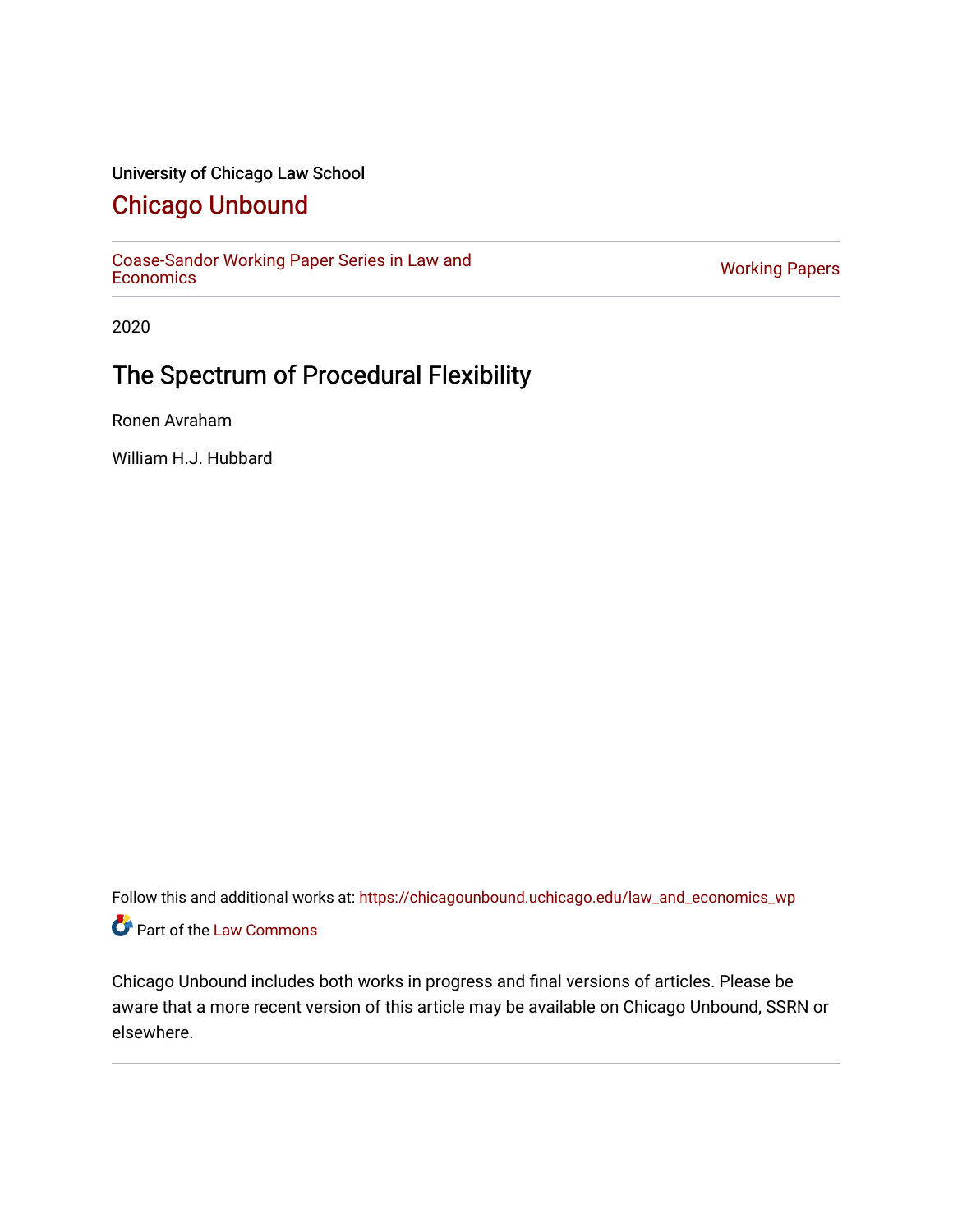## **ARTICLES**

## The Spectrum of Procedural Flexibility

Ronen Avraham† & William H.J. Hubbard††

Sometimes the rules let you change the rules. In civil procedure, many rules are famously rigid—for example, neither the parties nor the judge can stipulate to subject matter jurisdiction—but closer inspection yields many ways that judges or parties (individually or by agreement) can change procedural defaults, such as the number of depositions, trial by judge or jury, or sometimes even jurisdiction. Whether the judge or parties have "flexibility" to change the rules of the game is an important, but understudied, aspect of procedure.

This Article is the first to document the full spectrum of procedural flexibility the varied and sometimes surprising range of ways in which judges and parties can modify procedure in their cases. We show that procedural flexibility spans a broad spectrum from rigid inflexibility, to contracts that modify procedure, to unilateral control over procedure, and beyond, to a new frontier of innovations—buying and selling of procedures between parties in different cases, and markets or auctions for everything from depositions to jury trials. Some of these possibilities seem radical, but we show that, contrary to conventional wisdom, current civil practice already permits similarly radical flexing of procedure.

As a normative matter, we argue that even radical forms of flexibility (like markets in procedure) cannot be ruled out based on familiar normative criteria such as efficient dispute resolution, norm creation, distributive justice, or facilitation of

 <sup>†</sup> Professor of Law, Tel Aviv University Faculty of Law; Lecturer, University of Texas at Austin School of Law.

 <sup>††</sup> Professor of Law, The University of Chicago Law School. We are grateful for comments from Bob Bone, Alon Klement, Shay Lavie, Jay Tidmarsh, Diego Zambrano, and participants at the Law Faculty Workshops at the University of Chicago, the University of Notre Dame, Tel Aviv University, and the University of Texas School of Law, as well as the 2018 ALEA Annual Meetings. We thank Ramon Feldbrin, Kathryn Garcia, Sakina Haji, Deanna Hall, Adam Picker, Jill Rogowski, and Kelly Yin for valuable research assistance. William Hubbard thanks the Paul H. Leffmann Fund and the Jerome F. Kutak Faculty Fund for research support.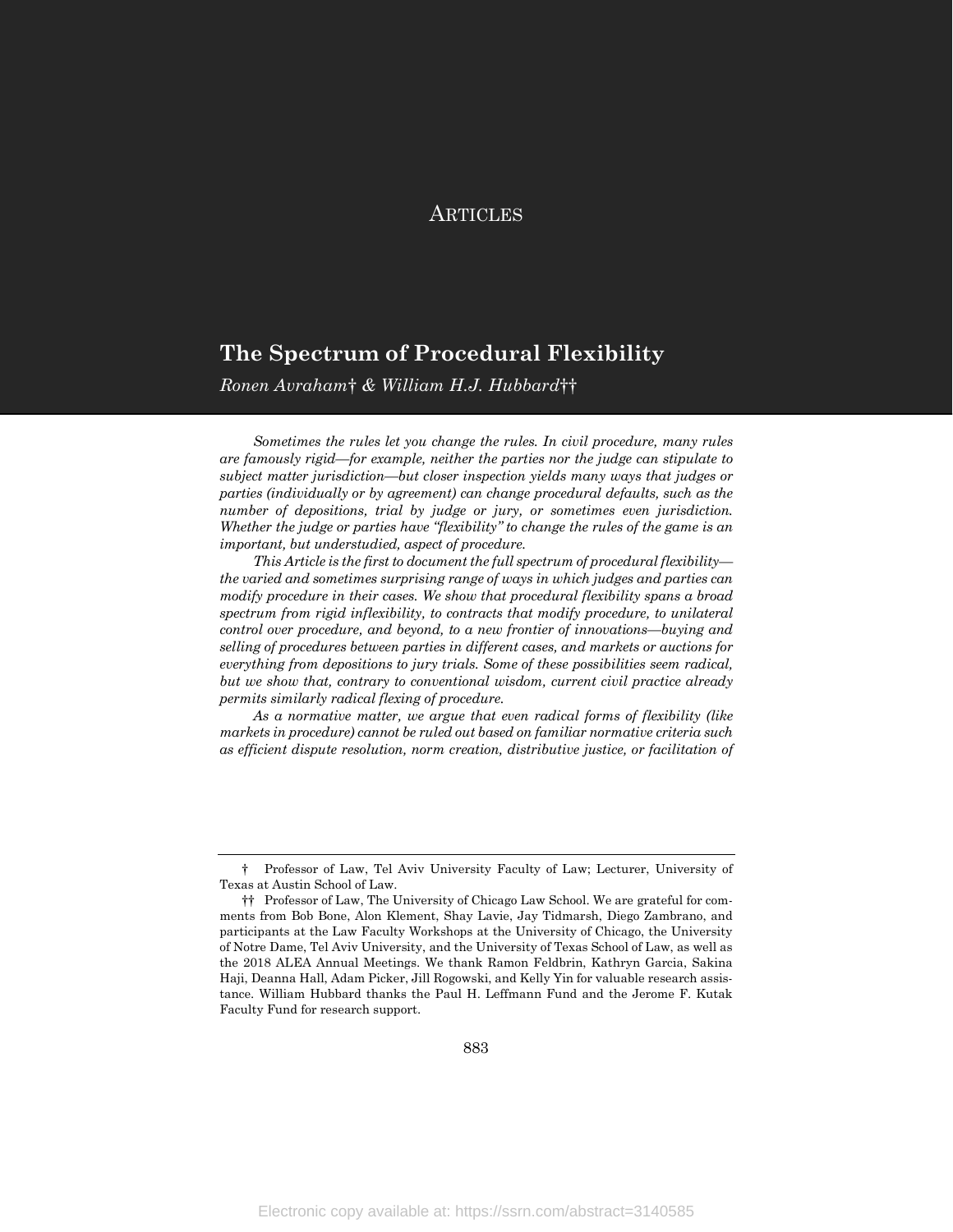democratic participation in the legal system. To the contrary, such forms of procedural flexibility may offer unexpected avenues for addressing inequities of the current status quo.

| $\mathbf{L}$ |                 |                                                           |  |
|--------------|-----------------|-----------------------------------------------------------|--|
|              | А.              |                                                           |  |
|              | $\mathbf{B}$    |                                                           |  |
| H.           |                 |                                                           |  |
|              | А.              |                                                           |  |
|              |                 | $\mathbf{1}$ .                                            |  |
|              |                 | 2                                                         |  |
|              |                 | 3.                                                        |  |
|              |                 | $\overline{4}$ .                                          |  |
|              |                 | 5.                                                        |  |
|              | B.              | Variation in Flexibility Across Case Types and Courts 910 |  |
|              |                 | 1.                                                        |  |
|              |                 | 2                                                         |  |
|              |                 |                                                           |  |
|              | $\mathbf{A}$ .  |                                                           |  |
|              |                 | $\mathbf{1}$ .                                            |  |
|              |                 | $2$ .                                                     |  |
|              | $\mathbf{B}$    |                                                           |  |
|              |                 | $\mathbf{1}$ .                                            |  |
|              |                 | 2.                                                        |  |
|              |                 |                                                           |  |
|              | А.              |                                                           |  |
|              | $\mathbf{B}$    |                                                           |  |
|              | $\mathcal{C}$ . |                                                           |  |
|              | D.              |                                                           |  |
|              | Е.              |                                                           |  |
|              |                 |                                                           |  |

#### INTRODUCTION

For students, and even for teachers, it is easy to see civil procedure as a fixed (albeit perplexing) set of rules. Parties in civil litigation have at their disposal all sorts of rigid, even numerically quantified, procedural entitlements. In federal court, for example, parties are entitled to discovery, including ten depositions, <sup>1</sup>

 $1$  FRCP 30(a)(2)(A).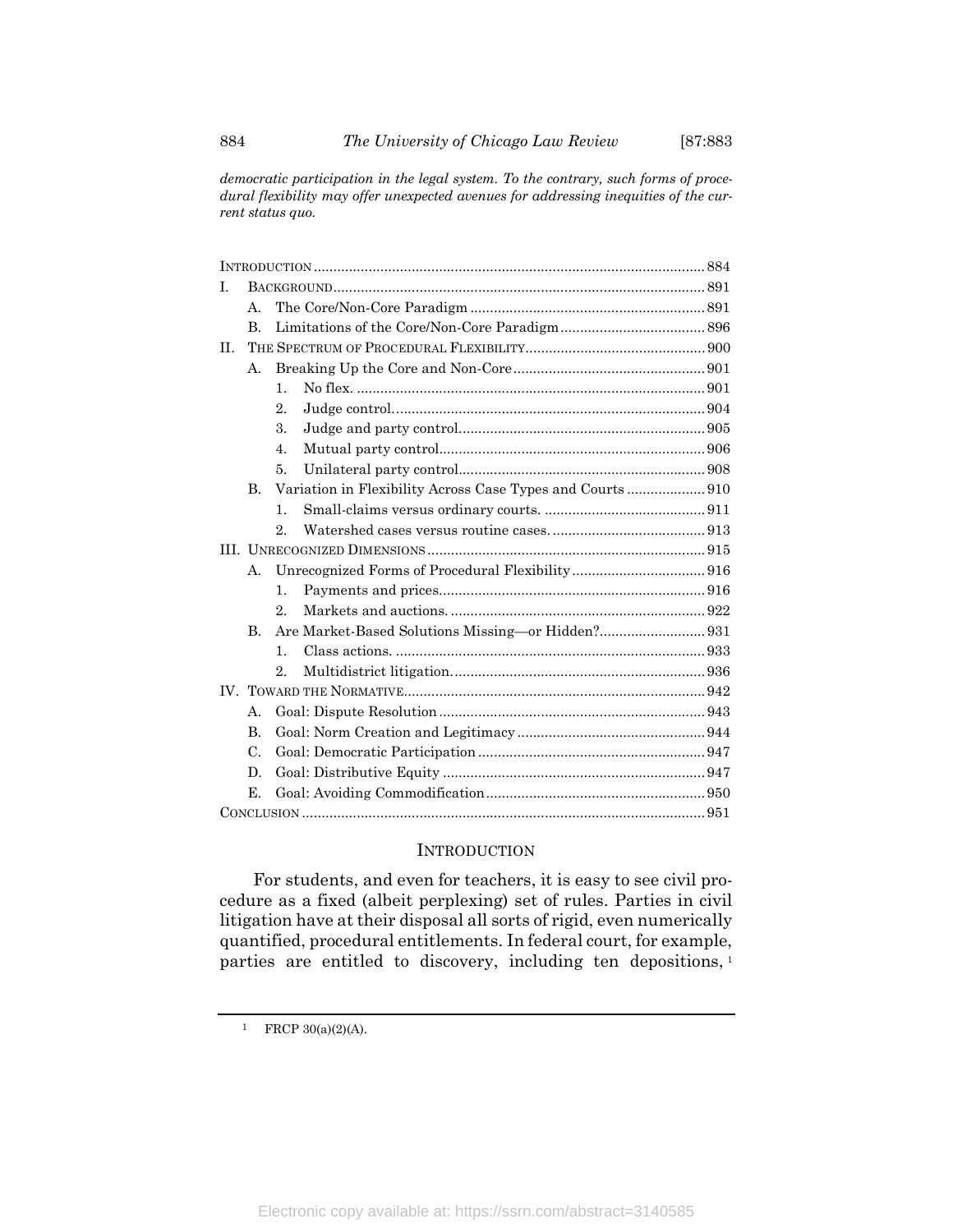twenty-five interrogatories,<sup>2</sup> and an indefinite number of requests for the production of documents.<sup>3</sup> In cases "at common law," parties have a right to trial by jury.<sup>4</sup> Under the "final judgment rule," parties have a right to one appeal only at the end of a case.<sup>5</sup> And on and on.

As a general matter, however, the notion that the law imposes a fixed set of procedures on civil litigants is false. Many rules are mere defaults and can be adjusted if parties do not want some of their entitlements or feel that their entitlements are not enough. Sometimes a party can get around a rule by convincing its adversary or the judge to deviate from a default, but sometimes not. For example, parties can agree to increase or decrease the number of depositions, interrogatories, or document requests,<sup>6</sup> but they cannot agree to overlook the "final judgment rule."<sup>7</sup> Parties can agree not to have a jury when they are entitled to one, but they cannot grant themselves a jury trial merely by agreement.<sup>8</sup> In other words, sometimes procedure is "flexible," and sometimes it isn't.

This poses a bundle of related questions: Who can modify procedural defaults? (The judge? The parties by mutual agreement? One party unilaterally?) Which procedures can be modified? Does the current state of the law, which intermingles rigid rules with bendable ones, make sense normatively? Together, these questions fall under the rubric of "procedural flexibility": the ability of judges and parties, either jointly or independently, to modify default procedures. In this Article, we examine what we call the "spectrum of procedural flexibility"—the broad and sometimes surprising range of ways in which judges and parties can control or modify the rules in their cases.

 $2$  FRCP 33(a)(1).

<sup>3</sup> See FRCP 34.

<sup>4</sup> US Const Amend VII.

<sup>5</sup> See 28 USC §§ 1291–92.

 $6\qquad$  See FRCP 30, 33, 34.

A colorful illustration of this in a recent, high-profile case is  $In$  re Warrant to Search a Certain E-Mail Account Controlled and Maintained by Microsoft Corporation, 15 F Supp 3d 466 (SDNY 2014), revd and vacd, 829 F3d 197 (2d Cir 2016), vacd as moot, 138 S Ct 1186 (2018). Precisely because parties cannot stipulate around the final judgment rule, the district court refused to accept an agreement between the parties that an earlier order of the court was a final judgment. In response, Microsoft filed a motion asking the court to hold it in contempt so that there would be an appealable final judgment (the contempt order). The court obliged, and the case eventually reached the Supreme Court. See United States v Microsoft Corp, 138 S Ct 1186, 1187 (2018).

See FRCP 38, 39.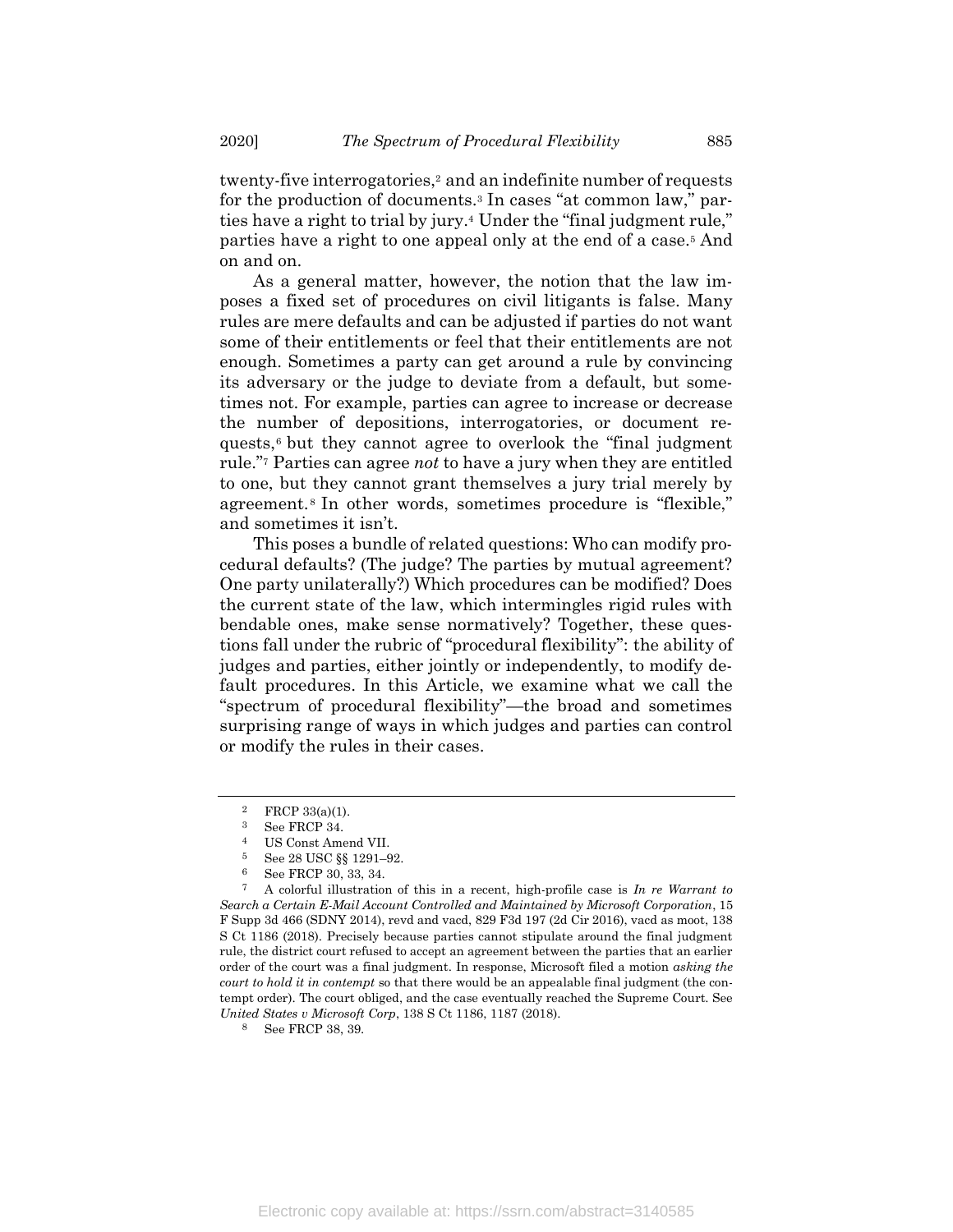One important aspect of procedural flexibility—parties' ability to modify procedure by agreement—has attracted the attention of an active literature. This literature, which we discuss in greater detail in Part I.A, frames procedural flexibility as a choice between either private contracts between the parties to modify procedures in their case or no procedural flexibility for the parties. Scholars have grappled with one key question: When is an agreement between the parties to modify the procedure in their case a permissible use of contracting, and when do we forbid private exchange?

Two major concepts emerge from this literature. First, there is a "core" of procedure that cannot be altered by the parties. These are the aspects of procedure that are central to the functioning or legitimacy of the courts, such as rules governing the recusal of judges, judicial control over oral arguments and decisionmaking, and the right to appeal. Second, outside of this "core," contracts between parties should be invalidated only in limited circumstances, such as when the contract harms third parties or contains unacceptably one-sided terms.

This core/non-core framework captures common intuitions about how procedural flexibility works in practice, but as we will document in Part I.B, this framework incompletely characterizes the current landscape of procedural flexibility. By focusing on the most familiar form of flexibility—contracts between the parties this framework overlooks other forms of procedural flexibility and cannot predict innovation in these forms. In other words, current scholarship (1) neglects forms of procedural flexibility that deserve study and are already prevalent in doctrine and legal practice and (2) leaves new forms of procedural flexibility undiscovered.

The existing literature on procedural flexibility also struggles to rationalize the normative basis for the core/non-core distinction. For example, if the "core" exists to protect the legitimacy of judicial decision-making, why do parties have control over how much evidence the judge sees (which could profoundly affect the quality of a watershed decision) but not over whether the judge's decision is written or oral (which in most cases will have zero effect on the quality or legitimacy of the court's decision)? For another example, if we conclude that private contracts between parties are undesirable, why is the only remedy to take away private contracting? Are we so sure that the problem with "private contracts between parties" is that it involves "private contracts," or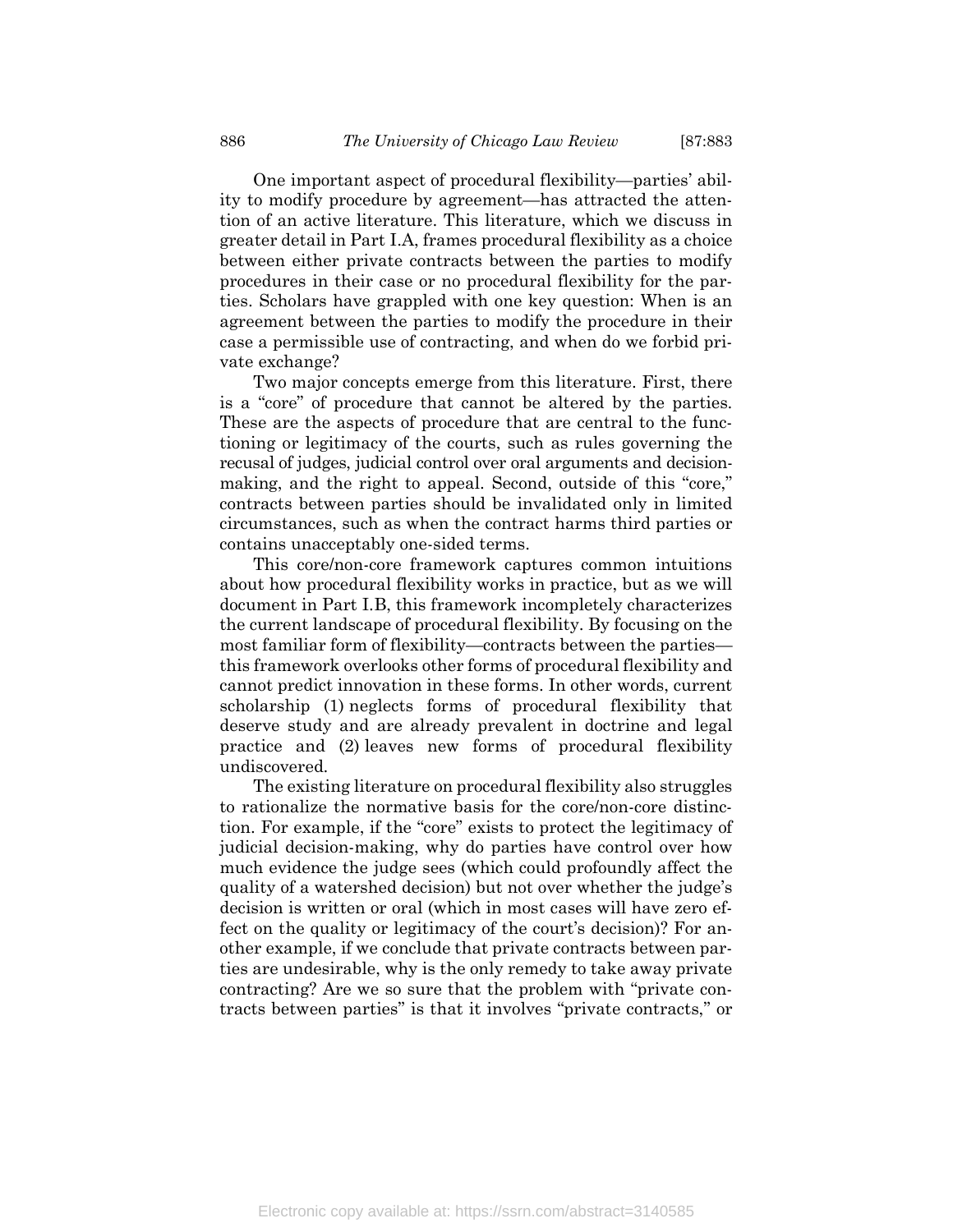could the problem be that the contracts are limited to being "between parties"? If so, couldn't the remedy be to *expand* private exchanges to include contracts between parties and nonparties? Lastly, is it reasonable to expect that the answers to the previous questions will be the same all the time for all types of cases? Is it reasonable to expect that civil procedure should be a one-size-fitsall set of rules?

With these questions in mind, we set out in this paper as cartographers to survey the landscape of procedural flexibility and catalog the full spectrum of procedural flexibility in practice. We also embark as explorers to discover entirely new approaches to procedural design that can expand the reformer's toolkit. Our approach here is primarily descriptive and taxonomic. We reframe questions of procedural design not as "Which procedures are in the core and therefore cannot be modified?" but as "Where on the spectrum of procedural flexibility does this procedure belong?" or "Which cases can utilize which forms of procedural flexibility?"

What we find is that most of what lawyers and academics think they know about procedural flexibility is wrong. There are more types of flexibility than we realize. Some types that seem novel are in fact commonplace, and some truly radical types may be normatively superior to the status quo we take for granted.

In Part II, we begin this process of charting the landscape by examining the understudied dimensions of procedural flexibility that already exist in practice. These aspects of procedural flexibility, even though ubiquitous in practice, have largely avoided sustained examination.<sup>9</sup> Our contribution in Part II is to provide a detailed examination of the many forms of flexibility embedded in current procedure.

We uncover an entire spectrum of procedural forms that allow modifications by one or both parties, with or without the court's involvement. Some points on the spectrum are well studied, such as flexibility by agreement between the parties, <sup>10</sup> or "no-flex" rules where neither the parties nor the judge have any

<sup>9</sup> Procedural flexibility keeps a low profile in case reports and jurisprudence. After all, flexibility involves discretion and agreement as the basis for procedure, two factors that steer cases away from the spotlight of appellate review. Appellate courts defer to discretionary decisions in lower courts; agreement means that issues aren't disputed, and therefore aren't the subject of appellate opinions.

<sup>10</sup> Many discovery rules have this character. The numeric limits on depositions and interrogatories can be lifted by party agreement. See FRCP 30 (depositions) and 33 (interrogatories). See also Part II.A.4.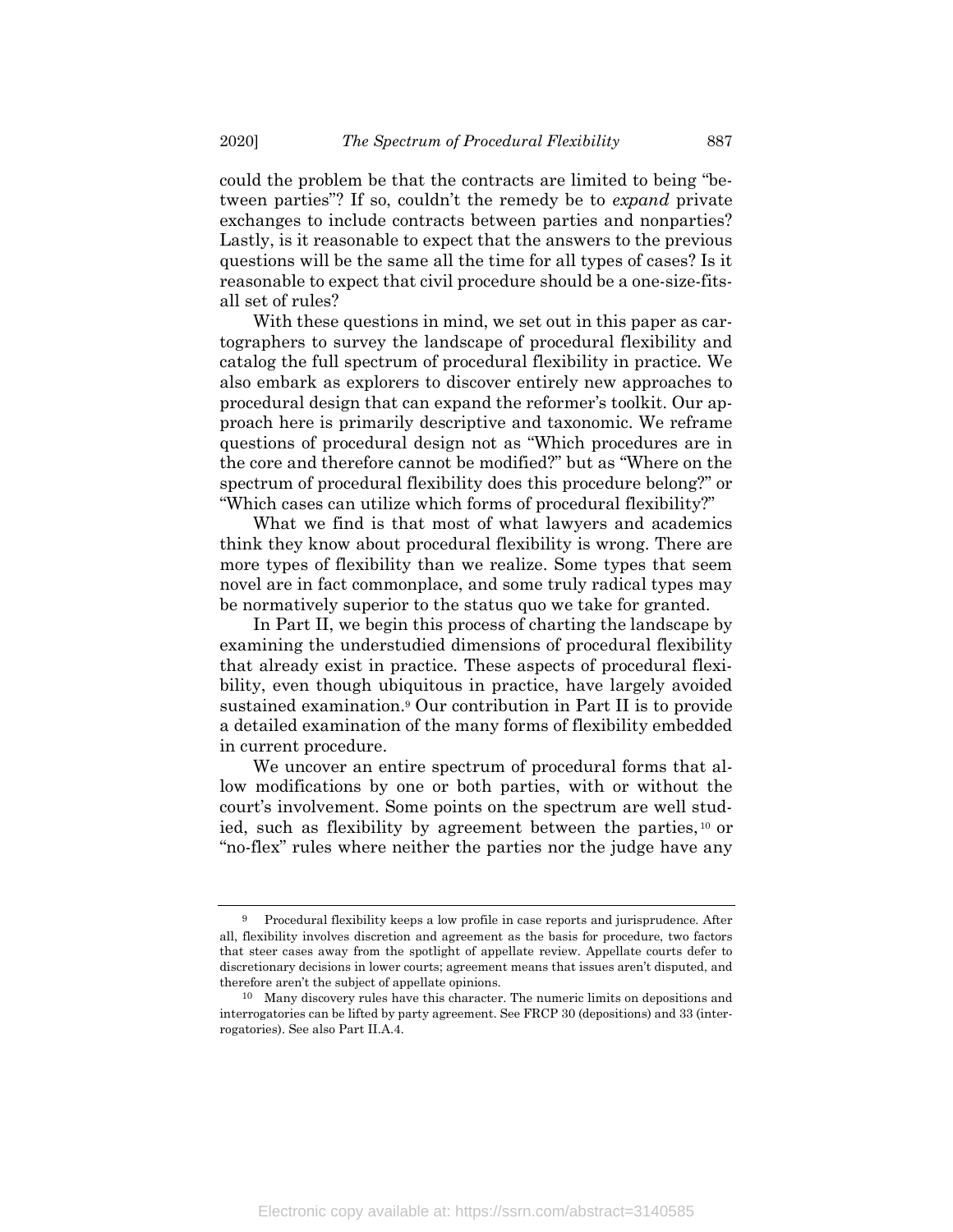discretion.11 Other points on the spectrum are more obscure. For example, sometimes there must be agreement among the judge and all the parties to budge a default, while other times the law allows the judge, or even a single party, to freely deviate from the rule as she sees fit.<sup>12</sup>

We then discuss how the degree of procedural flexibility can vary by venue and by case, such that the same procedures may have different degrees of flexibility in different contexts. For some smaller-value claims, a plaintiff may have a choice between filing in a small-claims division of a state court or in a federal district court. Not only will procedures differ, but procedural *flexibility* will differ dramatically, too. Moving from one forum to the other, procedural options that are unthinkable in one setting become routine in the other.<sup>13</sup>

In Part III, we shift our focus from cataloging the present to discerning the future. The Federal Rules of Civil Procedure ("Federal Rules" or "Rules") expressly permit and even encourage procedural flexibility. But lawyers, judges, and rulemakers tend to take for granted that bargaining by the parties to modify the procedures in their case must take place within that case.

For example, the Federal Rules allow each party to take ten depositions without having to request court approval, but parties can agree to more.14 A plaintiff can agree to take three extra depositions by negotiating with the defendant in that case, perhaps by offering the defendant three extra depositions as well. Yet, a plaintiff can't get three extra depositions by paying a defendant in a different case to take three fewer depositions. Why not? Our imagination should not be limited by the status quo.

In this Article, we expand the range of procedural flexibility to its full limits. We imagine procedural flexibility not merely as agreements between parties but as a spectrum from rigid inflexibility to unilateral control and beyond—to wholesale selling and

<sup>11</sup> Federal subject matter jurisdiction is often described in this way, although as we shall discuss, it is more complicated than this! See Part II.A.1.

<sup>12</sup> Either party's unilateral right to invoke trial by jury in suits at common law is the most familiar example of unilateral flexibility. See FRCP 38(b). We canvass less wellknown examples of unilateral flexibility in Part II.A.2 (judge) and Part II.A.5 (one party). More broadly, Professor Alexandra Lahav's recent work has begun to illuminate the broad but underappreciated degree to which judges exercise discretion to deviate from default procedure. Alexandra D. Lahav, Procedural Design, 71 Vand L Rev 821, 861–62 (2018).

<sup>13</sup> See Part II.B.

<sup>14</sup> FRCP 30(a)(2)(A)(i).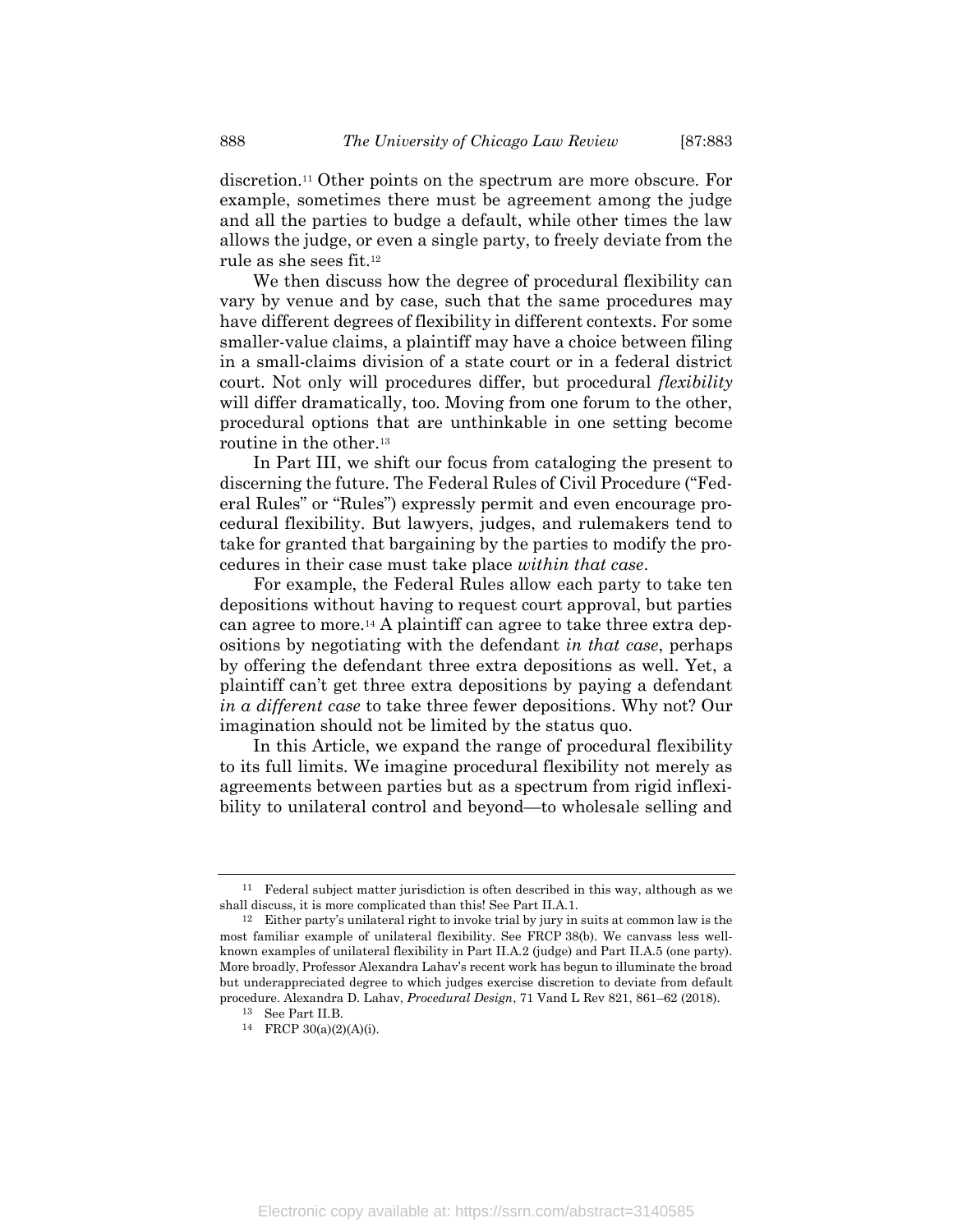trading of procedures across cases, with markets or auctions for procedural entitlements from depositions to jury trials.<sup>15</sup>

These ideas may sound radical, even outlandish. The idea of trading procedural entitlements across cases seems utterly alien to current practice. And our instincts tell us that markets in procedure would offend norms of professional legal ethics, not to mention make for lousy policy.

Yet these ideas are less radical than you might think. Our claim is not merely that one can imagine previously undiscovered forms of flexibility; rather, it is that once we imagine them and know what to look for, we find versions of these radical forms of procedural flexibility already in use. We don't just imagine the future, we also uncover hidden features of the present. Consider these possibilities:

- Trading procedures across cases. Why not create a market where lawyers in one case give up their day in court so that another case gets extra attention, so long as both clients benefit from the bargain?
- Raising pleading standards in exchange for easier recovery. Why not let a judge raise the bar for pleading in exchange for an easier path to victory if the complaint survives a motion to dismiss?
- Auctions. Why not have the court system auction off the juiciest procedural entitlements to the highest bidder?

Such radical notions as these will never see the light of day in a courtroom, right? Well . . .

Of course, lawyers don't label what they are doing as "trading procedures across cases." But in literally thousands of civil cases in federal court every year, groups of lawyers do, in fact, make deals to ask for less procedure in some cases in exchange for more judicial attention in others. (And judges go along with this.)<sup>16</sup>

And of course, judges don't *label* what they are doing as "raising pleading standards in exchange for easier recovery." But in

<sup>15</sup> In the spirit of Professors Guido Calabresi and Douglas Melamed, we consider procedure not only as a "property" regime, in which a party must bargain to a price with a seller, but also possibly as a "liability" regime, in which parties may unilaterally invoke procedure, but the court sets prices for doing so. Guido Calabresi and A. Douglas Melamed, Property Rules, Liability Rules, and Inalienability: One View of the Cathedral, 85 Harv L Rev 1089, 1105–06 (1972).

<sup>16</sup> The context is multidistrict litigation (MDL), and they are not called "procedural markets." They are called "Plaintiffs' Steering Committees." See Part III.B.2.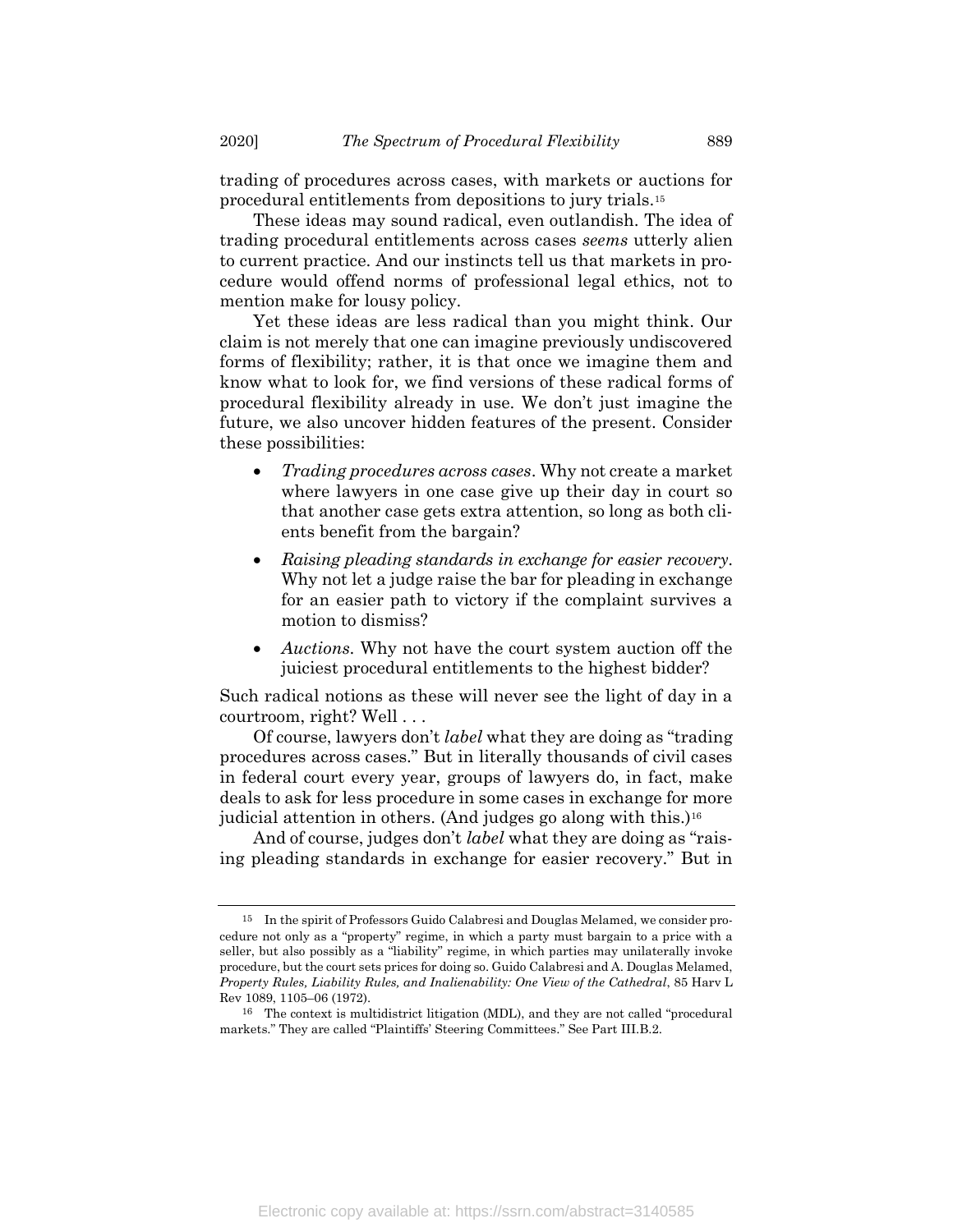literally thousands of civil cases in federal court every year, judges set pleading standards far above the plausibility pleading standard under Rule 8(a)(2) but then facilitate settlement payments from defendants to those plaintiffs whose pleadings survive. (And the plaintiffs' attorneys go along with this.)<sup>17</sup>

And of course, courts don't *label* what they are doing as "auctioning" juicy procedural entitlements to plaintiffs' lawyers—oh, wait. Never mind. They do. (And yes, defense attorneys go along with this.)<sup>18</sup>

These private bargains and court orders need to be recognized for what they are—innovations in procedural flexibility and evaluated as such. By identifying the full spectrum of procedural flexibility, we provide the framework for understanding how judge and party control over procedure is evolving, even in ways that the statutes and Rules governing procedure do not acknowledge.

Our project necessarily raises normative and policy questions: Are current approaches to procedural flexibility suited to the goals of the civil justice system? Would radical reshaping of procedural flexibility improve access to justice or quash it? Would it reduce the cost of litigation? Could it accelerate the resolution of cases? Would it increase or reduce inequalities within the system? Could it reverse the flow of cases out of court and into arbitration?

These questions require sustained treatment. In the present Article, although we focus on transforming the descriptive framework for procedural flexibility, we also begin the project of normatively evaluating the more radical forms of flexibility. In Part IV, we argue that nothing in the full range of procedural flexibility—even more radical options like markets in procedure—is clearly ruled out as a normative matter by the criteria most often invoked by the existing literature on procedural flexibility. These criteria include facilitating dispute resolution and norm creation. Neither is anything ruled out by concerns about democratic participation, commodification, and distributive justice.

 $17$  It is not called "raising pleading standards." It is called "issuing a Lone Pine order." Again, the context is MDL. See Part III.B.2.

<sup>18</sup> See In re Auction Houses Antitrust Litigation, 197 FRD 71, 78–82 (SDNY 2000) (reviewing history of courts using reverse auctions to select class counsel in class actions). See also Part III.B.1.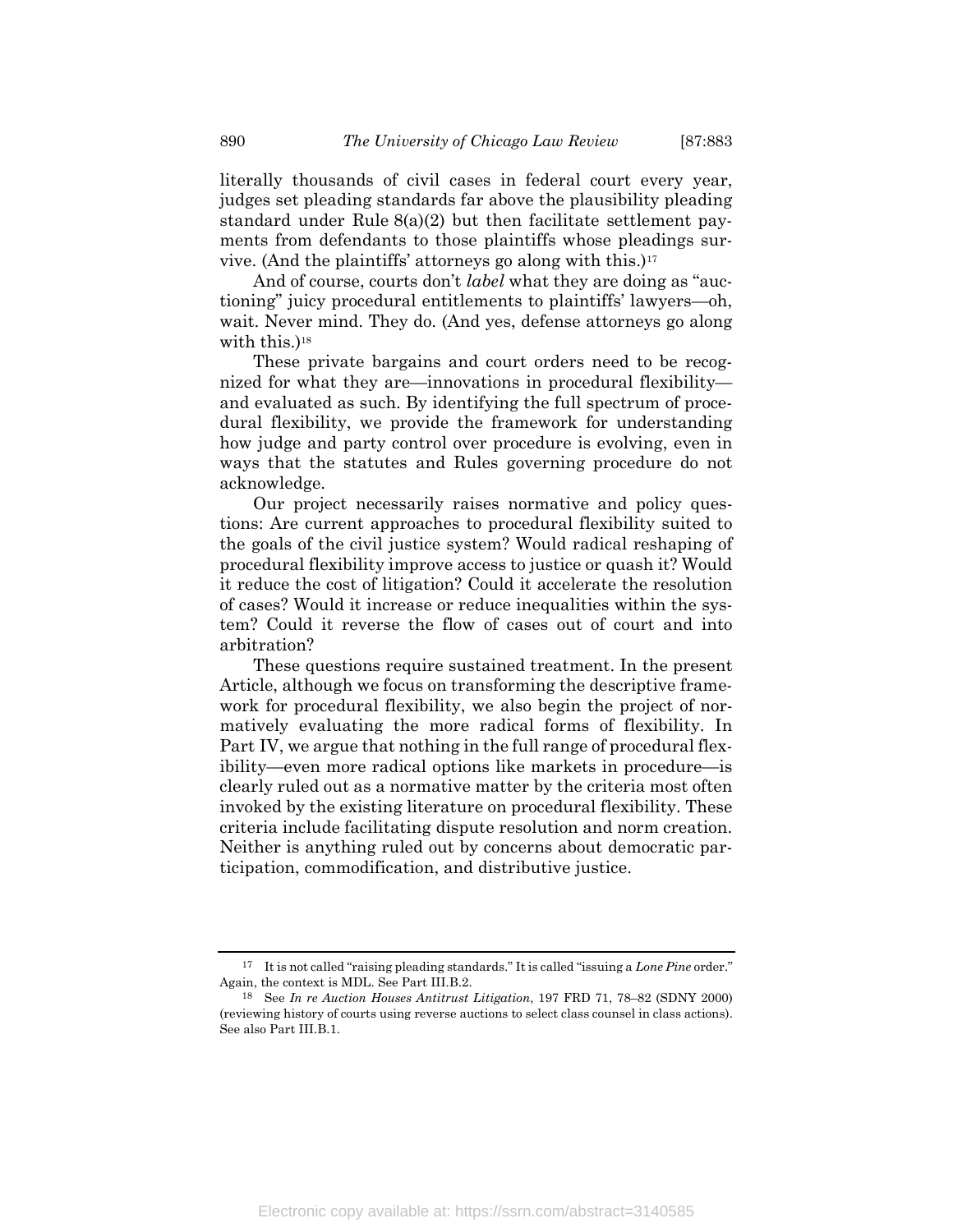To be clear, we make no claim that more flexibility is better, and it would be premature in this Article to claim that any specific form of procedural flexibility is good policy. But we do argue that, just as traditional descriptive criteria fail to account for the current complexity of procedural flexibility, traditional normative criteria fail to provide adequate guidance for future procedural reform. Hence, we end this Article with a call for a more ambitious normative theory of procedure.<sup>19</sup>

#### I. BACKGROUND

#### A. The Core/Non-Core Paradigm

The idea that procedural rights can or should be modified by parties to a lawsuit has recently been examined by scholars in both criminal<sup>20</sup> and civil<sup>21</sup> contexts. Practitioners, however, have

21 See, for example, Robert G. Bone, Party Rulemaking: Making Procedural Rules Through Party Choice, 90 Tex L Rev 1329, 1382 (2012) (documenting various ways in which parties make their own procedural rules and the normative concerns they might raise); Jaime Dodge, *The Limits of Procedural Private Ordering*, 97 Va L Rev 723, 783 (2011) (exploring limits on the enforcement of procedural contracts, particularly when they conflict with substantive, nonwaivable legal rights and obligations); Michael L. Moffitt, Customized Litigation: The Case for Making Civil Procedure Negotiable, 75 Geo Wash L Rev 461, 467–91 (2007) (proposing to conceptualize the rules of civil procedure as default rules that can and should be modified to suit the needs of each case); Scott Dodson, Party

<sup>19</sup> We take up this challenge in a work in progress, in which we seek to develop a comprehensive normative framework for evaluating procedure that can unpack the policy implications of the full spectrum of procedural flexibility. See Ronen Avraham and William H.J. Hubbard, Civil Procedure as the Regulation of Externalities (unpublished working paper 2020).

<sup>20</sup> See, for example, John Rappaport, Unbundling Criminal Trial Rights, 82 U Chi L Rev 181, 193 (2015) (proposing to abandon the all-or-nothing choice between a guilty plea and a full-blown jury trial); Talia Fisher, The Boundaries of Plea Bargaining: Negotiating the Standard of Proof, 97 J Crim L & Crimin 943, 944–45 & n 6 (2007) (proposing a negotiable standard of proof and flagging, but not developing, the possibility of additional unbundled bargains); Gregory M. Gilchrist, Counsel's Role in Bargaining for Trials, 99 Iowa L Rev 1979, 1982, 1988–92 (2014) (suggesting three bargains that a defense counsel could propose to simplify a trial in exchange for some guaranteed leniency for the defendant); Gregory M. Gilchrist, Trial Bargaining, 101 Iowa L Rev 609, 622–23 (2016) (similar); Samuel R. Gross, Pretrial Incentives, Post-Conviction Review, and Sorting Criminal Prosecutions by Guilt or Innocence, 56 NY L Sch L Rev 1009, 1011 (2011) (proposing a mechanism by which defendants "waive major procedural rights at trial, in return for important procedural advantages on post-conviction review"). See also Nancy Jean King, Priceless Process: Nonnegotiable Features of Criminal Litigation, 47 UCLA L Rev 113, 118–19, 124 (1999) (identifying the bargaining aspect of some stipulations and waivers and suggesting that "the market for some rights may yet emerge"); Saul Levmore and Ariel Porat, Bargaining with Double Jeopardy, 40 J Legal Stud 273, 282–92 (2011) (suggesting the potential utility of permitting defendants to waive double jeopardy protection against retrial after acquittal).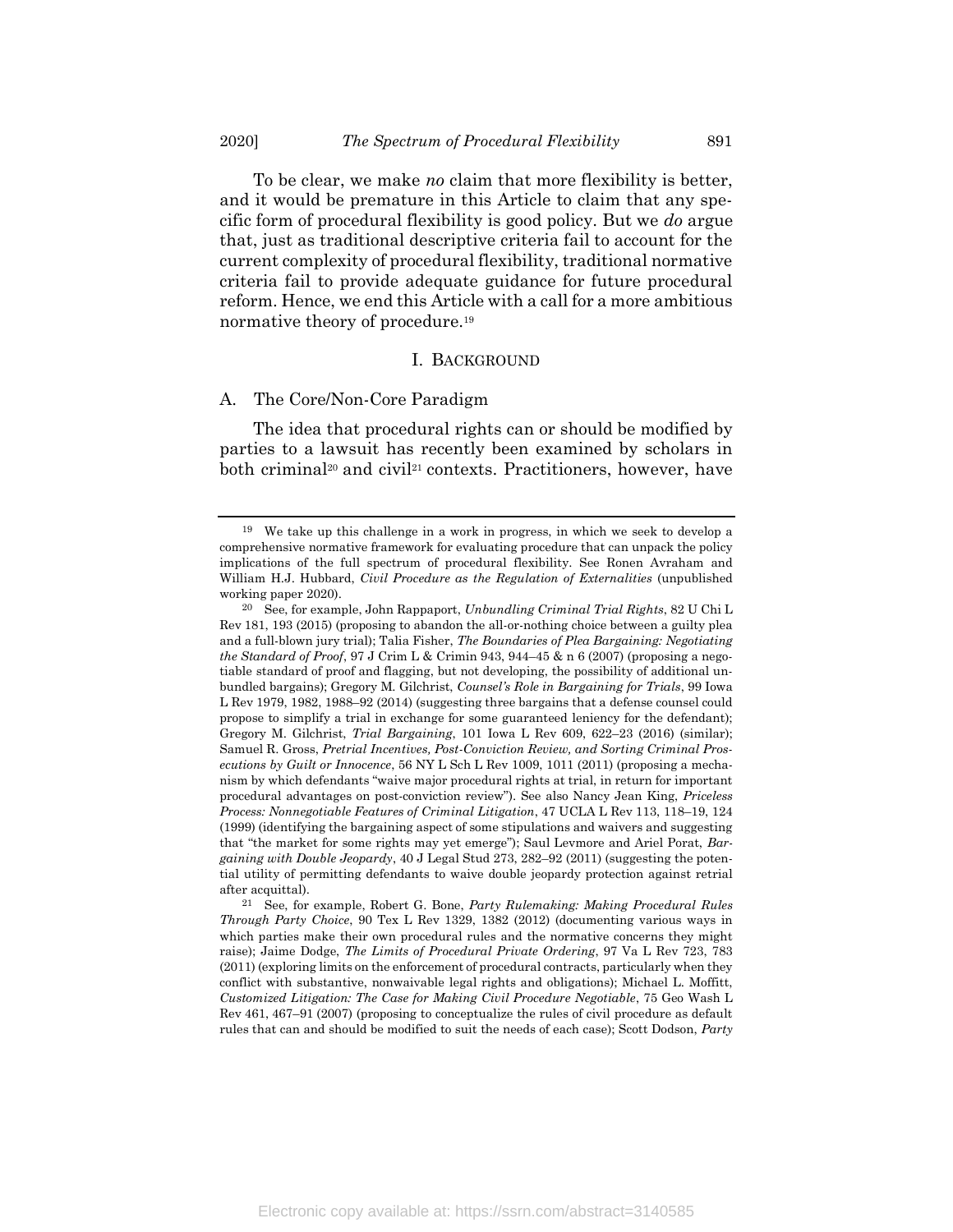been modifying procedure all along,<sup>22</sup> and such control over procedure has been on the rise as traditional hostility to party control over procedure has disappeared from doctrine.23 As scholars have noted, parties may agree on the state in which they will litigate their dispute<sup>24</sup> and on the law which would govern their dispute,  $25$ 

even when that state's laws otherwise could not.<sup>26</sup> They may agree to waive various evidence objections, such as the right to object on hearsay grounds, in return for their opponent doing the same<sup>27</sup> or for some other favor.<sup>28</sup> They may waive claims about

25 Moffitt, 75 Geo Wash L Rev at 493 (cited in note 21); Hoffman, 2014 U Ill L Rev at 427 (cited in note 21).

Subordinance in Federal Litigation, 83 Geo Wash L Rev 1, 37 (2014) (framing parties as subordinate to the law and judicial authority, and suggesting limitations on procedural customization); David A. Hoffman, Whither Bespoke Procedure?, 2014 U Ill L Rev 389, 402–16 (noting a lack of evidence that parties commonly develop bespoke procedural rules through private agreement); Daphna Kapeliuk and Alon Klement, Changing the Litigation Game: An Ex Ante Perspective on Contractualized Procedures, 91 Tex L Rev 1475, 1485–91 (2013) (arguing that the public implications of private procedural agreements must be analyzed not only from the ex post but also the ex ante perspective—that is, before disputes arise); Gary Lawson, Stipulating the Law, 109 Mich L Rev 1191, 1203–18 (2011) (noting the possible benefits to litigants and courts of agreements stipulating facts and extending this reasoning to stipulations of law); Robert J. Rhee, *Toward Procedural Op*tionality: Private Ordering of Public Adjudication, 84 NYU L Rev 514, 570 (2009) (advocating "procedural optionality"—that is, modification of procedural rules through private agreement—as a means of reducing frivolous litigation).

<sup>22</sup> The earliest example of negotiation over procedure—the standard of proof in particular—that we could think of is when Abraham argued with God about the standard required for condemning the cities of Sodom and Gomorrah to destruction. See Genesis 18:16–33. It is not clear that Abraham counts as a practitioner, however!

 $23$  See Robin J. Effron, Ousted: The New Dynamics of Privatized Procedure and Judicial Discretion, 98 BU L Rev 127, 133 (2018).

<sup>24</sup> See Moffitt, 75 Geo Wash L Rev at 493 (cited in note 21); Hoffman, 2014 U Ill L Rev at 408 (cited in note 21).

<sup>&</sup>lt;sup>26</sup> See Restatement (Second) of Conflict of Laws  $\S 187 \& \text{ cm}$  f (noting circumstances under which contractual parties may choose the law of a state "with which the contract has no substantial relationship"). Further, forum-selection clauses are commonly viewed as virtual choice-of-law clauses because the ability to choose a forum often converges with choosing the substantive law that would apply. See, for example,  $Allstate$  Insurance Co  $v$ Hague, 449 US 302, 320 (1981) (finding that a Minnesota court could apply Minnesota law, even though the action was brought against a Wisconsin resident and arose out of events in Wisconsin).

 $27$  For a discussion by a court (though in a criminal case) of parties' ability to waive evidentiary rules, including the hearsay rule, see United States v Mezzanatto, 513 US 196, 202 (1995).

<sup>28</sup> See Colter L. Paulson, Evaluating Contracts for Customized Litigation by the Norms Underlying Civil Procedure, 45 Ariz St L J 471, 518–19 (2013) (discussing mixed judicial responses to attempts by parties to contractually waive rules of evidence). Judges, especially in federal court, often strongly "encourage" parties to agree on resolving evidentiary disputes, and they discourage tactics by one party that force the other party to jump through the hoops sometimes required to get evidence admitted when the only purpose of doing so is to waste the other party's time and efforts. Courts, however, tend to relax the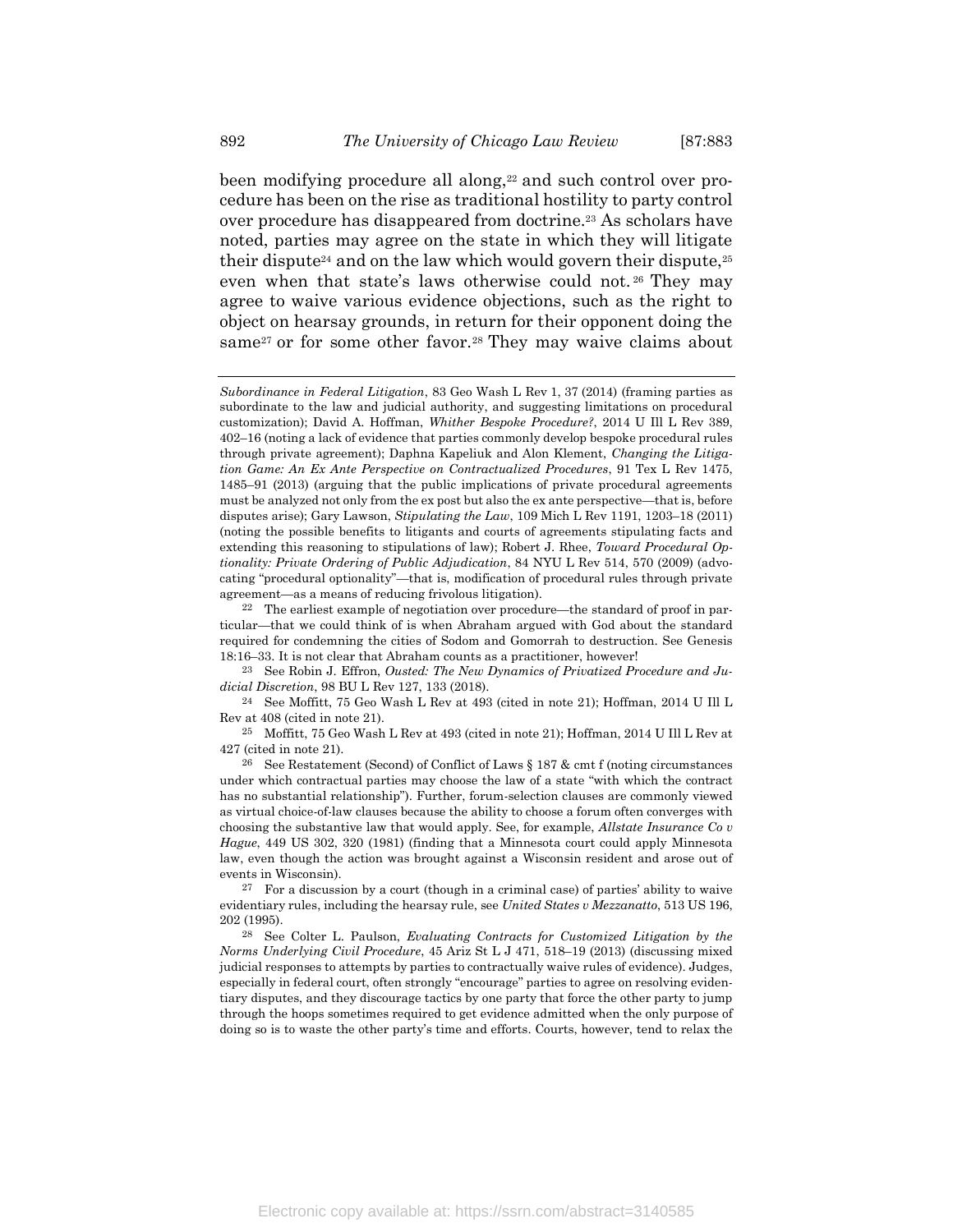statutes of limitations, <sup>29</sup> craft their own jury instructions, <sup>30</sup> or even totally waive their right to a jury trial.31 In fact, parties may completely waive their right for a day in court by agreeing, even in advance, to arbitrate their dispute if it ever emerges.32 They may agree to limit the number of witnesses or the timeline, form, and content of discovery.33 Parties may even agree to forego their appeal rights, not only as a part of a settlement agreement, but also in advance.34 And so on. Parties can agree on waiving or trading many rights besides these granted to them by the legal system.

Of course, the power of the parties to alter by agreement the procedure governing their dispute is not unlimited. Parties cannot agree that the judge will decide the case by flipping coins,<sup>35</sup> stipulate that the judge will not give reasons for her decision,<sup>36</sup> or change the standards by which the judge will review another adjudicator's decision.37 This poses the question of which procedural rights can be altered and which cannot. The literature has framed this question in the following way: Which procedures are sufficiently central to courts' missions that they form a "core" set

rules of evidence more in bench trials than in jury trials because, in bench trials, there is no concern that jurors might go astray. See Elizabeth Thornburg, Designer Trials, 2006 J Disp Resol 181, 203.

 $29$  Parties can shorten an applicable statute of limitations by agreement if the shorter period is reasonable, though "[m]any judges . . . are uncomfortable with changing statutes of limitations that they perceive as fair." Paulson, 45 Ariz St L J at 498 (cited in note 28). Some courts prohibit the enforcement of contractual statutes of limitations altogether. See id at 499. Parties are less free to lengthen a statute of limitations, since lengthening it increases the risk of stale claims. See Bone, 90 Tex L Rev at 1347–48 (cited in note 21); Paulson, 45 Ariz St L J at 499 (cited in note 28).

<sup>30</sup> See Moffitt, 75 Geo Wash L Rev at 501–02 (cited in note 21).

<sup>31</sup> See id at 494; Bone, 90 Tex L Rev at 1348 (cited in note 21); Paulson, 45 Ariz St L J at 488, 490 (cited in note 28); Thornburg, 2006 J Disp Resol at 185 (cited in note 28); Kevin E. Davis and Helen Hershkoff, Contracting for Procedure, 53 Wm & Mary L Rev 507, 517 (2011).

<sup>32</sup> See Thornburg, 2006 J Disp Resol at 193 (cited in note 28).

<sup>33</sup> See Moffitt, 75 Geo Wash L Rev at 500 (cited in note 21). See also FRCP 29(b), which requires the court's approval when parties agree to extend the time for any form of discovery. This probably reflects an attempt to control the externality on the court.

<sup>34</sup> See Bone, 90 Tex L Rev at 1351 (cited in note 28).

<sup>35</sup> See id at 1384–85.

<sup>36</sup> See Moffitt, 75 Geo Wash L Rev at 505–07 (cited in note 21) (suggesting that the public would resist agreements that impede the clear articulation of the law and publicity of court proceedings).

<sup>&</sup>lt;sup>37</sup> See Hall Street Associates, LLC v Mattel, Inc, 552 US 576, 578 (2008) (holding that parties' agreement cannot change the district court's standard of review of an arbitral award under the Federal Arbitration Act).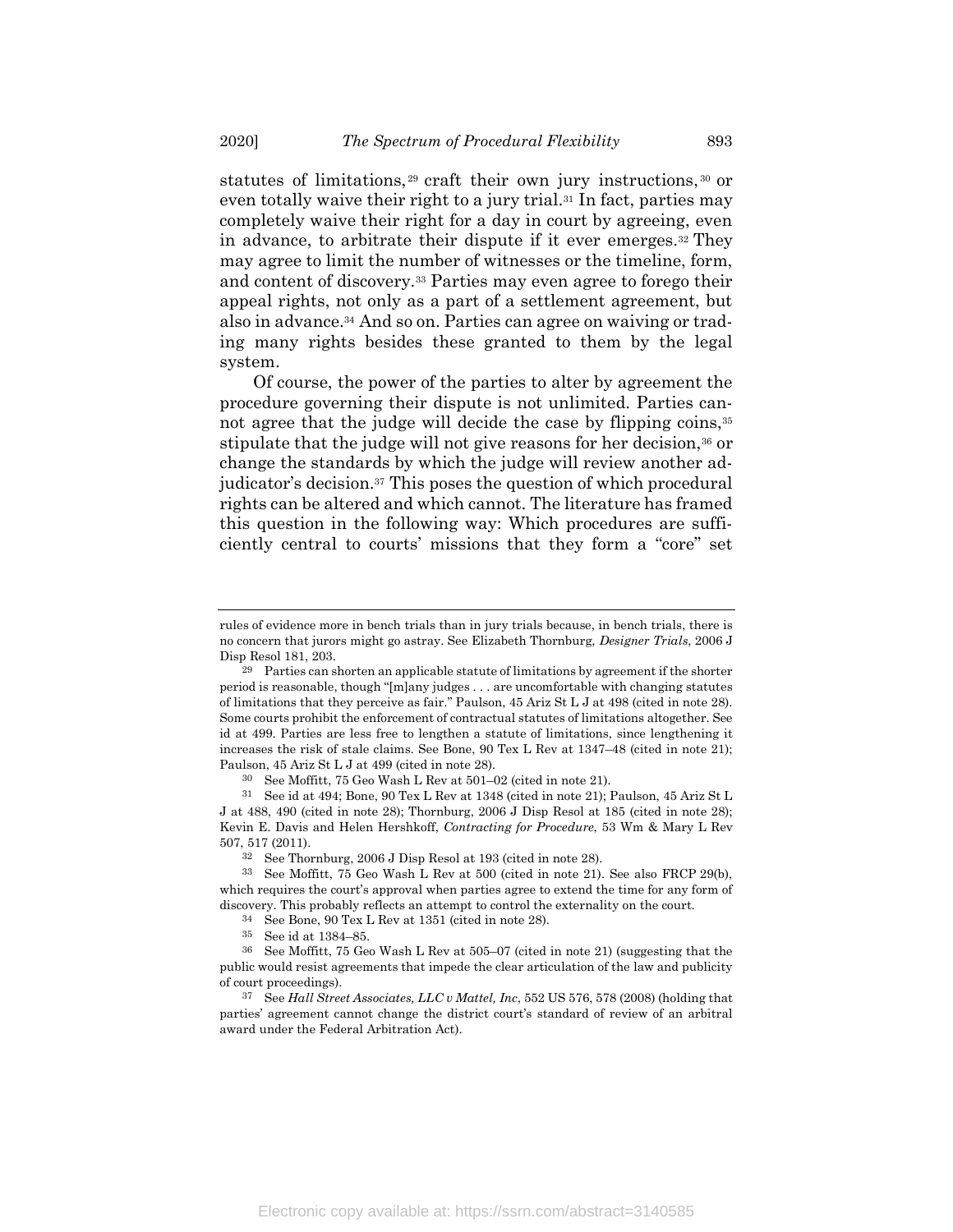of procedures that cannot be altered by contract between the parties?<sup>38</sup>

This literature traces its roots back to the work of Professor Lon Fuller and the Legal Process School,<sup>39</sup> which attempted to distill the essential characteristics of adjudication. Fuller described adjudication as "a device which gives formal and institutional expression to the influence of reasoned argument in human affairs."<sup>40</sup>

 The concept of the core has been most fully articulated in recent work by Professor Robert Bone, which focuses on defining the core of procedural rights.<sup>41</sup> Bone focuses on *legitimacy*—as distinct from concerns about economic efficiency, party autonomy, or party equality—as the key explanatory factor, both descriptively and normatively, for preserving a core of procedural rights that cannot be altered by party agreement. <sup>42</sup> These rights are the "core" of procedure, in the sense that they are essential to adjudication.<sup>43</sup>

Several other scholars have emphasized legitimacy as well. They note that the public *perception* of the courts is likely to be

Some scholars take this framing as given and distinguish further between types of contracts that parties to a dispute can use to alter procedure by agreement. Daphna Kapeliuk and Professor Alon Klement highlight the significance of the timing of the contract: the distinction between predispute (ex ante) and postdispute (ex post) procedural contracts. According to Kapeliuk and Klement, evaluating procedural contracts solely from an ex-post perspective—when they are already enforced in litigation—neglects some important features and effects of predispute contracts. For example, a clause that seems costly, such as one allowing broad discovery, can incentivize parties to settle, so it would never actually be enforced. The same distinction holds importance when evaluating the implications of the contract's institutional legitimacy. See Kapeliuk and Klement, 91 Tex L Rev at 1490 (cited in note 21).

<sup>&</sup>lt;sup>39</sup> See generally Lon L. Fuller, *The Forms and Limits of Adjudication*, 92 Harv L Rev 353 (1978); Henry M. Hart Jr and Albert M. Sacks, The Legal Process: Basic Problems in the Making and Application of Law (Foundation 1958); Robert G. Bone, Lon Fuller's Theory of Adjudication and the False Dichotomy Between Dispute Resolution and Public Law Models of Litigation, 75 BU L Rev 1273 (1995). See also Robert G. Bone, Agreeing to Fair Process: The Problem with Contractarian Theories of Procedural Fairness, 83 BU L Rev 485, 509–10 (2003); William N. Eskridge Jr and Philip P. Frickey, Legislation Scholarship and Pedagogy in the Post–Legal Process Era, 48 U Pitt L Rev 691, 694 (1987).

<sup>40</sup> Fuller, 92 Harv L Rev at 366 (cited in note 39).

<sup>41</sup> See Bone, 90 Tex L Rev at 1385–91 (cited in note 21). For a response to Bone that emphasizes that many seemingly problematic provisions may be useful to promoting settlement while rarely implicating legitimacy concerns, see Kapeliuk and Klement, 91 Tex L Rev at 1486–87 (cited in note 21). For closely related arguments in the criminal procedure context, see Rappaport, 82 U Chi L Rev at 194–95 (cited in note 20); Fisher, 97 J Crim L & Crimin at 977 (cited in note 20).

<sup>42</sup> See Bone, 90 Tex L Rev at 1378, 1384–94 (cited in note 21).

<sup>43</sup> Id at 1384–85.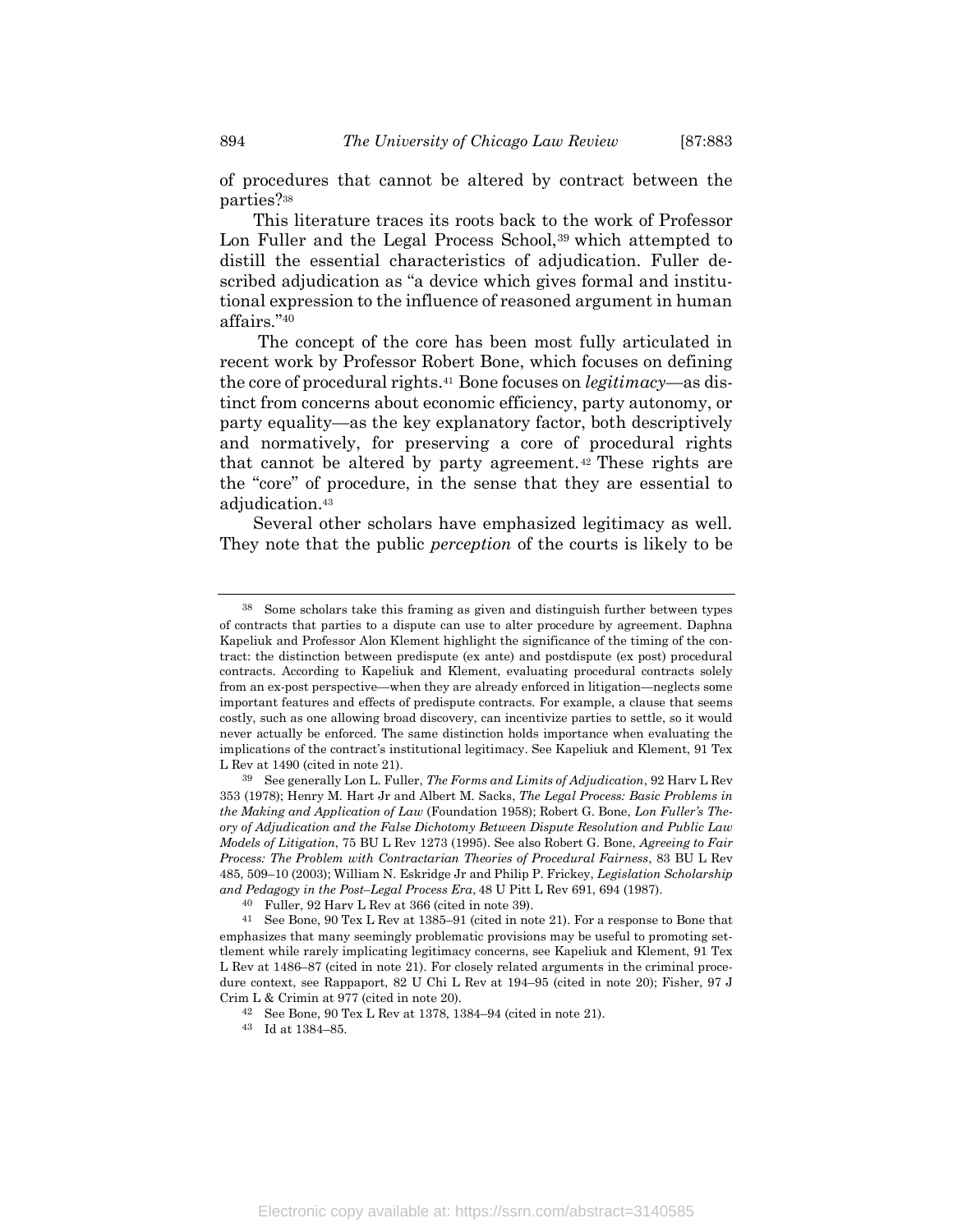shaped by the perception that court decision-making is fair because it employs broadly applicable, consistently applied procedures that can benefit all parties.44 In contrast, Bone focuses not on perceived legitimacy but on normative legitimacy by arguing about what elements *should* comprise the core of adjudication because they preserve the legitimate operation of the institution.<sup>45</sup> He concludes that the core is defined in terms of courts' commitment to reasoning from general principles to decide cases based on their particular facts.46 This leads him to exclude from the core procedures such as pleading rules, joinder rules, discovery rules, summary judgment rules, and evidence rules.<sup>47</sup> But he includes in the core rules defining the decision-making body, ensuring judicial impartiality, guiding the reasoning process for the decision maker, and creating appeal rights.48 More generally, he distinguishes between rules that regulate the conduct of parties and those that regulate the decision-making process of the judge.<sup>49</sup>

To illustrate something clearly within the core, Bone uses the example of deciding a case by flipping a coin. He notes the strong intuition that this would be wrong, even if the parties genuinely consent to it and its attendant risks, even if it surely would be a cost-saving method of dispute resolution, and even if (let us suppose) the resolution of the particular case would have no negative effects on third parties.<sup>50</sup>

Bone then addresses the question of why we ought to prevent the parties from agreeing to different core procedures even if no third parties are harmed. His worry here is the effect on the norms that define judging and ensure that judges preserve certain approaches to judicial decision-making.51 Chipping away at a universal norm of reasoned decision-making and judicial reputations built upon this skill, Bone cautions, would undermine the

<sup>44</sup> See Davis and Hershkoff, 53 Wm & Mary L Rev at 547–48 (cited in note 31); Moffitt, 75 Geo Wash L Rev at 480–81 (cited in note 21); Thornburg, 2006 J Disp Resol at 209–10 (cited in note 28).

<sup>45</sup> Bone, 90 Tex L Rev at 1378–79 (cited in note 21).

<sup>46</sup> Id at 1385–88.

<sup>47</sup> Id at 1393.

<sup>48</sup> Id.

<sup>49</sup> Bone, 90 Tex L Rev at 1393–94 (cited in note 21).

<sup>50</sup> Id at 1379–80.

<sup>51</sup> Id at 1394–95.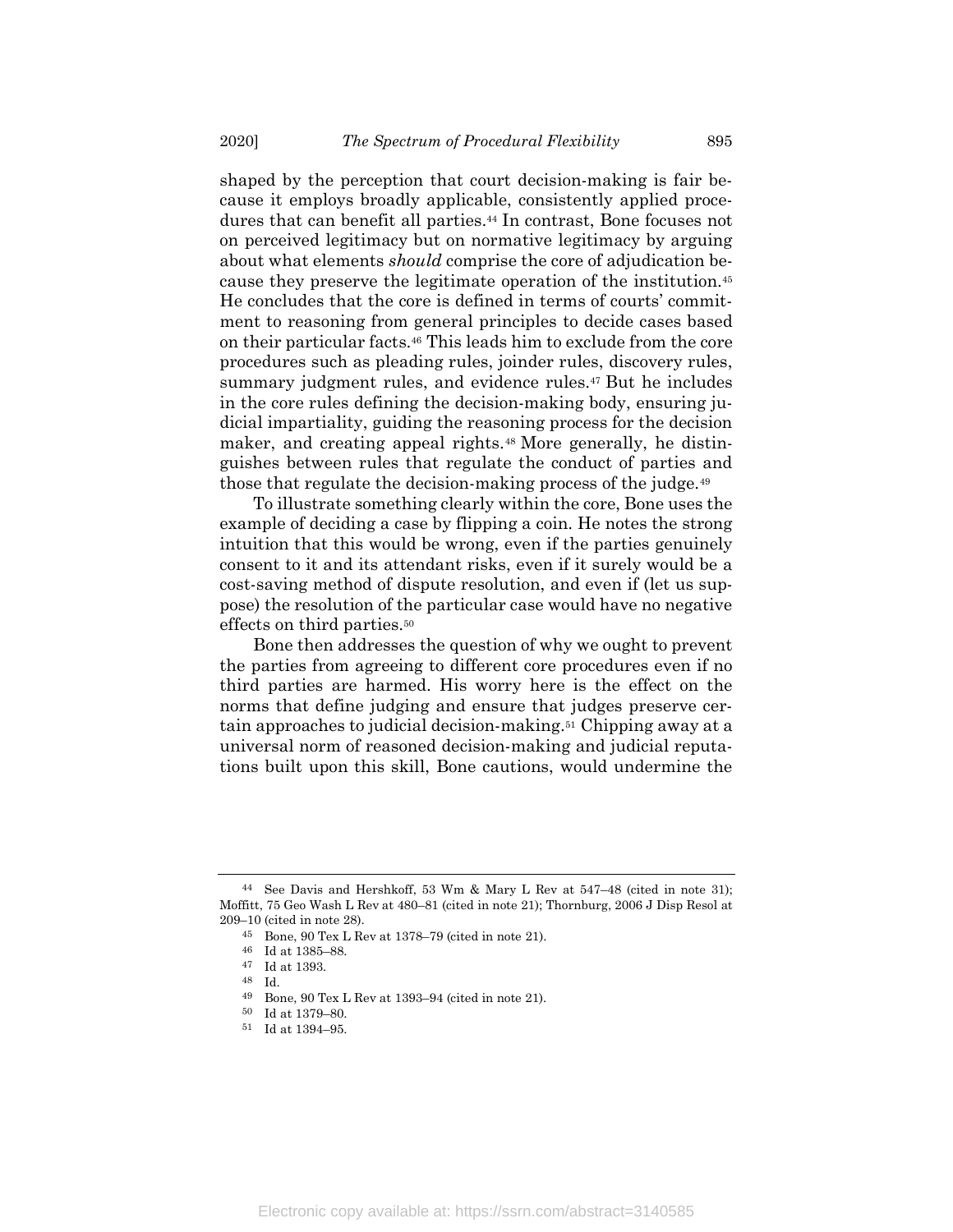internalization of these norms among judges engaging in adjudication.52 But what is the mission (or missions) that adjudication is to achieve?

Closely related to Fuller and Bone is the work of Professors Judith Resnik and Michael Moffitt. Resnik sees the essential feature of judging as engaging in public reasoning about the application of law to facts.53 Like Bone, Resnik sees the legitimacy of the courts as dependent on judges fulfilling this role.54 Moffitt is more explicit about the relationship between the essential features of adjudication and the missions it is to achieve. Moffitt couches the public interest in litigation in terms of two core functions of courts—resolving disputes and producing rules and precedents (that is, norm creation).<sup>55</sup> Moffitt rules out party agreements that would interfere with these functions by, for example, preventing the resolution of a dispute or eliminating a reasoned explanation from a judgment.<sup>56</sup>

#### B. Limitations of the Core/Non-Core Paradigm

Although different scholars have offered different articulations of the core functions of courts, we see broad agreement over their general contours. Adjudication by a judge lends finality to the resolution of a dispute. <sup>57</sup> This is the dispute-resolution function of courts. A judge's decision must be reached through a

<sup>52</sup> Id at 1396–97.

<sup>53</sup> See Judith Resnik, Procedure as Contract, 80 Notre Dame L Rev 593, 623–24 (2005).

<sup>54</sup> Id. See also Paulson, 45 Ariz St L J at 475–76, 527–30 (cited in note 28) (characterizing a procedural contract as a joint petition for the court to modify its rules, and proposing that courts require judicial control over decision-making, among other conditions, before implementing the terms of the contract).

<sup>55</sup> See Moffitt, 75 Geo Wash L Rev at 505–07 (cited in note 21).

<sup>56</sup> Id. Of course, concerns about legitimacy are not the only reasons why courts would, or should, reject party agreements to modify procedure. Scholars have noted that even outside the core, parties cannot agree to a procedure that impairs parties' ability to bring claims to vindicate federal rights. See Bone, 90 Tex L Rev at 1382–83 (cited in note 21); Dodge, 97 Va L Rev at 786–87 (cited in note 21). This concern has become acute in the wake of American Express Co v Italian Colors Restaurant, 570 US 228 (2013), a case that directly pitted party control over procedure—albeit in arbitration—against the effective vindication of rights under federal antitrust law. Nor should courts be able to enforce party contracts that reflect a one-sided agreement—a civil procedure species of unconscionability. See Bone, 90 Tex L Rev at 1382–83 (cited in note 21); Paulson, 45 Ariz St L J at 475– 76, 527–30 (cited in note 28). Scholars have also cautioned against agreements that unjustifiably affect the rights of third parties or increase the burdens on courts, which would increase court congestion and taxpayer expense. See Bone, 90 Tex L Rev at 1382–83 (cited in note 21); Moffitt, 75 Geo Wash L Rev at 478–83 (cited in note 21).

<sup>57</sup> See Moffitt, 75 Geo Wash L Rev at 506 (cited in note 21).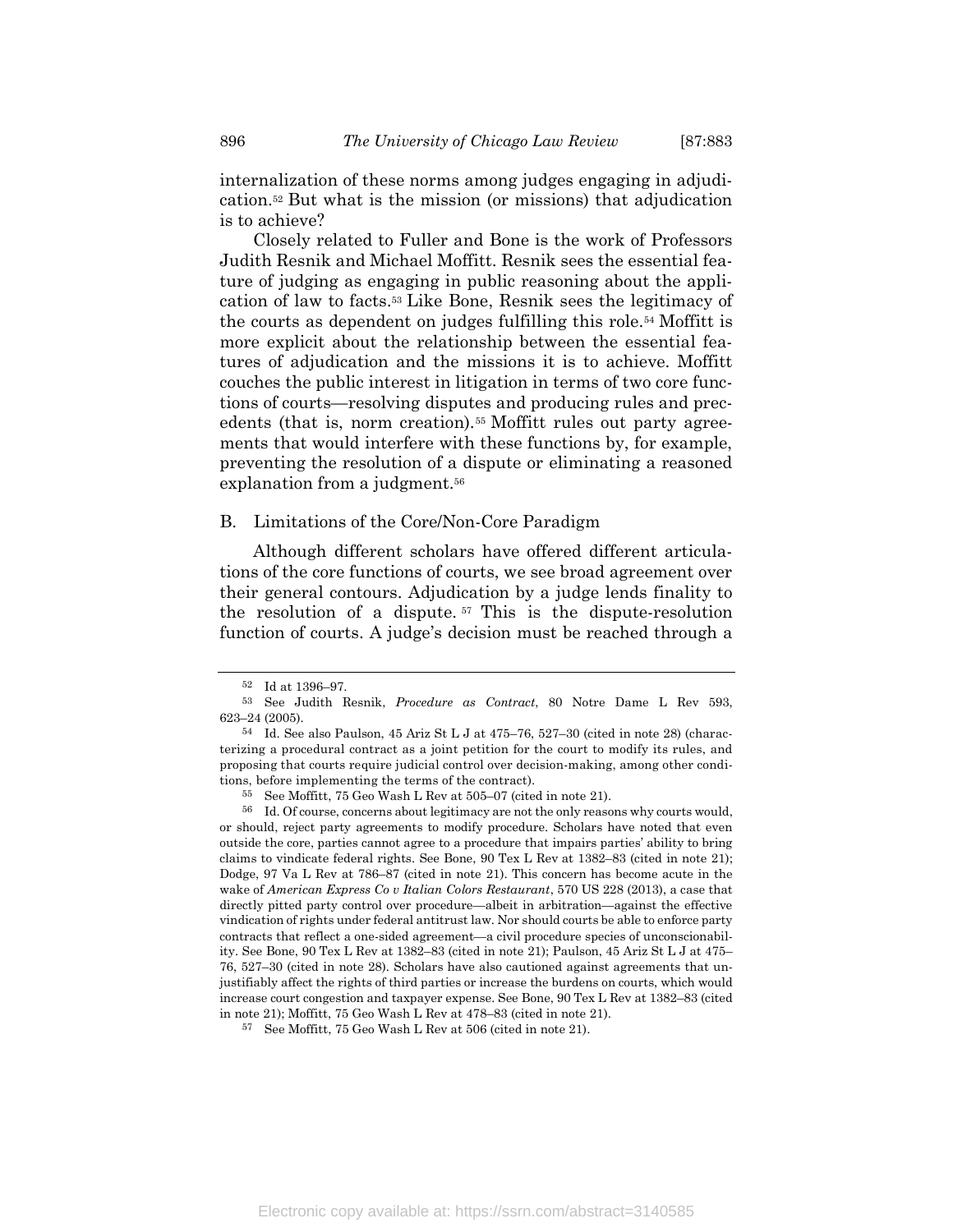process of reasoned application of law to facts,58 and the judge's decision provides guidance about the law to the public and future judges.59 This is the norm-creation function of courts. The core is characterized by procedures central to the norm-creation role of courts, while the non-core includes procedures tied to the disputeresolution function of courts, which relates more to the facts of the individual case than to the rules that courts announce.

At a high level of generality, these principles allow one to sort most procedures into or out of the core. How the judge renders opinions, the governing substantive law, and the availability or unavailability of further review is largely beyond the control of the parties. Other types of procedures, however, are open to adjustment.

This approach to defining the core can indeed apply to cases involving parties' contracts that attempt to modify procedure. As we've noted, flipping coins to decide a case generates easy intuitions about what parties cannot make a judge do. It easily fits within both the need for reasoning and the value of precedent as aspects of the core. This approach to defining the core also explains hard cases like Hall Street Associates, LLC v Mattel, Inc,<sup>60</sup> in which two sophisticated businesses entered into a carefully negotiated agreement that expanded the power of the district court to review the award of the arbitrator to whom they referred their dispute. Their agreement did not diminish the power of the court; instead, it replaced a deferential standard of review under the Federal Arbitration Act<sup>61</sup> with a de novo review of the arbitrator's legal interpretations.62 Nonetheless, the Supreme Court held that this was not within the parties' power.<sup>63</sup>

<sup>58</sup> See Bone, 90 Tex L Rev at 1379 (cited in note 21).

<sup>59</sup> See Moffitt, 75 Geo Wash L Rev at 506 (cited in note 21).

<sup>60</sup> 552 US 576 (2008).

 $61$  43 Stat 883 (1925), codified as amended at 9 USC  $\S 1$  et seq. Under the Federal Arbitration Act (FAA), a court must confirm an arbitral award even if the award was based on erroneous legal standards. See 9 USC § 10 (permitting vacatur of arbitral awards only for arbitrator partiality, corruption, or "other misbehavior," but not for errors of law).

<sup>62</sup> Hall Street Associates, 552 US at 580.

<sup>63</sup> Id at 590. In reaching this result, the Court concluded that the text of the FAA's provisions for judicial confirmation of arbitral awards "carries no hint of flexibility." Id at 587. The Court left open the possibility, however, that such alterations to procedure might be within the District Court's power to manage litigation under the Federal Rules of Civil Procedure. See id at 591–92. This, too, may be consistent with the concept of the core, at least to the extent that it dictates only what parties may not alter, not what is unalterable altogether.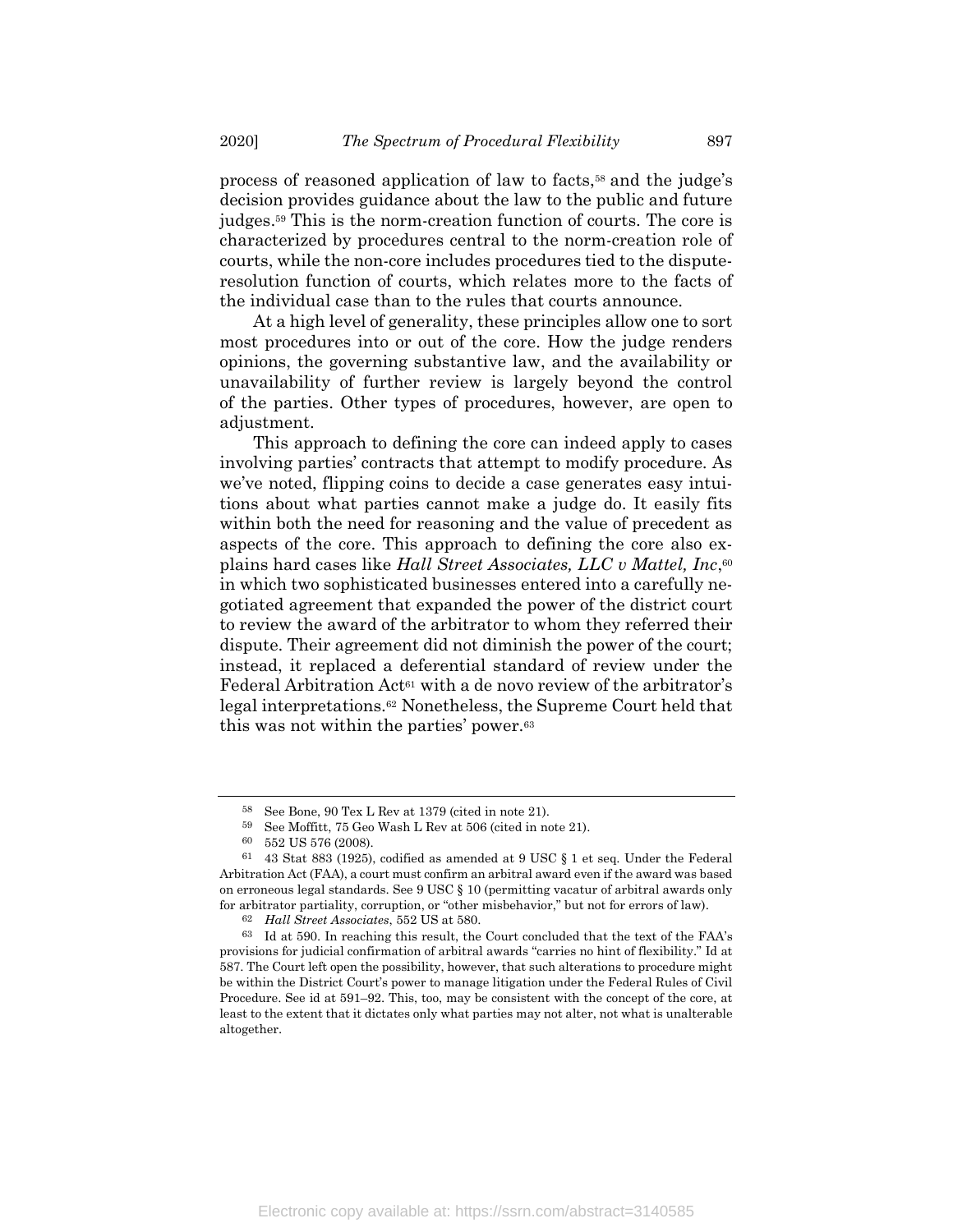The core/non-core binary is simple and elegant. But it suffers from limitations that, in our view, highlight the need for a richer descriptive and normative account of procedural flexibility. We note three tensions that arise in the simple core/non-core framework:

First, the claim that the core protects the norm-creation process of courts from party control may be less robust than assumed. In some important respects, party agreements can control the legal standards applied by the court. Courts enforce choice-of-law clauses in contracts (albeit, only to the extent that the claims are contractual in nature). <sup>64</sup> They also vigorously enforce forumselection agreements,<sup>65</sup> and although dictating the forum does not formally dictate the governing law, as a practical matter it often does.66 Thus, with choice-of-law and choice-of-forum clauses, the parties are, in effect, choosing the legal rules that the court will apply. They may even choose to burden a court with the task of applying the law of another jurisdiction, which imposes greater decision-making costs on the court even as it lowers the precedential value of the court's decision. Why aren't choice of law and choice of forum within the core? Indeed, although such a notion seems exotic today, historically this was not always the case.<sup>67</sup>

Second, a key rationale for defining a core of procedure is that the reasoned decision-making process of courts should not be altered because a uniform approach to judicial decision-making inculcates norms essential to the proper functioning of the courts.<sup>68</sup> It is certainly true that judges (and therefore the system as a

 $64$  See, for example, Finance One Public Co Ltd v Lehman Brothers Special Financing, Inc, 414 F3d 325, 335 (2d Cir 2005) (holding that "extra-contractual setoff rights fall outside the scope" of choice-of-law clauses).

<sup>65</sup> See, for example, Carnival Cruise Lines, Inc v Shute, 499 US 585 (1991). Enforcement does depend, however, on the extent to which the forum chosen falls within broad limits of reasonableness. See id at 593 (discussing the "reasonableness" inquiry that the Court has used to determine whether forum-selection clauses are enforceable).

 $66$  See, for example, *Allstate*, 449 US at 320 (finding no due process violation when a Minnesota court applied Minnesota law to an action by a Wisconsin resident against a Wisconsin resident arising out of events in Wisconsin and an insurance policy held in Wisconsin).

<sup>67</sup> Historically, courts often held contractual choice-of-forum clauses unenforceable at common law. See, for example, The Bremen v Zapata Off-Shore Co, 407 US 1, 9 (1972) ("Forum-selection clauses have historically not been favored by American courts."). The law of choice of law and personal jurisdiction tended to follow strict territorial rules; the canonical case on premodern personal jurisdiction is Pennoyer v Neff, 95 US 714 (1877) (describing the general rule that a court can exercise jurisdiction only over persons physically within the territory of the sovereign).

<sup>68</sup> See Bone, 90 Tex L Rev at 1390 (cited in note 21).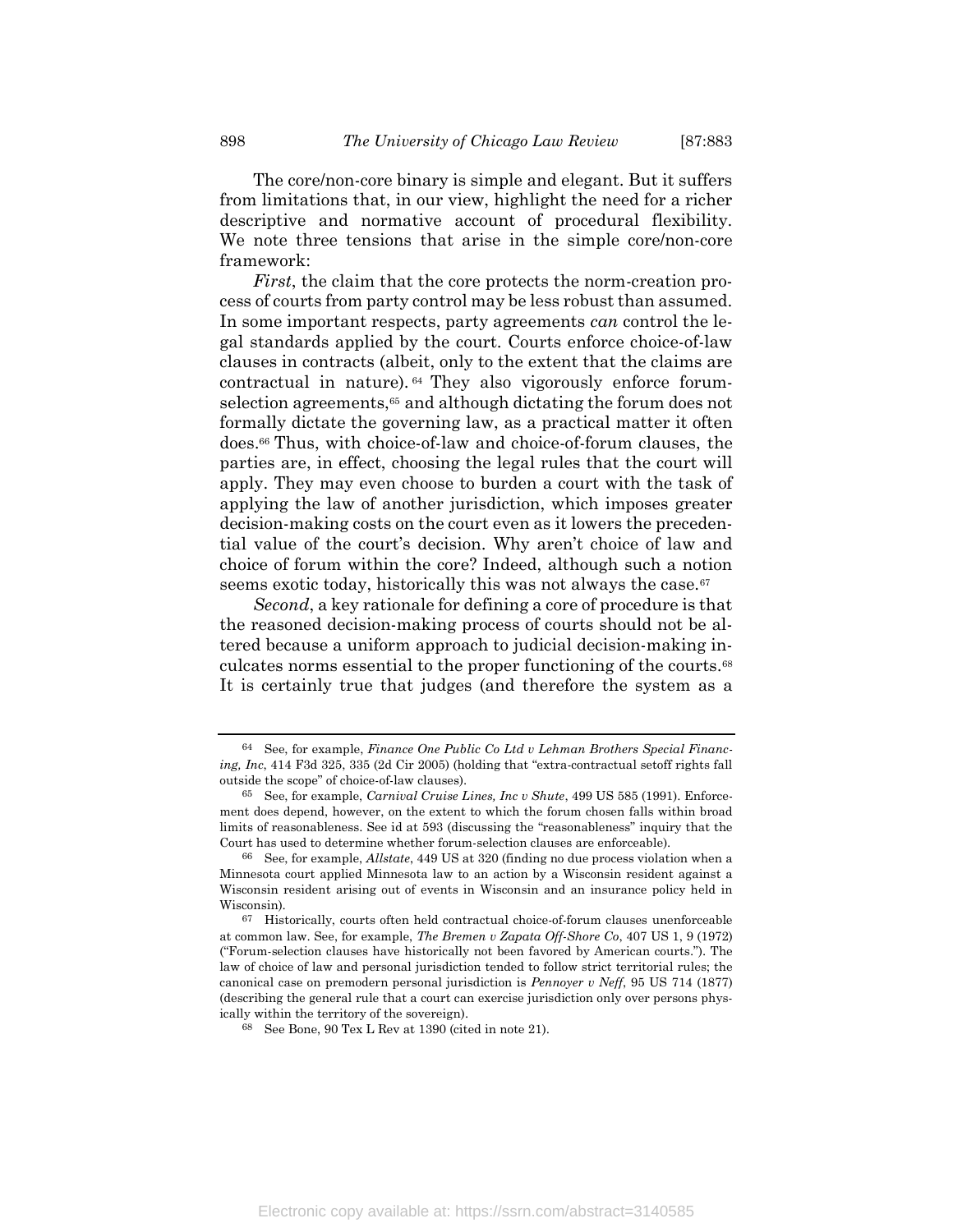whole) benefit from habituation into certain modes of decisionmaking based on reasoning and deliberation. Further, the uniformity of the modes of decision and the standards applied has a public-good quality. It is easier for consumers of judicial opinions to digest their holdings when background norms for those decisions are common across cases.

But as a descriptive matter, is judicial decision-making uniform? Even in the absence of attempts to contractually modify procedure, variety, not uniformity, is the norm in court procedure. As Professor Alexandra Lahav has documented in detail, civil procedure is far less standardized than textbook accounts indicate.<sup>69</sup> Often, modes of judicial reasoning are not even governed by articulated, let alone uniform, norms. To answer the same legal question, different judges—or even the same judge in different cases may require briefing, or not; may require oral argument, or not; may raise issues sua sponte, or not; may consider facts outside the record, or not; may rely on clerks to draft a judgment, or not; may rule from the bench, or only after deliberation; may rule orally, or with a written opinion; may designate the opinion for publication, or not; may write a long opinion, or a short one; may use a style suited to an audience of lawyers, or to a lay audience.<sup>70</sup> Some of these distinctions go to the heart of what it means for a process to be adversarial or to be participatory, and some go to the heart of what it means for a decision to be reasoned or to be public. None of these distinctions is uniform.

Third, even as a normative matter, the sharp distinction between the core and the non-core may be problematic. To put methods of judicial reasoning to assure optimal norm creation on one side of the line and elaboration of facts by the parties to assure optimal dispute resolution for the specific parties on the other side of the line may disserve the interdependence between the two. We might think that the legitimacy of the court and the public value of the court's opinions are undermined if the court rests its decision upon a dubious stipulation of facts by the parties.71 And lawyers seem to believe that better facts make for better law, given

<sup>69</sup> See generally Lahav, 71 Vand L Rev 821 (cited in note 12).<br>70 See Richard A Posner *Reflections on Judging* 287–315 (Ha

See Richard A. Posner, Reflections on Judging 287–315 (Harvard 2013) (describing some of the challenges that confront district judges and the various practical decisions they must make to address them).

<sup>71</sup> To be sure, parties have an ethical duty of candor to the court. See, for example, Model Rules of Professional Conduct Rule 3.3 (ABA 2018). Our claim is not that parties necessarily stipulate to falsehoods, but that the quality of the factual premises for a judicial decision may be low because the parties agreed that careful investigation and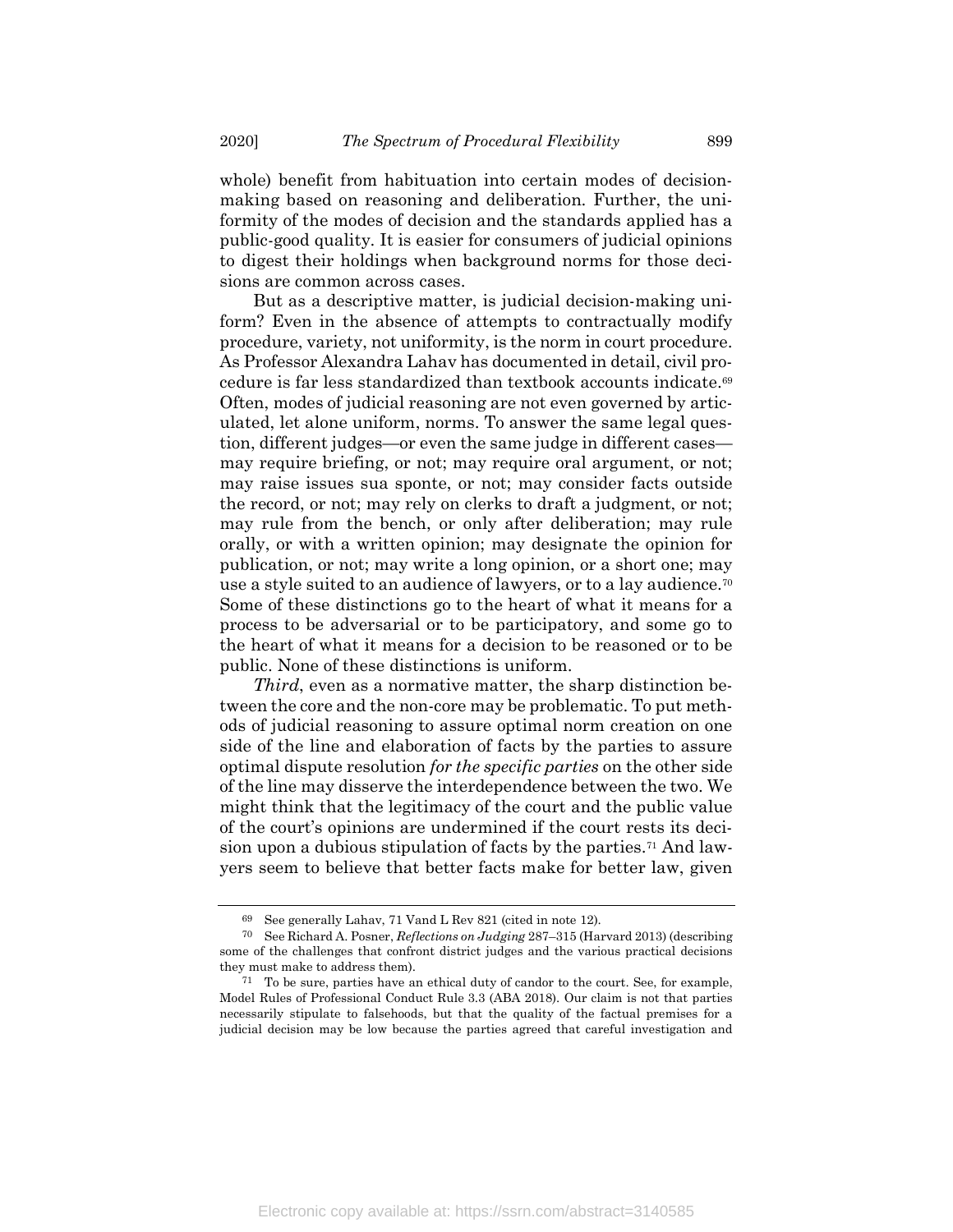the care with which lawyers filing impact litigation select their test cases. Indeed, the distinction between what counts as a factual claim and what counts as a legal conclusion is a famously slippery one in other contexts.<sup>72</sup>

A full-blown normative theory for procedural flexibility is beyond the scope of this Article. But the observations above indicate that, just as there is a need for a richer descriptive account of procedural flexibility, there is also a need for a richer normative account. In this Article, we provide this new descriptive account, mindful that it lays the groundwork for a new normative account to come.

#### II. THE SPECTRUM OF PROCEDURAL FLEXIBILITY

As we saw in the previous Part, existing scholarship draws a distinction between a "core" of procedures, which no one can modify, and a "non-core" of procedures, which the parties to a case may modify by contract, subject to some qualifications. In this way, existing scholarship has taken an all-or-nothing approach to the core: there are two types of flexibility, core (judge control) and non-core (party control), and there are two types of procedure, in the core and out of the core. But as we will show in this Part, there is a spectrum of procedural flexibility that contains many different possibilities for allocating control over procedure. Within the core, there can be more flexibility or less—the amount of *judicial* flexibility varies across procedures. Outside the core, there are many configurations of the judge and one or both parties, who, by agreement, can modify procedure in a given case.

presentation of facts was not in their mutual interest. Of course, it is also possible that a stipulation may be known to be factually false. In her monograph on the interbellum Constitution, Professor Alison LaCroix colorfully documents how a significant Commerce Clause case, Willson v Black Bird Creek Marsh Co, 27 US (2 Pet) 245 (1829), rested on a stipulation that was "a fictionalized account of the crucial facts of the case." Alison LaCroix, The Interbellum Constitution: Union, Commerce, and Slavery from the Long Founding Moment to the Civil War (Yale forthcoming). For a more recent example of what may have been a collusive stipulation used to generate a court decision with potentially binding effect on nonparticipants in the lawsuit, see generally Hansberry v Lee, 311 US 32 (1940).

 $72$  See, for example, Elizabeth Thornburg, Law, Facts, and Power, 114 Penn St L Rev Penn Statim 1, 3–4 (2010); Walter Wheeler Cook, Statements of Fact in Pleading Under the Codes, 21 Colum L Rev 416, 417 (1921) (arguing that there is no logical distinction between statements categorized by courts as "statements of fact" and "conclusions of law").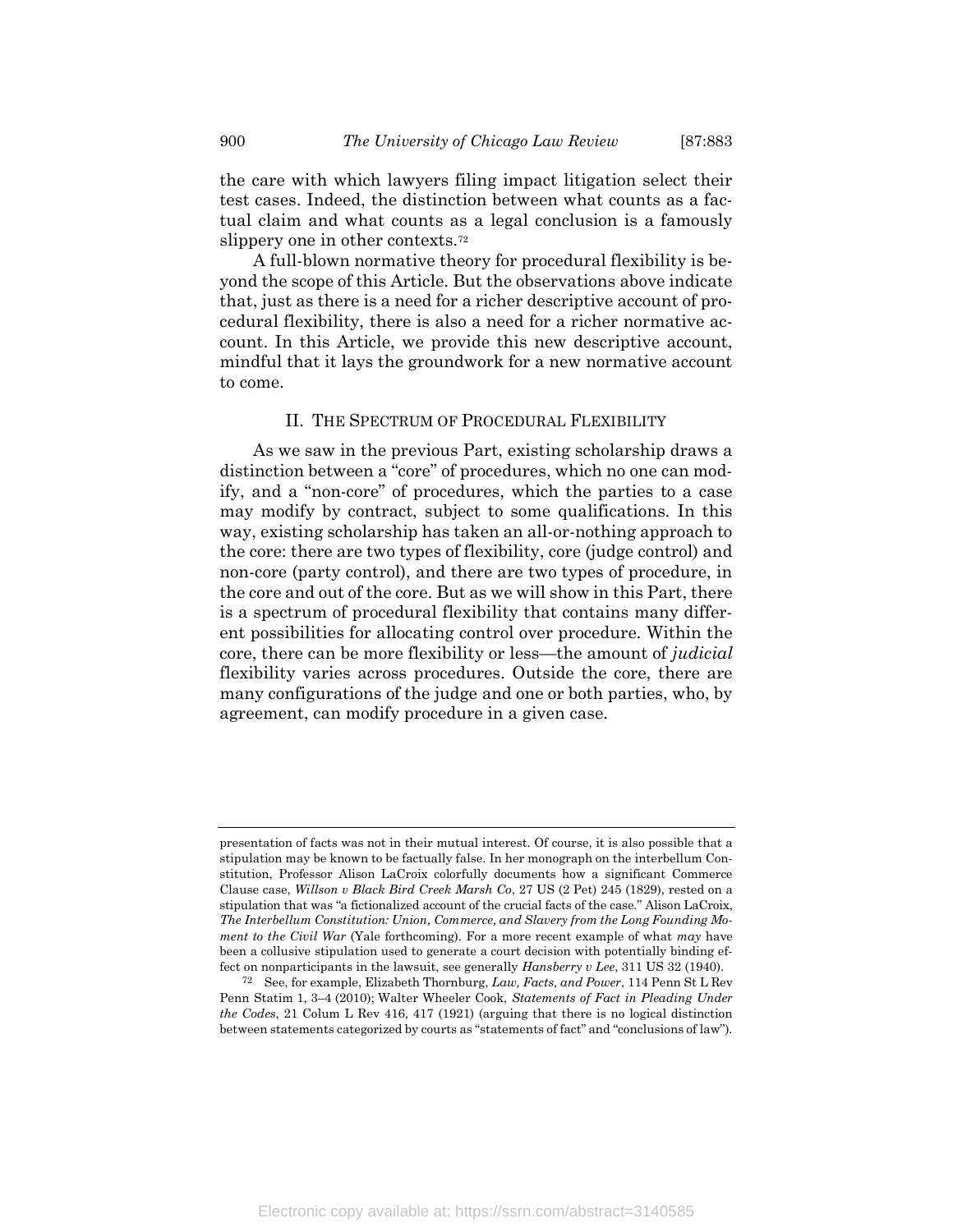#### A. Breaking Up the Core and Non-Core

As we just noted, conventional wisdom assumed two categories of procedural flexibility: one where the parties cannot modify procedure through mutual agreement—this category is the "core" of procedure—and one where parties can control procedure through contracts between themselves. However, a more complete view of procedural flexibility reveals that these categories are just two points along a spectrum. Figure 1 begins to illustrate a more complete picture of the range of options for assigning control over procedure to actors in the system.

Viewed within this spectrum, we see that the core/non-core distinction reflects attention to two sections of the larger spectrum. The core, where parties have no ability to alter procedural defaults, occupies the left end of the spectrum, and mutual party agreements to alter procedural defaults sit at the middle of the spectrum.

#### FIGURE 1: A SPECTRUM OF FLEXIBILITY



This spectrum does not merely list theoretical possibilities. Current procedure is chock-full of examples of every one of these forms of procedural flexibility. (And we have left space at the right end of the spectrum to introduce, in Part III, new forms involving even greater flexibility.) In the sections below, we describe the points along the spectrum and document examples of procedural flexibility from the Federal Rules, statutes, and case law for each.

#### 1. No flex.

On the far left, no one has discretion. As a formal matter, there is no flexibility at all. As a practical matter, the judge has whatever wiggle room doctrine provides, but nothing else. The canonical example of this is federal subject matter jurisdiction, which neither the parties nor the court have any freedom to waive or alter by agreement.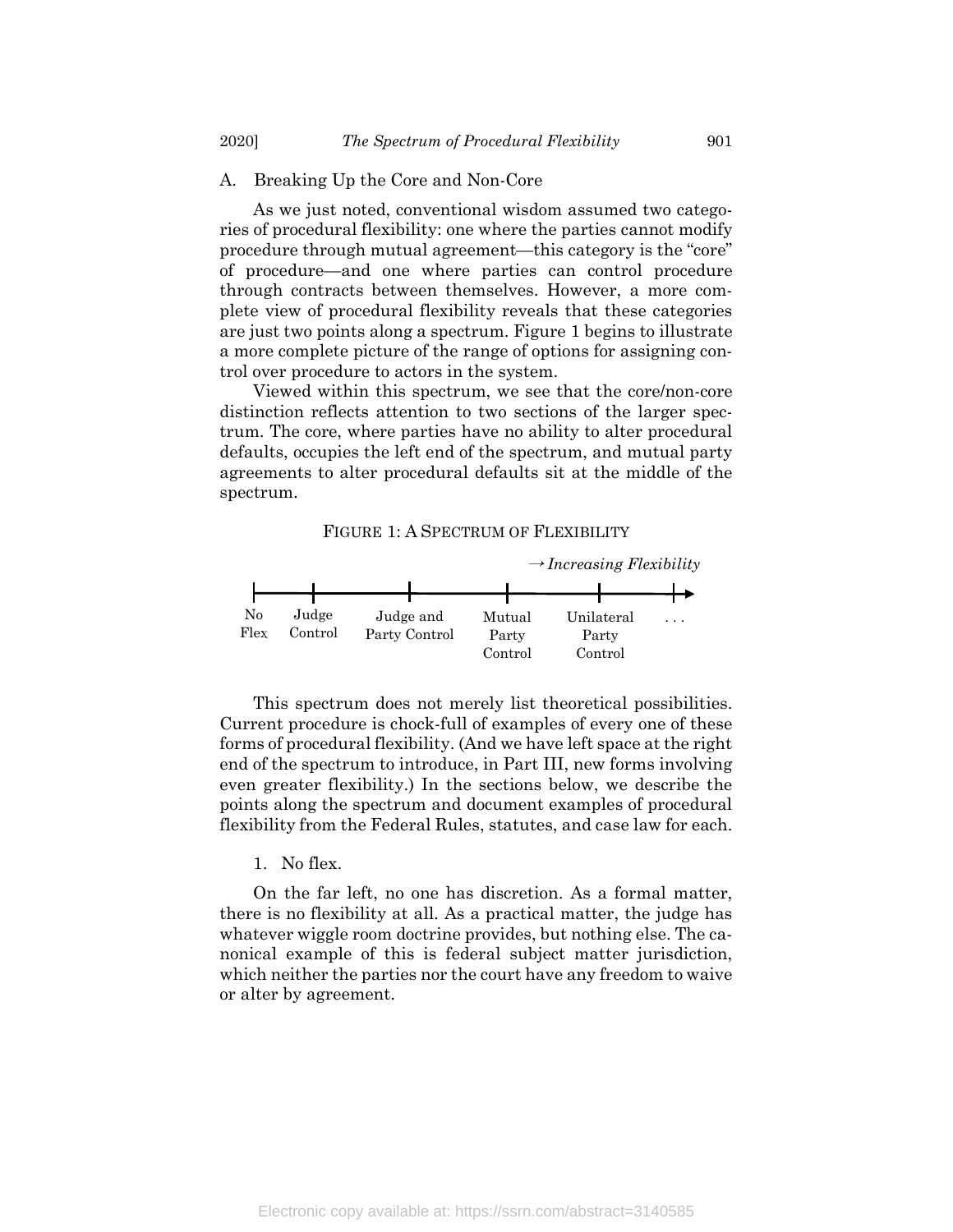The central principle governing appellate jurisdiction in the federal courts is likewise inflexible: the "final judgment rule" in essence requires that all activity in a case short of execution of the judgment be complete before a party may appeal a decision of the district court.73 Even the collateral order doctrine, a gloss on the final judgment rule that allows certain interlocutory decisions to be treated as final judgments, gives no discretion to judges or parties.<sup>74</sup>

Indeed, this "no flex" category appears in all facets of civil procedure. Our survey of the Federal Rules of Civil Procedure reveals that most of the Rules, either in part or in whole, create inflexible rules. This is unsurprising, insofar as there must be some basic "rules of the game" that serve as a fixed reference point for all litigants.75 Thus, many Rules governing what activities count as civil litigation (answer: a "civil action"76), what begins litigation (answer: "filing a complaint with the court"77), and how to go about doing that (answer: by, among other things, making "a short and plain statement of the claim showing that the pleader is entitled to relief" <sup>78</sup> ) are expressed as no-flex rules. Other Rules governing the inclusion of additional claims or parties in a single action likewise contain many inflexible requirements.<sup>79</sup>

Despite the apparent abundance of no-flex rules, the Rules on the whole reflect a commitment to party-driven procedure in which the court takes a passive role, acting only in response to motions. This commitment bakes discretion into procedure, even when it is not made explicit. For example, Rule  $8(a)(2)$  requires "a short and plain statement of the claim showing that the pleader is entitled to relief." This is stated as a no-flex rule. There is no reference to discretion of the judge and no proviso, "unless the parties agree otherwise." But there is still a sense in which the parties could agree to a lower bar for pleading: the Rules do not obligate the defendant to file a motion to dismiss, and the

<sup>73</sup> See, for example, Mohawk Industries, Inc v Carpenter, 558 US 100, 106–07 (2009). 74 Id.

<sup>75</sup> FRCP 1 ("These rules govern the procedure in all civil actions and proceedings in the United States district courts . . . .").

<sup>76</sup> FRCP 2 ("There is one form of action—the civil action.").

<sup>77</sup> FRCP 3 ("A civil action is commenced by filing a complaint with the court.").

<sup>78</sup> FRCP 8(a)(2). See also FRCP 4 and 4.1 (governing service of process and summons); FRCP 8, 9, 10, 11, and 12 (governing form and content of pleadings).

<sup>&</sup>lt;sup>79</sup> See, for example, FRCP 13, 15(c), 19(c), 23(a)–(b), 24 (governing joinder of claims and parties, misjoinder, class certification, and intervention).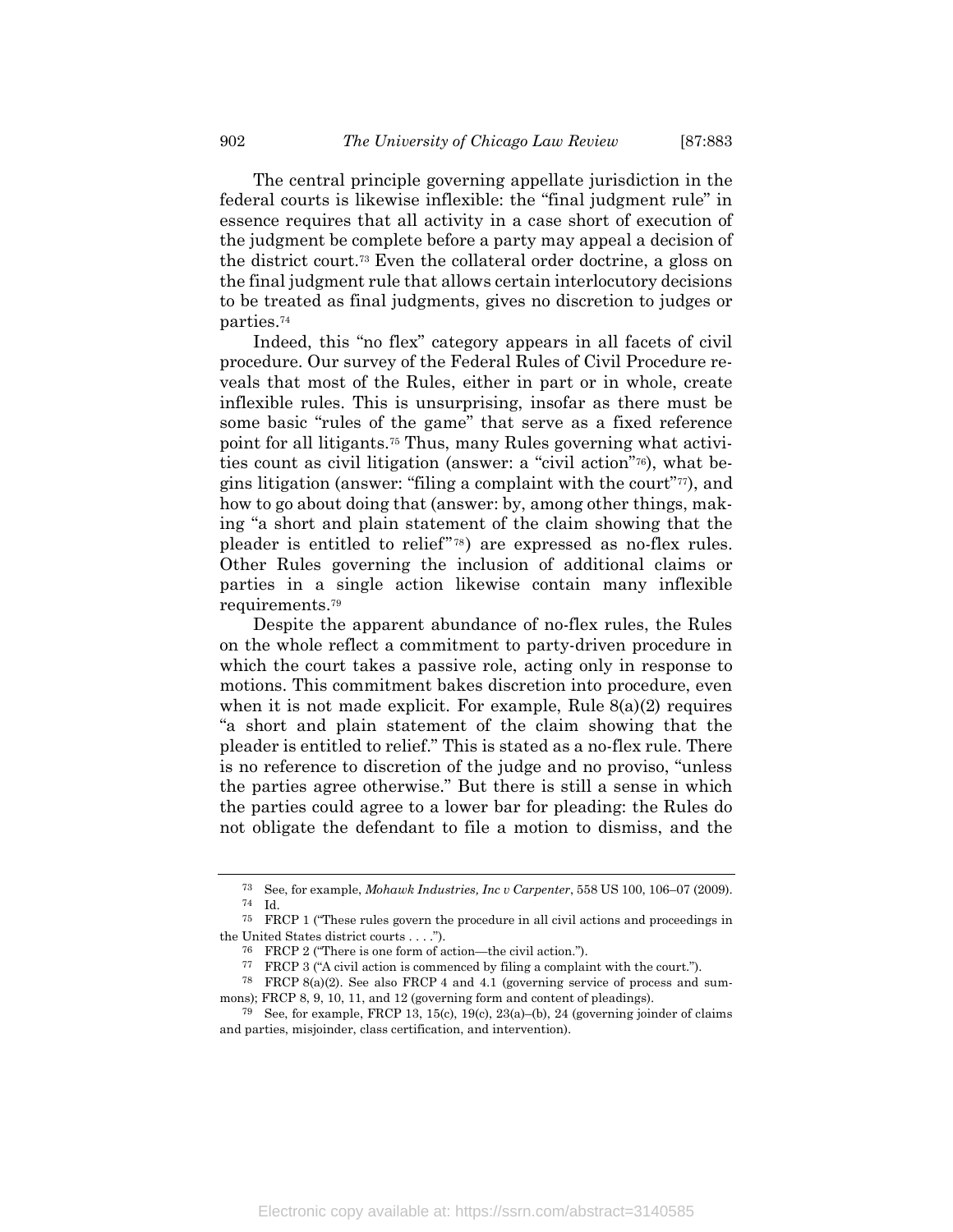court need not act in the absence of such a motion.<sup>80</sup> Thus, procedural rigidity is not absolute even for threshold questions governing the making of a civil claim. Further, note that there is nothing inevitable about the degree of flexibility or rigidity here. The Rules could, for example, obligate the court to act sua sponte to dismiss inadequate pleadings under Rule  $8(a)(2).$ <sup>81</sup>

Nor is this an isolated example. The law often intermingles procedural flexibility and inflexibility. As noted above, the final judgment rule is a no-flex rule. But as we shall see below, jurisdictional statutes and the Federal Rules of Civil Procedure create exceptions that permit interlocutory appeals, which are expressly based on the exercise of discretion by parties and judges.82 And while parties cannot create federal subject matter jurisdiction by agreement (this is explicitly forbidden by statute<sup>83</sup>), parties can agree to resolve their cases before other tribunals, even when their disputes fall within the subject matter jurisdiction of the federal courts.84 Indeed, in some limited instances, plaintiffs can unilaterally exercise discretion to stay out of federal court.85 So although parties cannot flex into federal court, they can flex out.

Thus, while this Section has highlighted areas of procedure with no-flex rules, it also shows that drawing lines between a core of inflexible procedure and a non-core of flexible procedure is not

<sup>80</sup> More radically, though, could the parties agree to a higher bar at the pleading stage, perhaps in exchange for allowing the plaintiff a broader scope of discovery or a lower bar at summary judgment? Could the judge unilaterally raise the pleading standard? Nothing in Rule 12 suggests this is possible, and Supreme Court precedent from other contexts indicates that the answer is no. See Hall Street Associates, 552 US at 592–93 (holding that parties' agreement cannot change the district court's standard of review of an arbitral award under the FAA). But stay tuned. We return to these questions later. See Part III.

 $81$  See FRCP 12(b). Note that the court is always under an obligation to dismiss for lack of subject matter jurisdiction. See FRCP 12(h)(3).

<sup>82</sup> See Part II.A.3 (discussing FRCP 54(b) and 28 USC  $\S$  1292(b)).

<sup>83</sup> See 28 USC § 1359.

<sup>84</sup> Absent a statute vesting exclusive jurisdiction in the federal courts, parties are free to agree to litigate in state court or through alternative dispute resolution, such as arbitration, which is expressly endorsed by the FAA. See 9 USC § 1 et seq.

<sup>85</sup> In a case arising under state law but potentially within the diversity jurisdiction of the federal courts, an individual plaintiff may avoid federal jurisdiction by pleading or stipulating to damages below the amount necessary to create federal jurisdiction. This is an application of what is called the "St. Paul Mercury rule." See St. Paul Mercury Indemnity Co v Red Cab Co, 303 US 283, 288 (1938) ("The rule governing dismissal for want of jurisdiction in cases brought in the federal court is that, unless the law gives a different rule, the sum claimed by the plaintiff controls if the claim is apparently made in good faith.").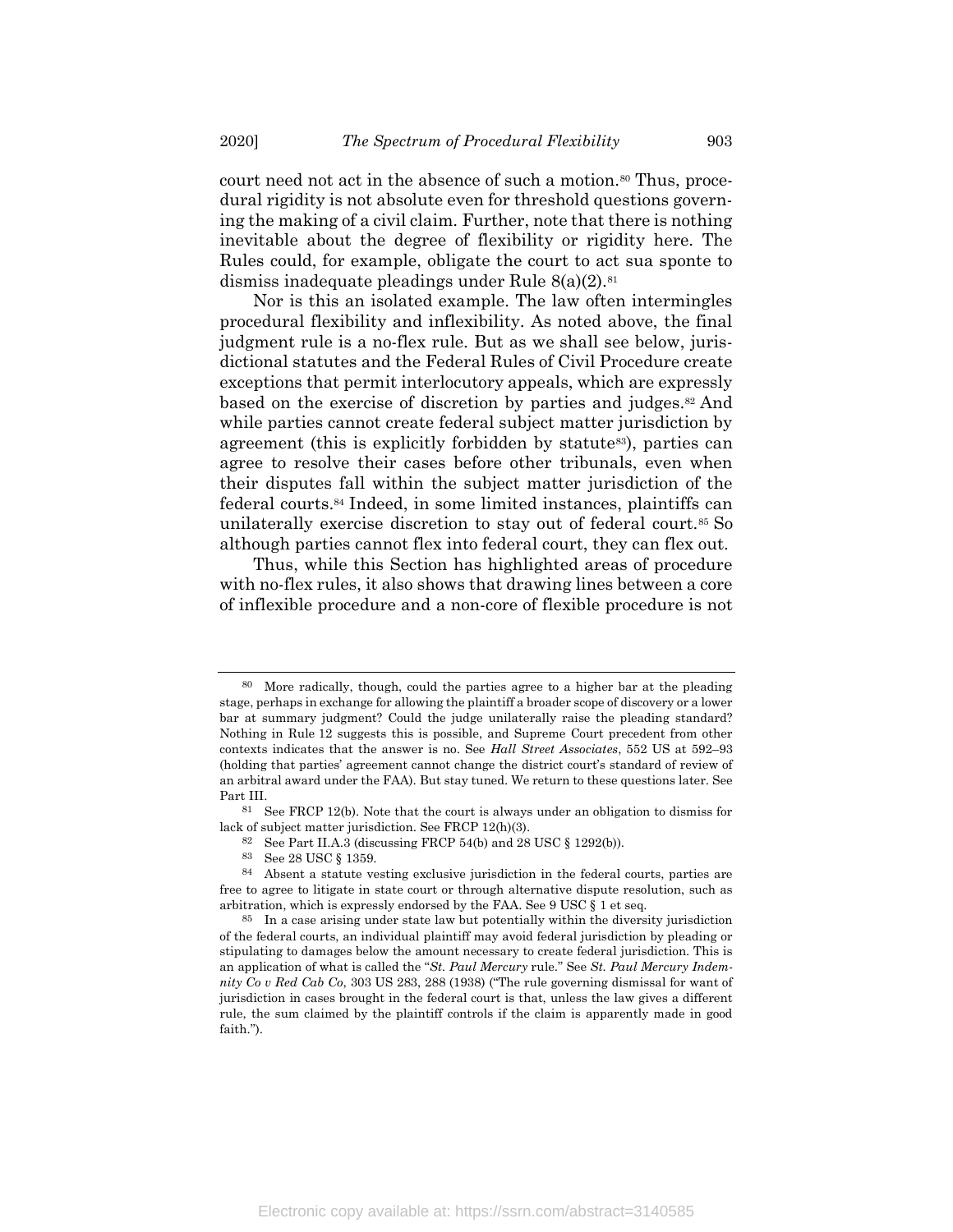so simple. The rigidity of rules governing subject matter jurisdiction or appellate jurisdiction might seem to imply jurisdiction is at the core of procedure, but even here we see a commingling of no-flex and various forms of flexibility.

2. Judge control.

Moving right in Figure 1, we encounter the first of many forms of procedural flexibility: judge control. Judge control means that the judge (but only the judge) has discretion to deviate from defaults. In the prior core/non-core framework, this would still count as part of the core of procedure because the parties cannot exercise control through contract. Examples include certain categories of appeals, which a court has discretion to allow or deny. Such discretion is familiar in the context of certiorari to the US Supreme Court, but it is also a part of everyday litigation. For example, a district court judge may designate certain judgments to be final (and thus immediately appealable) in multiparty actions when such judgments would otherwise be nonfinal (and thus not immediately appealable).<sup>86</sup>

Our survey of the Rules documents many instances of judicial discretion to set procedural requirements. Examples include judicial discretion to change requirements governing service and pleading, including obviating requirements for service on all defendants and adding or subtracting requirements for responsive pleadings.87 The court also has broad discretion to revise the default deadlines and dates set by the Rules;<sup>88</sup> to schedule and manage conferences, hearings, and trial;<sup>89</sup> and even to change the configuration of parties.90 The court's unilateral discretion extends to matters governing whether the case ends or continues: the judge has discretion to enter summary judgment sua sponte and on grounds not raised by the parties,<sup>91</sup> and the court can order a new

<sup>86</sup> See FRCP 54(b).

 $87$  See, for example, FRCP 5(c)(1) (permitting the court sua sponte to waive the requirement of serving pleadings on all defendants and to deem all crossclaims denied).

<sup>&</sup>lt;sup>88</sup> See, for example, FRCP 5.1(c), 6, 12(a)(4), 15(a)(3), 56(b) (giving the court discretion to extend time).

<sup>89</sup> See, for example, FRCP 16 (giving the court discretion to call pretrial conferences); FRCP 20(b) (permitting the court to set separate trials in multiparty actions); FRCP 26(f) (giving the court discretion over discovery management conferences); FRCP 47 (governing examination of prospective jurors).

<sup>90</sup> See, for example, FRCP 19(a)(2) (realigning parties); FRCP 21 (permitting the court to sever parties or claims); FRCP 42 (giving the court discretion to consolidate or separate actions).

<sup>91</sup> FRCP 56(f).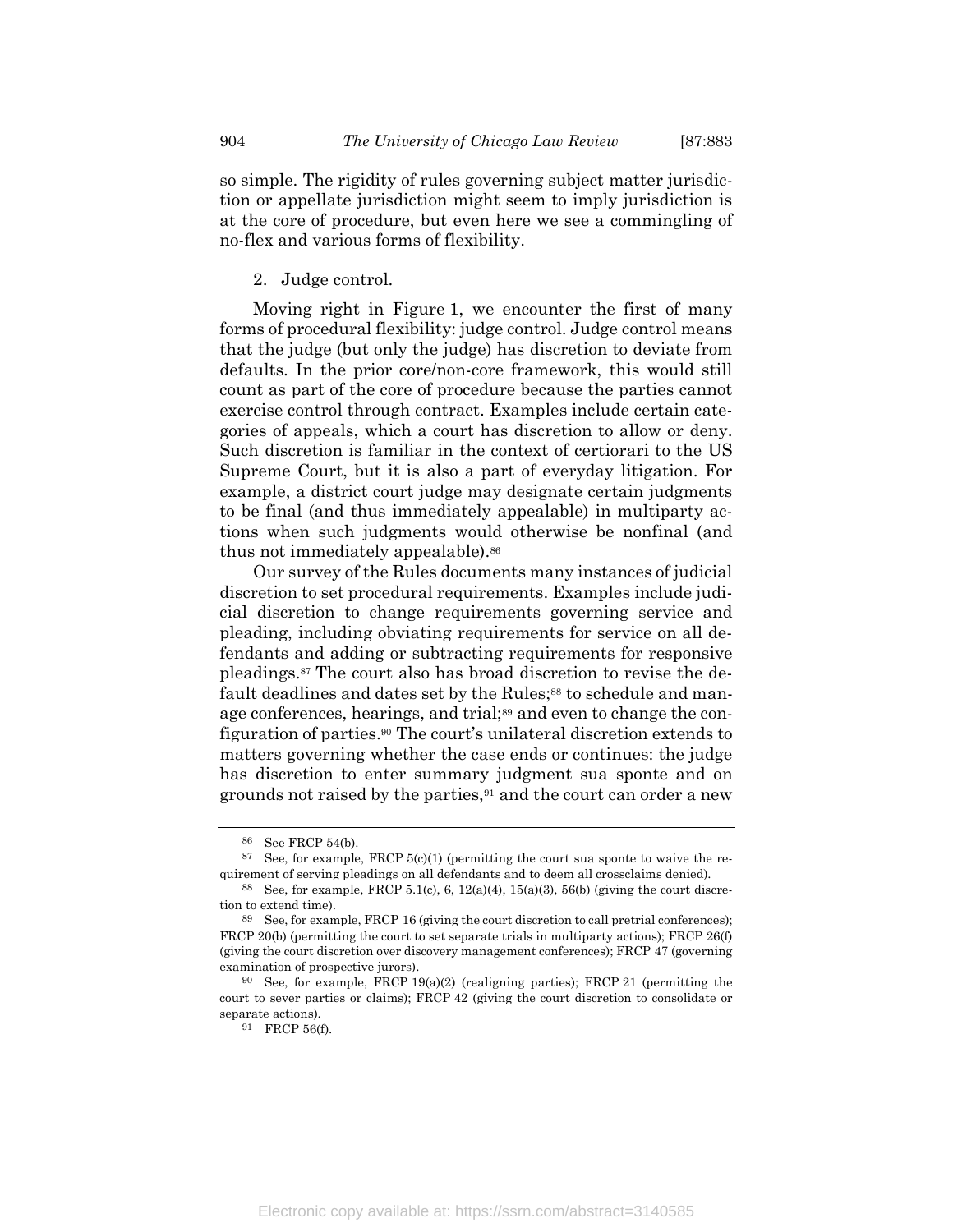trial sua sponte after entry of judgment on a jury verdict.92 As noted above, a district judge has discretion to enter a final judgment with respect to one or more claims in a multiclaim or multiparty action.93 And, as one would expect, the court always has discretion to inquire into and sanction misconduct.<sup>94</sup>

3. Judge and party control.

Next is the segment of the spectrum where the judge and the parties together share the power to flex the rules. This form of procedural flexibility is, within the core/non-core framework, still in the core, insofar as it requires judicial approval. Parties cannot modify procedure on their own.

The stricter variety of flexibility here requires agreement of both parties and of the judge. This form of flexibility is less common, but one can nonetheless find examples throughout the Federal Rules. An example would be empaneling a jury to issue a binding (that is, nonadvisory) verdict in a case where there is no right to a civil trial by jury.95 Similarly, trial before a magistrate judge requires the consent of the district judge and the parties.<sup>96</sup> Another example is the requirement of a judicial order to enforce "clawback" agreements against third parties that protect parties from waiver of attorney-client privilege due to inadvertent disclosure of documents in litigation.<sup>97</sup> Class-wide settlement of claims also falls into this category,98 and although the practice is not explicitly authorized by the Rules, judges in some multidistrict litigations have required judicial approval of mass settlements as well.<sup>99</sup>

The looser variety of flexibility here is more common and requires agreement of the judge and only one of the parties.100 There

<sup>92</sup> FRCP 59(d).

<sup>93</sup> FRCP 54(b).

<sup>94</sup> See FRCP 11 (governing non-discovery-related filings with the court); FRCP 16(f) (governing failing to appear at a pretrial conference); FRCP 37 (governing discoveryrelated filings with the court); FRCP 56(h) (governing summary judgment).

<sup>95</sup> See FRCP 39(c)(2).

<sup>96</sup> FRCP 73(a).

<sup>97</sup> See FRE 502(e).

<sup>98</sup> See FRCP 23(e). See also FRCP 23.1(c) (requiring court approval of settlements in derivative actions).

<sup>99</sup> See Elizabeth Chamblee Burch, Judging Multidistrict Litigation, 90 NYU L Rev 71, 85 (2015); Andrew D. Bradt and D. Theodore Rave, The Information-Forcing Role of the Judge in Multidistrict Litigation, 105 Cal L Rev 1259, 1298–1301 (2017).

<sup>100</sup> The court-and-one-party structure of court action is ubiquitous. When a party files a motion and the court grants it, this is essentially the court and one party agreeing to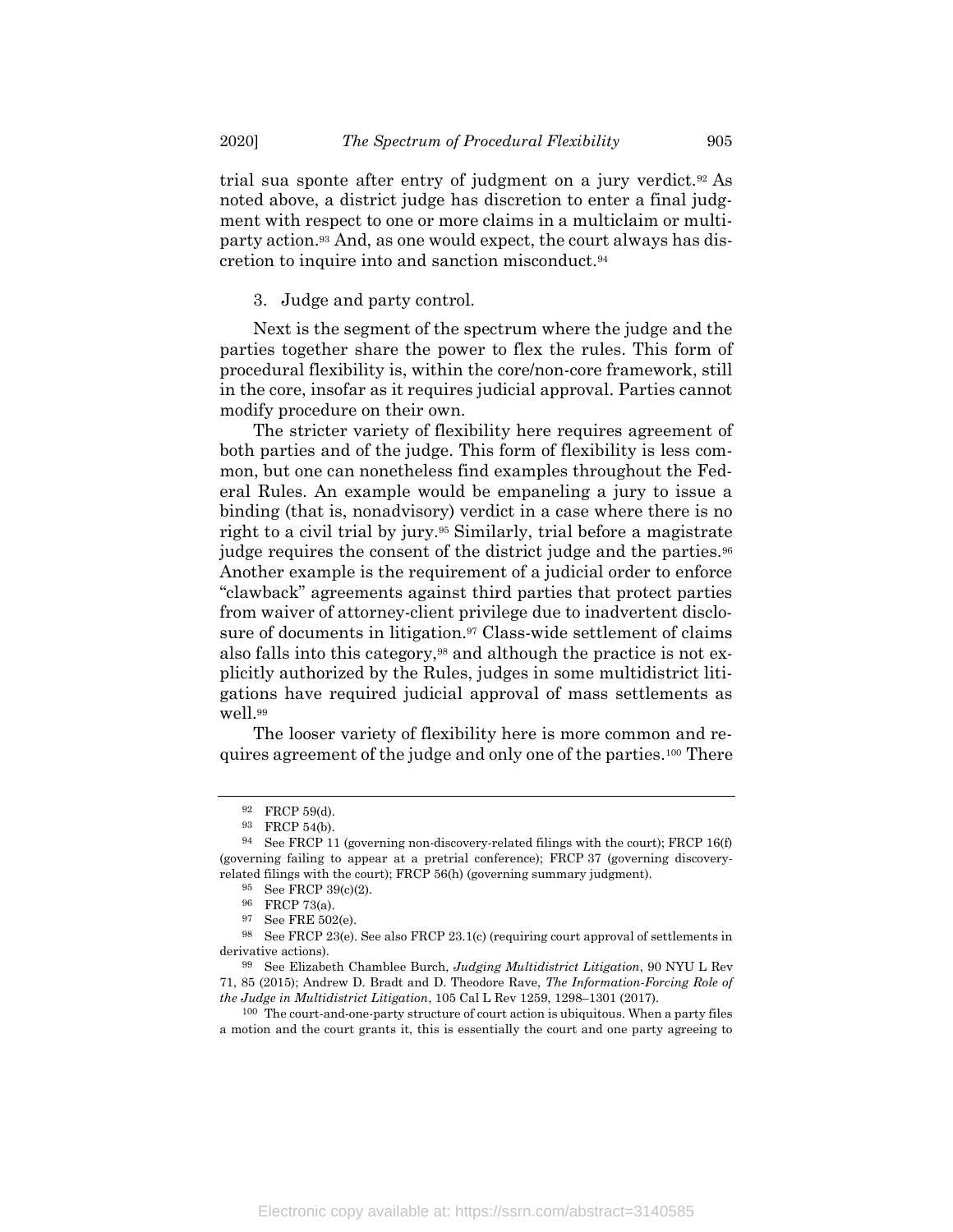are countless ways in which parties and courts exercise this form of flexibility, given that courts are granted broad discretion to regulate procedure to the extent that statutes and Rules do not otherwise specify,101 and the Rules place no rigid limits on what a party can request by motion.102 Examples include party requests to act outside of a deadline imposed by the Rules,103 requests to the Court of Appeals to hear an interlocutory appeal,104 and motions for the court to exercise its discretion to require amended or additional pleadings105 or to change venue.<sup>106</sup>

4. Mutual party control.

Moving further to the right we get to mutual party control. This has been the subject of most past academic attention on procedural flexibility. It is the realm in which party agreement can alter default rules without court involvement and potentially even against the court's will. This is the "non-core" that the literature contrasts with the "core" of fundamental procedures that the parties cannot modify by agreement. Thus, this portion of the spectrum maps neatly onto the existing core/non-core paradigm. But even here, a close look at doctrine and practice complicates the intuition that the core (and not the non-core) includes features of litigation that go to the essence of judicial decision-making or its perceived legitimacy.

For example, party agreement—with little or no say in the matter by a judge—can play a decisive role even in deciding which court will hear a case or whether a court will resolve the dispute

something, but it is important to distinguish when this sequence of events involves procedural flexibility as opposed to something else. Procedural flexibility is when a party and the court both have discretion to change procedure away from a default, not when one or both of the judge and the party are not exercising discretion or changing procedural defaults. Further discussion on these forms of motion practice is outside the scope of this Article.

<sup>101</sup> See FRCP 83(b) ("A judge may regulate practice in any manner consistent with federal law . . . .").

<sup>102</sup> See FRCP 7(b) (outlining requirements for motions in terms of minimal formal requirements but no substantive limits).

<sup>103</sup> See, for example, FRCP 14(a) (allowing extension of time for third-party claims with "the court's leave"); FRCP  $51(a)(2)$  (allowing untimely requests for jury instructions). See also FRCP 6(b) (stating general rules governing extending time).

<sup>104</sup> See FRCP 23(f) (discretionary appeal of class certification decision); 28 USC § 1292(b) (discretionary interlocutory appeal requiring assent of both district and appellate courts).

<sup>105</sup> See FRCP 12(e) and 15 (clarifying and amending or supplementing pleadings, respectively).

<sup>106</sup> See 28 USC § 1404.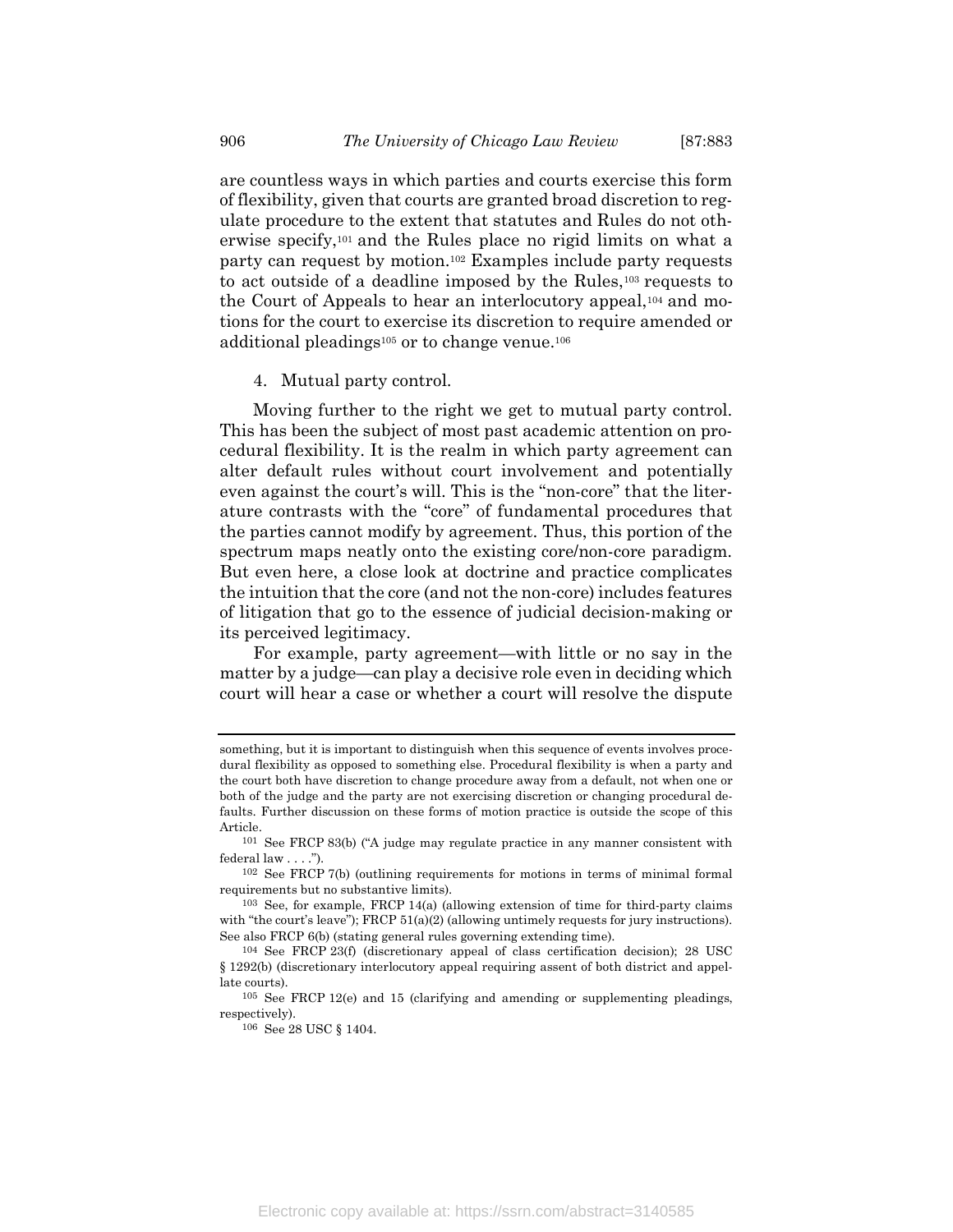at all. Parties can agree or consent to a court's exercise of personal jurisdiction.107 Arbitration agreements are, as a general matter, enforceable.108 Again as a general matter, parties can, by contract, select the court that will serve as the forum for their dispute and, at least in contract disputes, the law that court will apply.109 As a practical matter, parties can choose their court, maybe even the decision-maker, and then tell the judge (or arbitrator) which law to apply. Few procedural choices are more essential or consequential for legal decision-making than these.

Further, the Rules require a unanimous verdict returned by a jury of no fewer than six jurors—unless the parties stipulate otherwise.110 Doesn't the difference between a unanimous verdict of twelve jurors and a verdict by a bare majority of two-out-ofthree jurors affect the perceived legitimacy of the judgment? And of course, in most cases, the parties can settle their dispute and terminate the litigation without any input from the court other than the judge's rubber stamp of an agreed order to dismiss the case.<sup>111</sup>

Our earlier discussion of the no-flex zone remarked that inflexibility and flexibility often coexist in the same areas of procedure, undermining the theory that some areas of procedure belong in a core that is immune to alteration by agreement. Here, we see the other side of the same coin: party agreement playing a decisive role in procedures that implicate the legitimate authority of the court (personal jurisdiction and jury verdicts) and the capacity of courts to create, interpret, and modify legal norms (arbitration agreements and choice-of-law clauses).<sup>112</sup>

<sup>107</sup> See, for example, J. McIntyre Machinery, Ltd v Nicastro, 564 US 873, 880 (2011) (noting "explicit consent" as a basis for general personal jurisdiction).

<sup>108</sup> See 9 USC § 2.

<sup>109</sup> See, for example, Shute, 499 US at 595 (holding forum-selection clause presumptively valid under federal law); Volt Information Sciences, Inc v Board of Trustees of Leland Stanford Junior University, 489 US 468, 476 (1989) (rejecting a challenge to choice-of-law clause in context of arbitration agreement). There are ways of further fine-tuning the choice of judge beyond selection of the specific court, too. For example, if there is one judge that a party would like to avoid in the courthouse it would otherwise prefer, that party can hire a relative of that judge as a member of its legal team, in order to induce the judge to recuse herself.

<sup>110</sup> FRCP 48(b).

<sup>111</sup> See FRCP 41(a)(1) (governing voluntary dismissal by party agreement and noting exceptions to the general rule permitting settlement with court oversight).

<sup>112</sup> Note that a court's statements on the law of a different sovereign are not authoritative. For example, when a contract directs a Georgia court to apply Florida law, the Georgia court is deprived of the opportunity to create substantive legal precedent.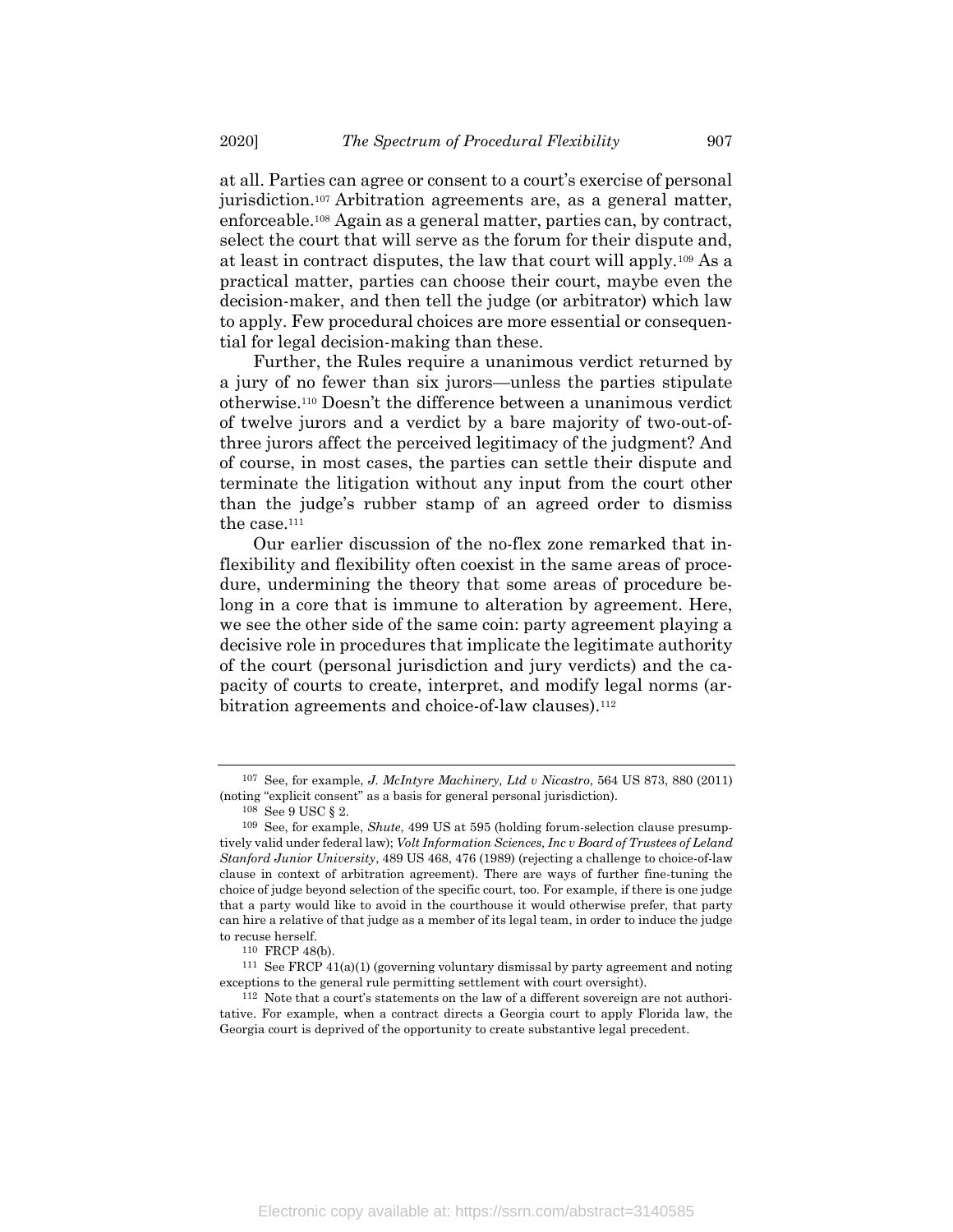Of course, procedural flexibility by party agreement plays a major role in civil litigation after a court and the relevant rules of decision are set. The Federal Rules prioritize party agreement as a means for managing litigation. Familiar examples include party stipulations to increase the quantity, length, or form of depositions, interrogatories, or document production in discovery.113 By agreement, parties can circumvent the automatic disclosures otherwise required by the Rule governing discovery.114 More generally, the Federal Rules delegate to the parties broad power to modify discovery by stipulation.115 Parties can agree to try issues not raised in the pleadings,<sup>116</sup> and in some cases can change deadlines without leave from the court.<sup>117</sup>

5. Unilateral party control.

Then there is unilateral party control, which refers to rules that permit a party to invoke a procedure without need for agreement from their counterparty or the court. This type of flexibility does not fit comfortably in the core/non-core paradigm. It is not in the core because the parties, not the judge, exercise flexibility. But it is not flexibility exercised through party agreement, either. Unilateral party control means that a party can change procedural defaults without agreement from anyone.

In a sense, some of the most fundamental actions in dispute resolution are subject to unilateral party control. Filing a civil action is a unilateral action. Filing suit imposes new duties and burdens on the defendant and the court, with no need to obtain assent from any other party or the court.118 Note, though, that this form of unilateral control is not exclusively held by would-be plaintiffs. In some jurisdictions, would-be defendants can initiate

<sup>113</sup> See FRCP 30(a) (depositions); FRCP 33(a) (interrogatories); FRCP 34(b) (production of documents, electronically stored information, and tangible things).

<sup>114</sup> See FRCP 26(a).

<sup>115</sup> FRCP 29.

<sup>116</sup> See FRCP 15(b)(2) (allowing trial of issues not raised in pleadings if parties explicitly or implicitly consent).

<sup>117</sup> See FRCP 15(a)(2) (deadline for amending pleadings); FRCP 26(a) (timing of automatic disclosures).

<sup>118</sup> Defendants in turn have this unilateral power with respect to third-party defendants, so long as they implead them within fourteen days of their original answer. See FRCP 14.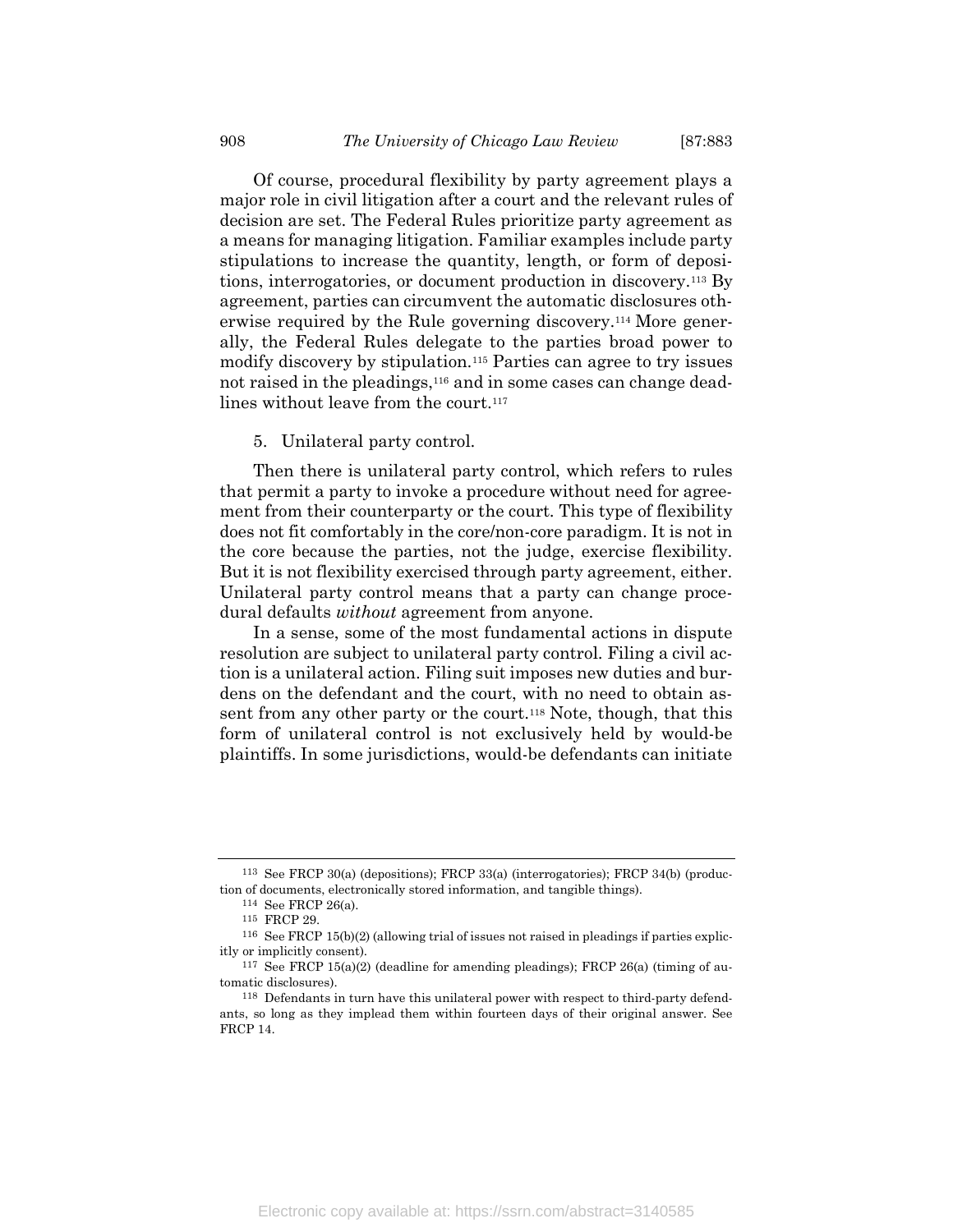litigation when an action is threatened, if only to dispel the uncertainty from an indefinite threat of future suit.119 And within limits, a party is free to withdraw a filed case as well.<sup>120</sup>

Once suit is filed, procedural rules endow parties with a panoply of procedural entitlements that each party has the right to exercise unilaterally. Such procedures include discovery requests (depositions, interrogatories, document requests, requests to admit, and so on) up to the default limits prescribed by the Rules.<sup>121</sup> For some forms of discovery, such as document requests, the Rules do not prescribe default limits.122 Discovery requests are limited to seeking nonprivileged information relevant and "proportional to the needs of the case,"123 but the Rules leave wide latitude for a party to unilaterally define the scope of discovery, whether directed toward parties or nonparties.<sup>124</sup> And of course each party has the unilateral right to demand a jury trial in cases "at common law."125 In short, answers to the question, "How much procedure?" are often within the unilateral discretion of each party.

But a party taking fewer than ten depositions is exercising procedural flexibility only in a limited sense because it is not changing the default limit of ten. Although relatively rare, in other places, unilateral control over procedure allows a party to create more procedure rather than merely elect less than the Rules permit. For example, after a party requesting a deposition designates a method of recording the deposition, any other party may unilaterally designate a different, additional method.<sup>126</sup>

Importantly for our purposes, a party designating a method for recording bears the cost of making that recording. Such a requirement—that a party pay for the process that it is triggering may seem intuitive or obviously correct. But for every other example above, this is not true. We consider this a puzzle. Why does it

<sup>119</sup> See Declaratory Judgment Act, 28 USC § 2201. See also generally Sharon Hannes and Issachar Rosen-Zvi, Defendant Initiated Litigation, 40 Tel Aviv U L Rev 173 (2017) (in Hebrew).

<sup>120</sup> The Rules limit this unilateral power, however, to withdrawals before the defendant has filed an answer or motion for summary judgment. See FRCP  $41(a)(1)(A)(i)$ .

<sup>121</sup> See, for example, FRCP 30(a)(1), 33(a)(1), and 34(a).

<sup>122</sup> See FRCP 34.

<sup>123</sup> FRCP 26(b)(1).

<sup>124</sup> See FRCP 34(c) and 45 (specifying availability of discovery from nonparties).

<sup>125</sup> See US Const Amend VII. See also FRCP 38. In such trials, each party has the unilateral right to strike prospective jurors with peremptory challenges. See 28 USC § 1870 and FRCP 47(b).

<sup>126</sup> See FRCP 30(b). Methods of recording could include video, audio, stenography, etc.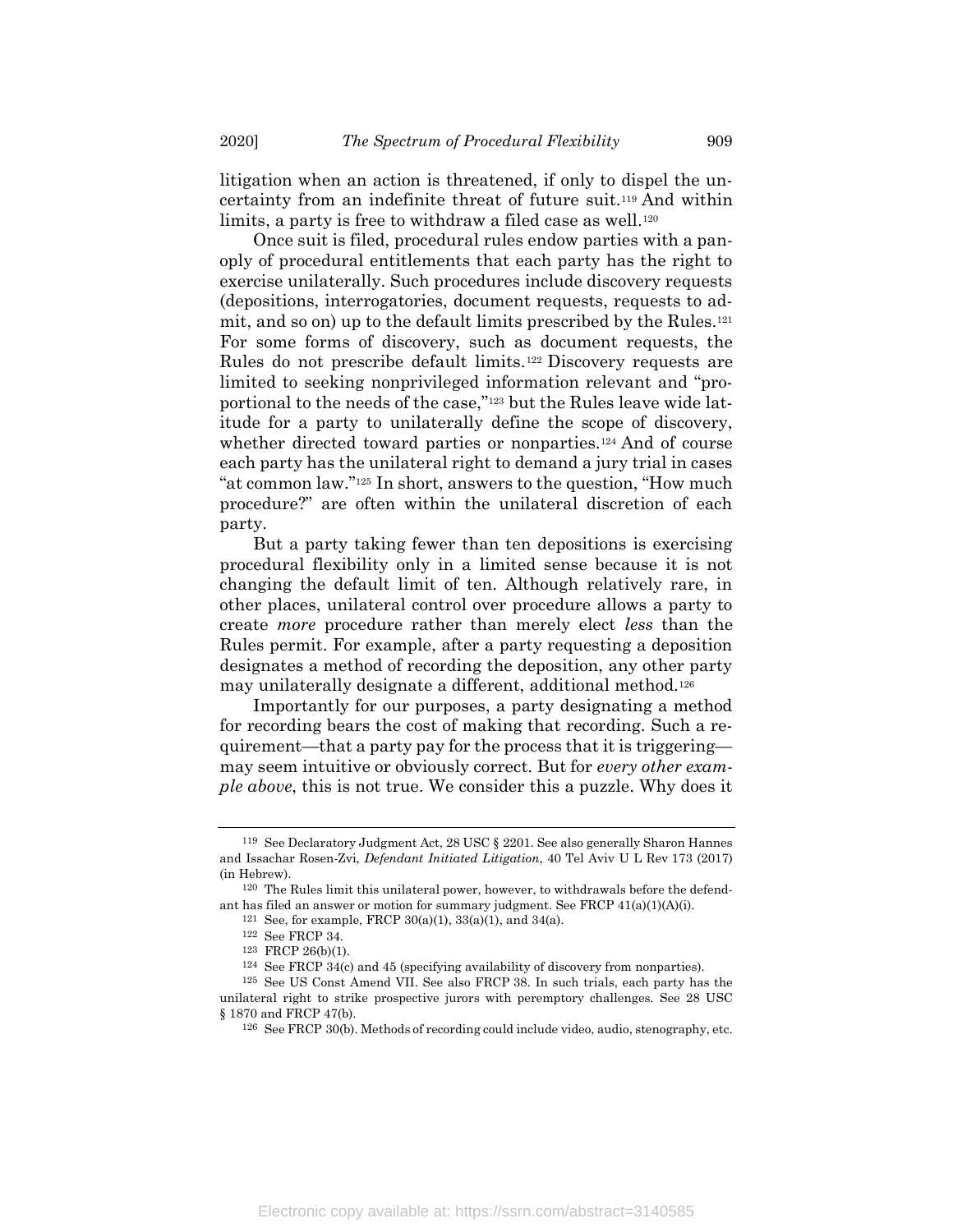seem natural that a party that unilaterally invokes a method of recording a deposition should bear the cost of producing that record, when the norm in essentially every other facet of discovery is that a party may exercise its right to request discovery while placing the cost of producing the requested answers or materials on the other party?

The Rules may be (for the most part) silent on this, but courts sometimes are not. Recognizing that in high-stakes litigation discovery can become very expensive,127 meaning that parties can use the cost of responding to discovery requests as a bludgeon, some district court judges have exercised their authority to "specify conditions for the discovery" <sup>128</sup> by requiring the requesting party to pay for some or all of the costs of complying with discovery requests.<sup>129</sup>

Still, these cases are not like the example above of a party paying its own way for the method of recording a deposition that it demands. Instead, the party objecting to the cost of discovery calls upon the court to regulate. Nonetheless, we emphasize that, even if rare in practice, one possible form of procedural flexibility is unilateral party control over procedure, where the party exercising the unilateral control must pay for the privilege of doing so. For reasons we elaborate below, we believe this is a potentially important and underutilized form of procedural flexibility.<sup>130</sup>

#### B. Variation in Flexibility Across Case Types and Courts

As we saw, conventional wisdom has focused on which procedures can or cannot be modified by the parties. We have refined the discussion to recognize an entire spectrum of ways in which procedures can be modified. Still, the approach presented above remains categorical since it seeks to match a procedure to a form of flexibility, but such a categorical approach is not necessary. One could also ask whether a given procedure should have a given

<sup>127</sup> In most cases, discovery costs are low, comprising only a small fraction of total costs. Conversely, a small fraction of cases accounts for the majority of discovery costs in the system as a whole. See Emery G. Lee III and Thomas E. Willging, National, Case-Based Civil Rules Survey \*40 (Federal Judicial Center, Oct 2009), archived at https://perma.cc/XN4U-KXUK; William H.J. Hubbard, The Discovery Sombrero and Other Metaphors for Litigation, 64 Cath U L Rev 867, 874 (2015).

<sup>128</sup> See FRCP 26(b)(2)(B).

<sup>129</sup> See, for example, Boeynaems v LA Fitness International, LLC, 285 FRD 331, 341 (ED Pa 2012).

<sup>130</sup> See Part III.A.1.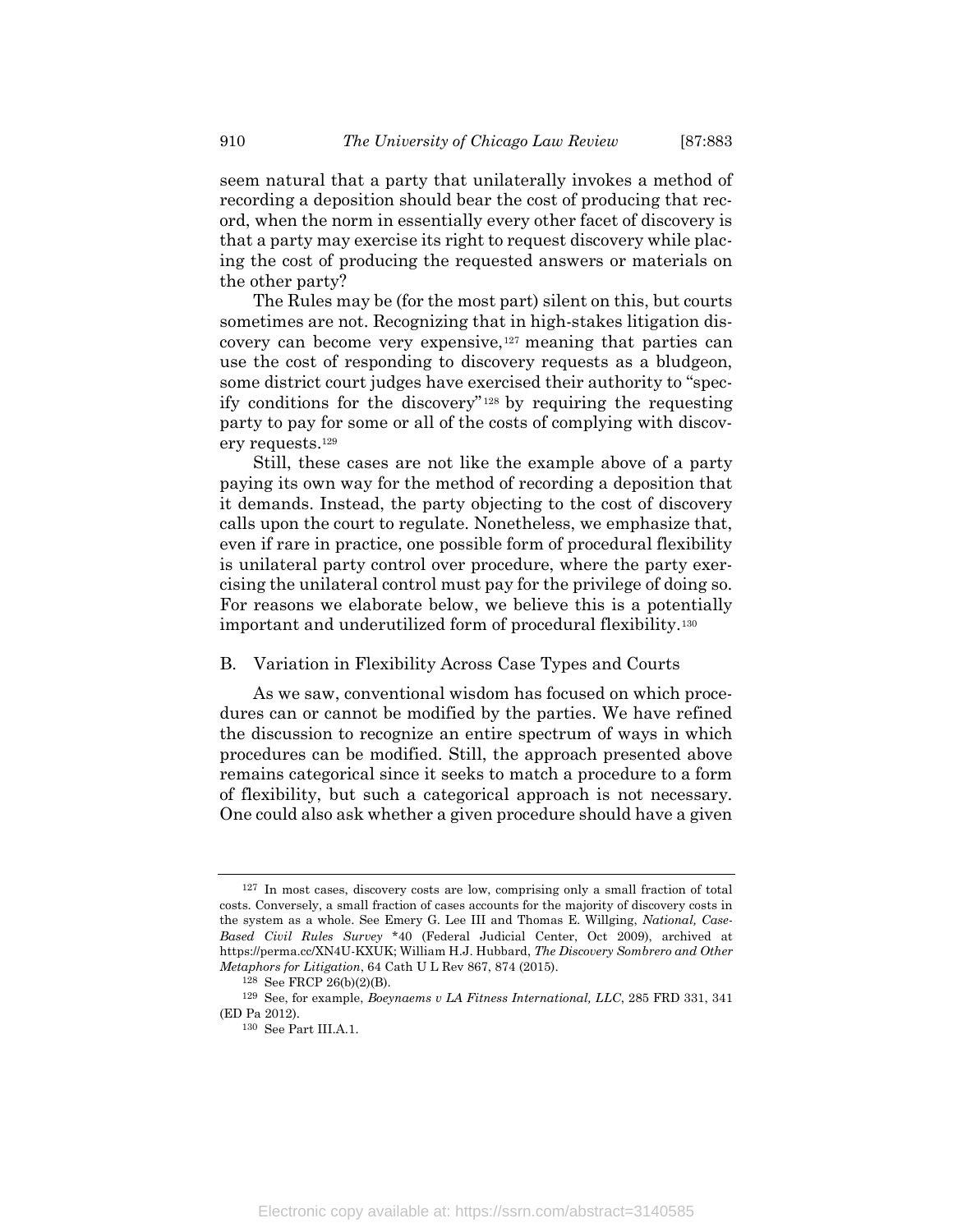degree of flexibility in this case. In principle, at least, a procedural rule could be flexible in one case but not in another.

The idea that the same procedural rule (say, appealability, or the right to jury trial, or the availability of discovery) should be rigid in some cases but open to modification in others is unintuitive. While the merits of such heterogeneity might be debatable, for purposes of this Article, our claim is descriptive: regardless of whether tailoring procedural flexibility to the individual case is a good idea or a bad idea, it is happening, and we need to recognize and study it.

Existing analyses of procedural flexibility engage very little with this dimension of flexibility. They are primarily normative and abstract, asking whether a particular procedure in general should be within the core or not. But the virtue of generality rather than tailoring of procedural flexibility to the specific case is assumed, not proven.

In this Section, we seek, again, to shake conventional wisdom. We show that, in fact, the same procedures are rigid in some cases and flexible in others. We present two examples. First is heterogeneity in flexibility across court systems. A look at a small-claims court reveals both more flexibility and a very different concept of the no-flex core of procedure than one finds in federal practice. Second is heterogeneity in flexibility among cases of the same type before the same judge. Judges—for reasons that have more to do with their interest in making law than tailoring procedure to the needs of the case—will exercise their own discretionary power over procedure to expand or limit the parties' control over procedure. Thus, as a descriptive matter, procedural flexibility can vary case-to-case, even for the same procedural rule.

1. Small-claims versus ordinary courts.

Small-claims courts provide a low-cost and informal venue for unrepresented claimants bringing claims for modest amounts (usually up to \$10,000). <sup>131</sup> They are ubiquitous in the United States.132 Because they seek to increase access to justice for unrepresented parties, their procedures tend to be simplified and

<sup>&</sup>lt;sup>131</sup> See Bruce Zucker and Monica Her, *The People's Court Examined: A Legal and* Empirical Analysis of the Small Claims Court System, 37 USF L Rev 315, 317 (2003) (defining small-claims courts and noting variance across states in the scope of cases within their jurisdiction).

<sup>132</sup> As Professors Bruce Zucker and Monica Her note, "every state in the United States has created some form of a small claims court system." Id.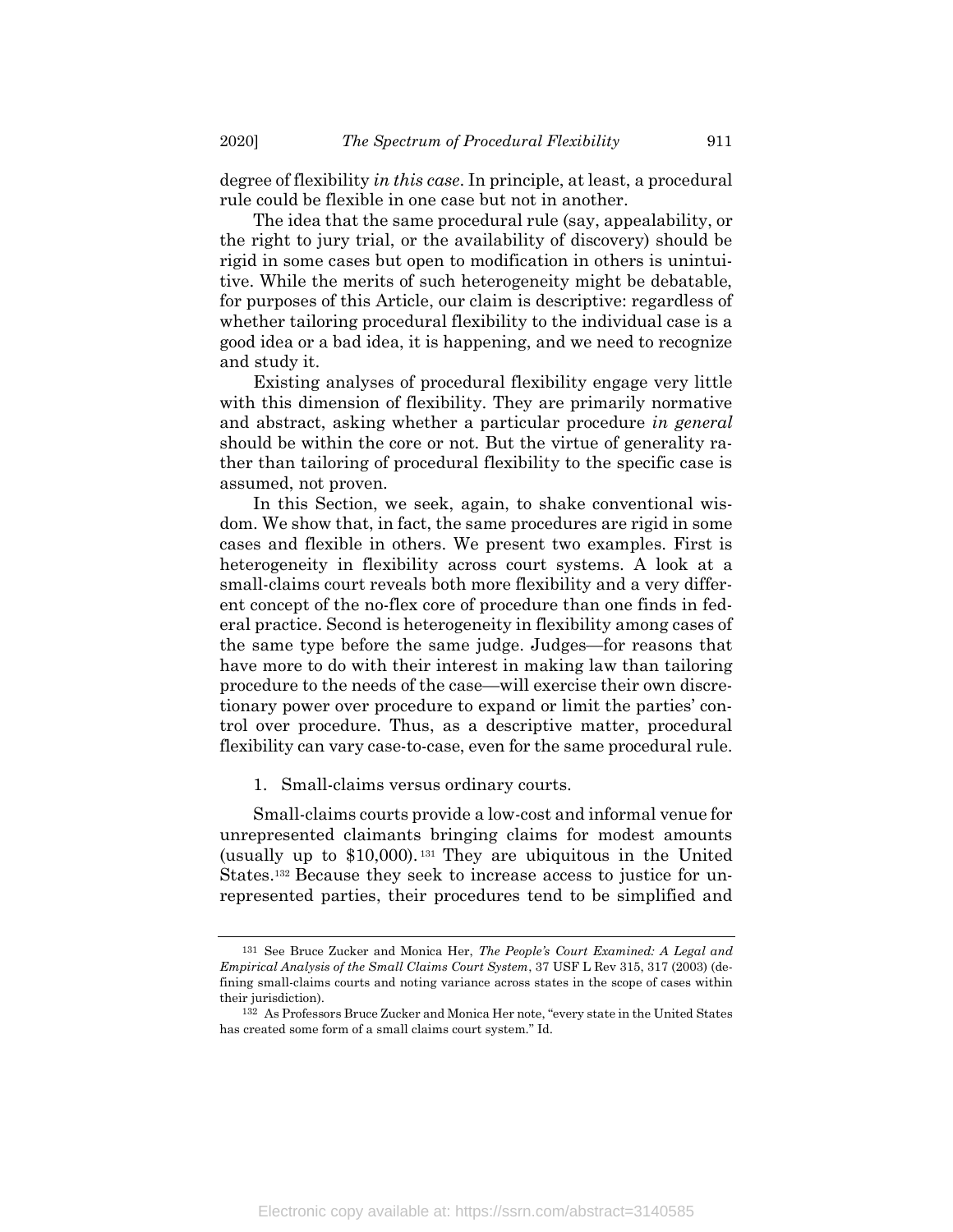largely discretionary for judges. This has two consequences for procedural flexibility in small claims settings.

First, the simplification of procedure radically shrinks the set of no-flex procedures that are otherwise taken as inherent parts of fair process in American courts. In a revealing study of smallclaims practice in California courts, Professors Bruce Zucker and Monica Her note several distinctive features of small-claims courts in California. These include that the court may "consult witnesses informally and otherwise investigate the controversy with or without notice to the parties,"<sup>133</sup> and only defendants may appeal an adverse judgment.134 This is not to criticize these procedures—a full normative accounting may deem them entirely desirable—but such rules will be shocking to readers accustomed to what is taken for granted as "due process" in federal district court!

The minimal no-flex procedures in small-claims courts call into question the notion that there is an irreducible core of procedure essential to fair judging. To be sure, the California rules noted above do not allow party agreement to modify the judge's power to investigate ex parte or to expand the availability of appeal, but to the extent that the core exists to protect the normative legitimacy of judging,135 it seems that the procedure required for legitimacy depends on the nature of the court. Small-claims tribunals have a thinner set of core procedural elements.

Second, to the extent that judges and parties have discretion and flexibility, it is greater in the small-claims-court context, where bargains struck by the parties and/or the judge are largely unconstrained by procedural rules or appellate review. The lack of constraints enables parties to reach agreements that are not possible outside the small-claims-court system. For example, the rules allow the parties, by mutual agreement, to delegate the court's power to a commissioner or judge pro tempore rather than a full-time judge.136 These temporary judges are attorneys with at least five years of experience and who have completed training for the role.137 Some are paid; some are unpaid volunteers.138 This

<sup>133</sup> Cal Civ Proc Code § 116.520 (emphasis added).

<sup>134</sup> See Cal Civ Proc Code § 116.710(b).

<sup>135</sup> See Part IV.B.

<sup>136</sup> See Cal Civ Proc Code § 116.240.

<sup>137</sup> Zucker and Her, 37 USF L Rev at 330 (cited in note 131).

<sup>138</sup> Id.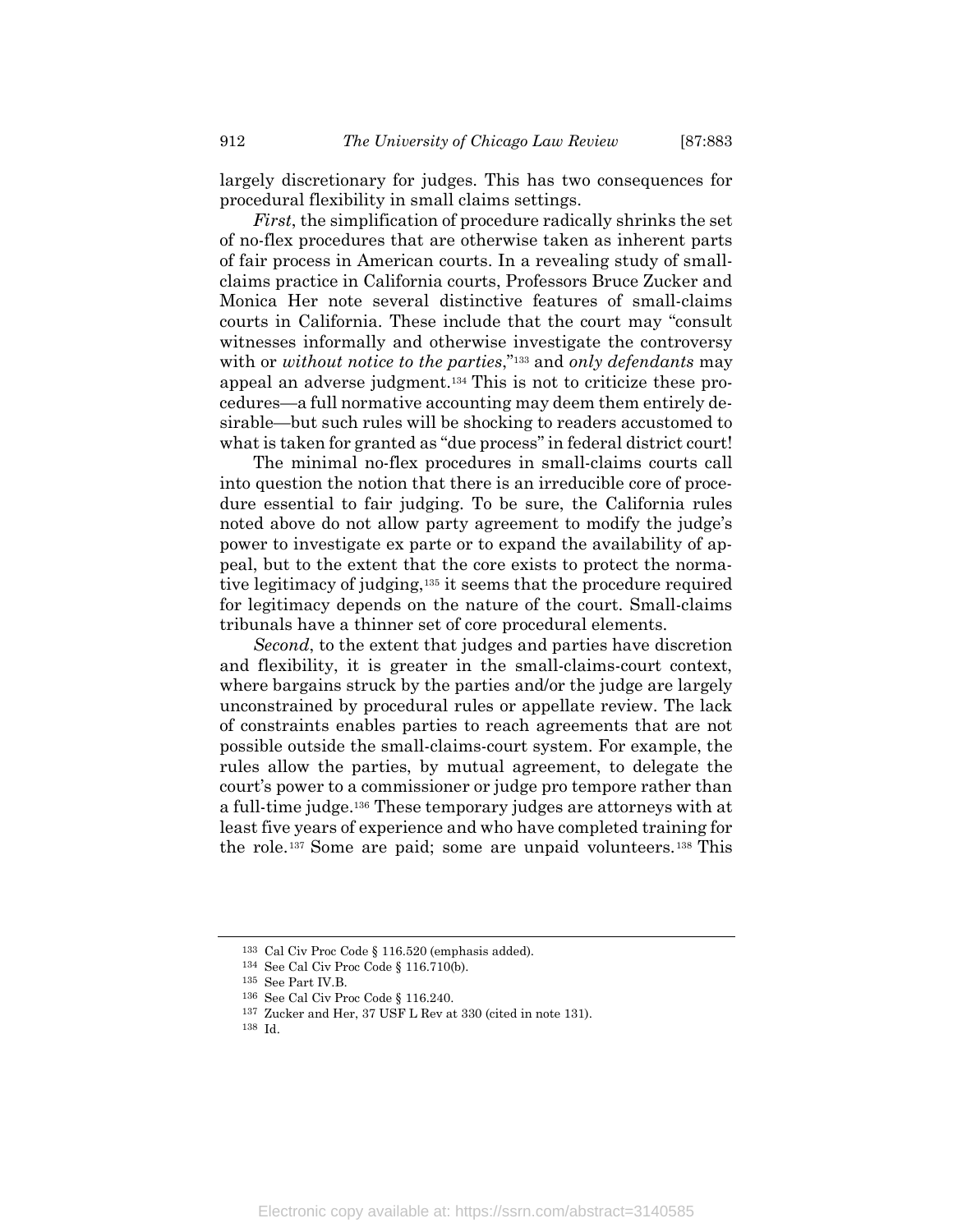dramatic expansion of who counts as a California judge is up to the parties.<sup>139</sup>

#### 2. Watershed cases versus routine cases.

Even when (as a formal matter) two cases are entitled to an identical amount of flexibility, courts may (as a practical matter) cede more flexibility to parties in routine cases but enforce considerable procedural rigidity in cases they deem important. This reflects the fact that flexibility is conducive to resolution of a dispute, usually by settlement, and inflexibility is conducive to creating legal precedents. Settlement is attractive to judges seeking to clear cases from their dockets—but it is less attractive to judges who see a dispute as a vehicle for rendering opinions on novel or contested questions of law.

Although this evidence is anecdotal and not for attribution, we note conversations with judges who have described their own practice as pushing parties to settle if the judge perceives the case as routine but steering the parties away from settlement if the judge perceives the case as legally significant, such that the judge would see value in writing opinions in the case and ultimately having the case reach an appellate court.

A concrete example of how this might play out in practice is the seminal case in the field of e-discovery, Zubulake v UBS Warburg LLC.<sup>140</sup> In that case, a securities trader, Laura Zubulake, sued her former employer, UBS, alleging sex discrimination and retaliation.141 Despite being "a relatively routine employment discrimination dispute,"142 UBS's failure to adequately respond to discovery requests by Zubulake for emails would eventually lead to a series of novel legal questions about discovery of electronically stored information (ESI) and the nature of legal obligations to retain ESI in anticipation of litigation. The case would generate

<sup>139</sup> Nor is this a minor feature of the system. It might even be essential to the system's continued functioning. In their study of 253 small claims cases filed in Ventura County Superior Court, Small Claims Division, Zucker and Her found that only five of the cases (less than 3 percent) were decided by full-time judges. Id at 336.

<sup>140</sup> See 217 FRD 309 (SDNY 2003) (Zubulake I).

<sup>&</sup>lt;sup>141</sup> For details of the history of the case, see Zubulake I, 217 FRD at 311–12. Zubulake I is an example of the rare district court case that regularly appears in casebooks.

<sup>142</sup> Zubulake v UBS Warburg LLC, 229 FRD 422, 424 (SDNY 2004) (Zubulake V).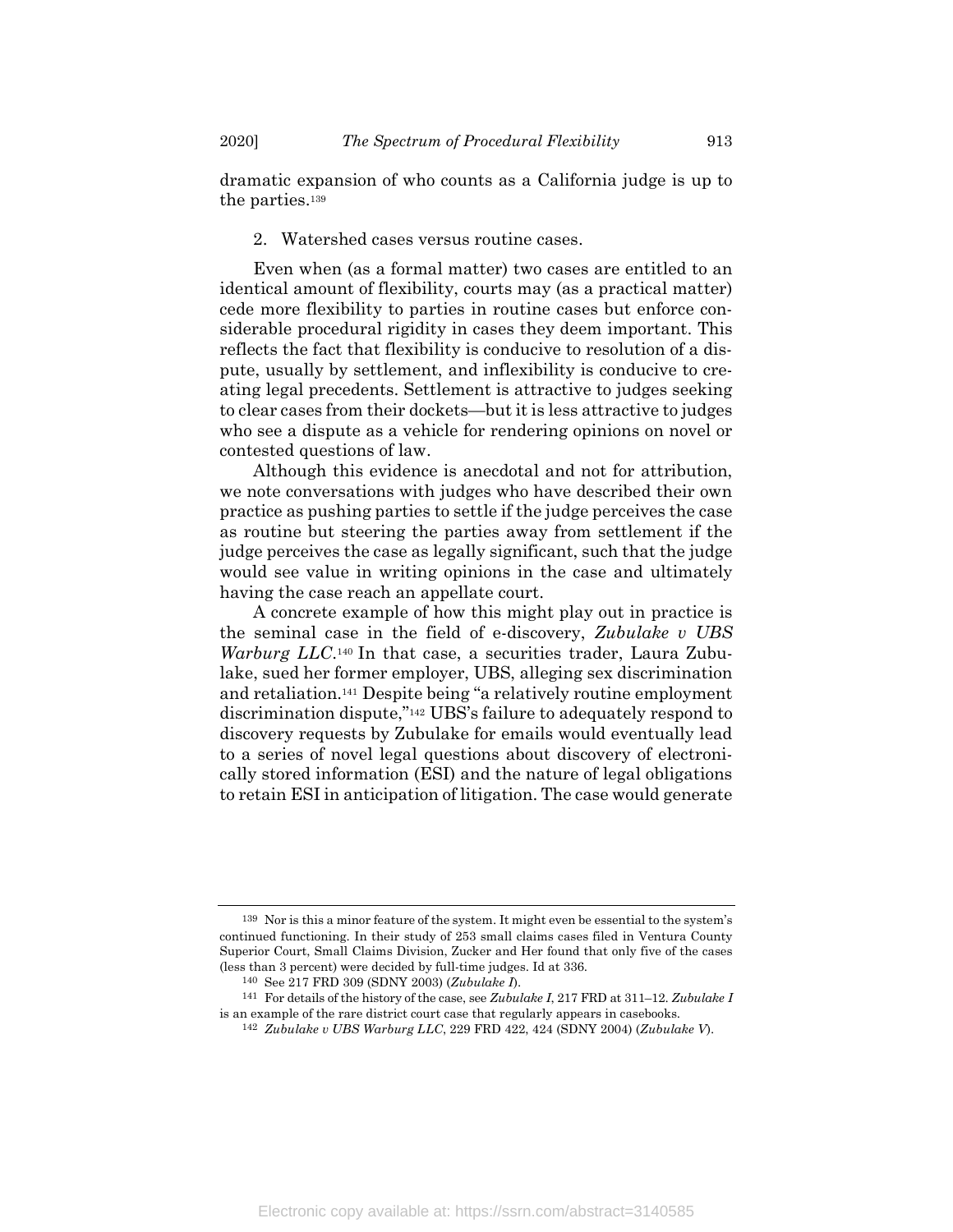seven published opinions<sup>143</sup> during the three and a half years from its filing to its post-trial settlement in the district court.<sup>144</sup>

Zubulake is an example of the rare case that begins as a "relatively routine" action but develops into a case implicating new and important legal questions.145 A case like this, unlike a case that begins its life as a high-profile case, would presumably be the tougher case for courts to curb flexibility, as this would require pulling back from the status quo of flexibility established earlier in the case. Yet even here, we see that the court had little difficulty adapting as the nonroutine quality of the case emerged. As the paper trail left by the court reveals, when the complexity of the case increased, the court heightened its oversight and pushed the parties to engage in more extensive discovery and report back to the court. <sup>146</sup> Discovery—a process distinctively flexible and party-driven under the Rules—became the subject of close oversight by the court.

Importantly, the nonroutine quality of this case and the judicial control over discovery were as much a product of the judge as of the underlying case facts. Parties fail to produce emails all the time in litigation. If the parties in this case had not done an adequate job of teeing up the issues for the court, Judge Shira Scheindlin could have waited for another case that was better litigated. But Laura Zubulake was a tenacious plaintiff, and her highly remunerated position at UBS meant she was seeking millions in damages;147 hence, her legal team had ample financial incentive to vigorously litigate discovery-related issues.

<sup>143</sup> See generally Zubulake I, 217 FRD 309; Zubulake v UBS Warburg LLC, 230 FRD 290 (SDNY 2003) (Zubulake II); Zubulake v UBS Warburg LLC, 216 FRD 280 (SDNY 2003) (Zubulake III); Zubulake v UBS Warburg LLC, 220 FRD 212 (SDNY 2003) (Zubulake IV); Zubulake V, 229 FRD 422; Zubulake v UBS Warburg LLC, 231 FRD 159 (SDNY 2005) (Zubulake VI); Zubulake v UBS Warburg LLC, 382 F Supp 2d 536 (SDNY 2005) (Zubulake VII).

<sup>144</sup> See Docket Sheet, Zubulake v UBS Warburg LLC, No 1:02-cv-01243 (SDNY filed Feb 14, 2002). Notably, although all seven opinions would be published in official West reporters (Federal Rules Decisions and the Federal Supplement), the first two opinions were initially passed over for publication and were not officially reported until after the third Zubulake opinion had been released. The attentive reader would have noticed that the Zubulake opinions, which are listed in chronological order of issuance in note 143, are out of order in terms of reporter citations.

<sup>145</sup> Zubulake V, 229 FRD at 424.

<sup>146</sup> See Zubulake I, 217 FRD at 324; Zubulake IV, 220 FRD at 222.

<sup>147</sup> See Zubulake I, 217 FRD at 311 n 9 (noting that Zubulake, by her own estimation, could be entitled to \$13,000,000 in damages).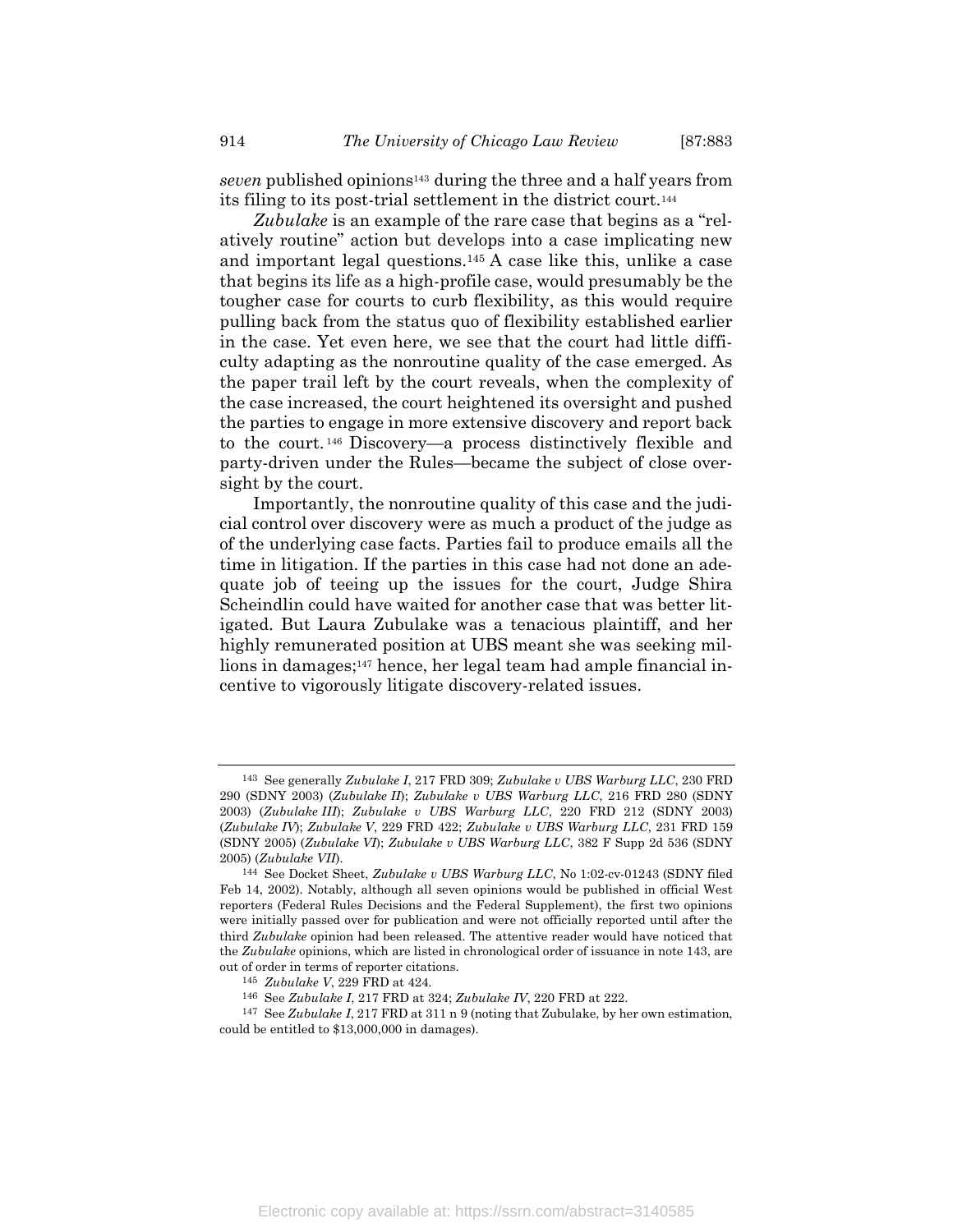Nor was the stardom of this case an accident. From the very first opinion in Zubulake, Judge Scheindlin made clear her audience was not the parties but posterity: her talent as writer was on full display, with the key opinions opening with colorful and slyly apropos quotations from literature.<sup>148</sup> In short, Zubulake is an example of how judges can adjust the amount of flexibility they yield to the parties based on whether the judge's goal for the case is quick disposition or precedent setting.

#### III. UNRECOGNIZED DIMENSIONS

So far, we have cataloged the spectrum of procedural flexibility, noting many ways in which some combination of judge and parties can change procedures. We have argued that the scope of procedural flexibility not only varies across procedures but also varies for the same procedure across courts and cases. In this Part, we show that, despite the great breadth and variety of procedural flexibility in practice, our survey of existing statutes, Rules, and doctrine has holes—missing forms of flexibility. Forms of regulatory flexibility, such as user fees, tradeable credits, and auctioning of procedural entitlements, have been successfully deployed in other domains but appear to be absent from civil procedure. Indeed, these ideas sound downright radical in the context of civil procedure.

In this Part, we describe these other forms of flexibility, explain their benefits in other regulatory domains, and translate those benefits to the civil procedure context. Given the plausible benefits of new approaches to flexibility, it is natural to wonder why we don't already see them built into current civil procedure.

<sup>148</sup> See, for example, Zubulake I, 217 FRD at 311 ("The world was a far different place in 1849, when Henry David Thoreau opined (in an admittedly broader context) that '[t]he process of discovery is very simple.'"); Zubulake IV, 220 FRD at 214 ("Documents create a paper reality we call proof."), quoting Mason Cooley, City Aphorisms, Sixth Selection (Pascal Press 1989); Zubulake V, 229 FRD at 424 (ellipsis in original and citations omitted):

Commenting on the importance of speaking clearly and listening closely, Phillip Roth memorably quipped, "The English language is a form of communication! . . . Words aren't only bombs and bullets—no, they're little gifts, containing meanings!" What is true in love is equally true at law: Lawyers and their clients need to communicate clearly and effectively with one another to ensure that litigation proceeds efficiently. When communication between counsel and client breaks down, conversation becomes "just crossfire," and there are usually casualties.

The key opinions in the series are Zubulake I, IV, and V. Zubulake I is the most famous, but to the discerning student of e-discovery, just as it is with the discerning fan of Star Wars, Episode V is the best.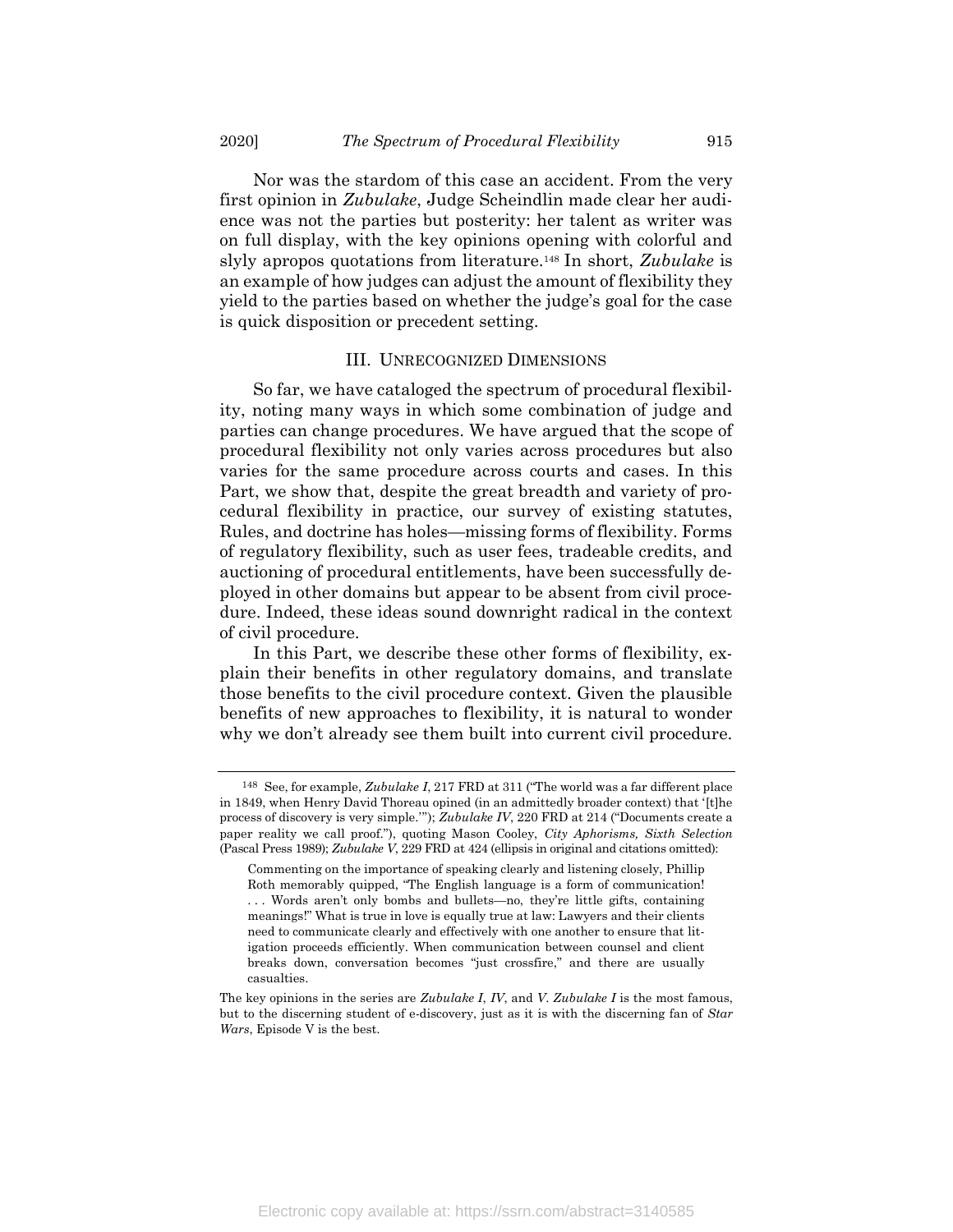We therefore pose the question: If these forms of flexibility are desirable, can we find examples of courts experimenting with them?

Perhaps surprisingly, courts are experimenting with these forms of flexibility. In the last Section of this Part, we detail several under-the-radar examples of radical flexibility in current civil litigation. Although none of these examples is expressly permitted by statute or Rule, enterprising district court judges and lawyers have experimented with crude versions of ideas like trading procedural entitlements across cases or auctioning procedural rights to the highest bidder.

#### A. Unrecognized Forms of Procedural Flexibility

1. Payments and prices.

When a plaintiff files a claim, she must pay filing fees.<sup>149</sup> But when a defendant files an answer, when either party files a motion or a jury demand, or when a party serves a discovery request on the other party, there is no fee. Indeed, in our review of the spectrum in Part II.A, we found only one example of a Rule that required a party to pay for a procedure they chose to add.150 This asymmetry leads us to the first gap we identify in the spectrum of procedural flexibility: current procedural law is full of examples of rules which enable the free exercise of flexibility by agreement or unilateral discretion, but virtually no examples where there is a price or fee for modifying or adding procedures.

Despite their rarity in practice, fees for flexing procedure are an intriguing possibility as a policy matter. Consider an analogy between (public) courts and (public) roads. Roadways are valuable public infrastructure. We build roads at public expense because we want people to drive on them. Their value comes from being used, but each new user increases congestion, affecting every other user. Well-calibrated tolls can maximize the aggregate benefit of a road to drivers. The challenge is to set tolls so that when drivers make their unilateral decisions to drive, they internalize the effect of their driving on overall road congestion. The key idea here is that when roads have few cars on them, adding one car to the road has minimal effect on other drivers, but adding one car to a more crowded road increases delays for everyone by slowing the overall flow of traffic. Thus, tolls for using a

<sup>149</sup> See 28 USC § 1914 (setting a \$350 filing fee).

<sup>150</sup> See Part II.A.5; FRCP 30(b)(3).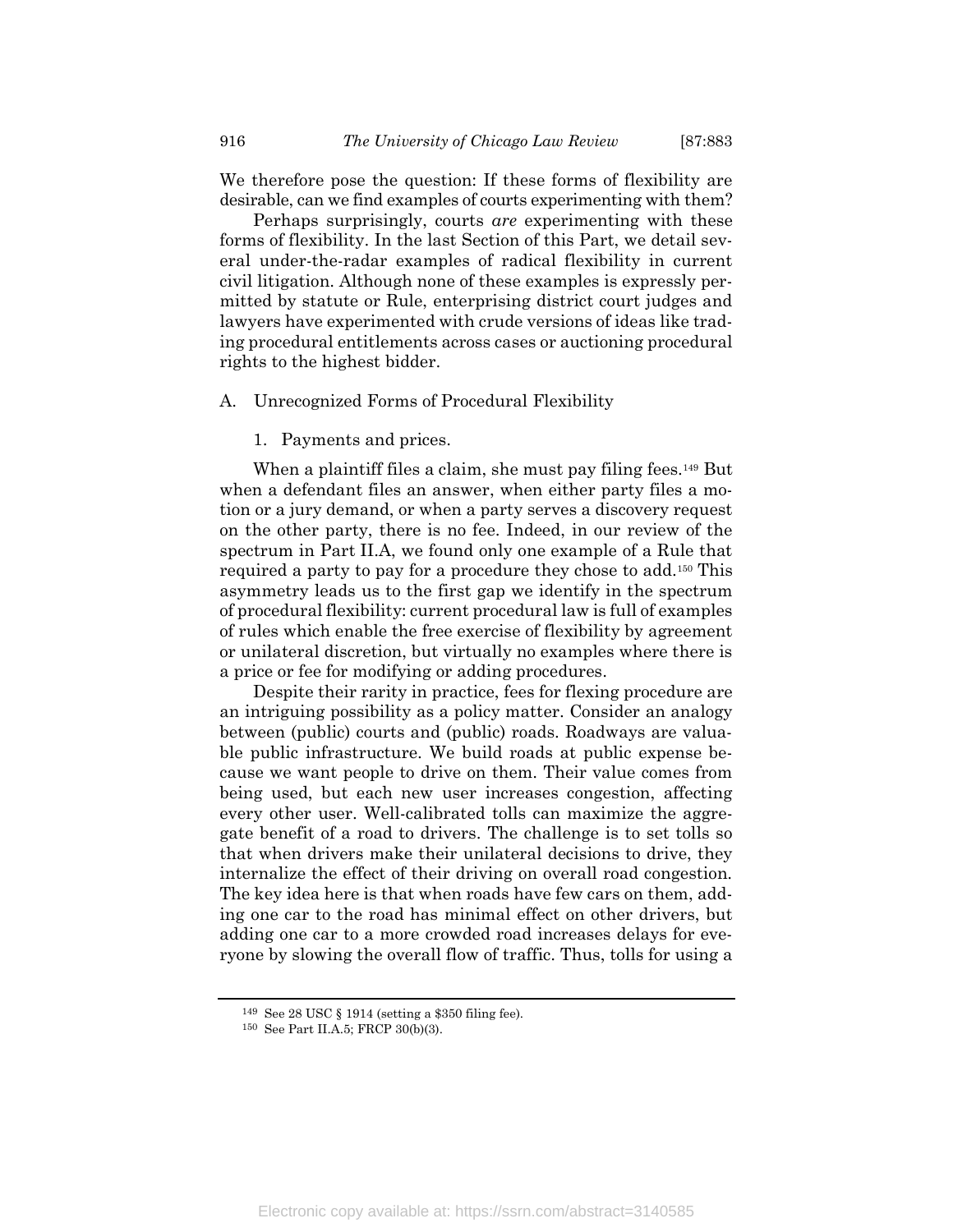road should rise as the road becomes more congested. "Congestion pricing" is the term used to describe tolls that are calibrated to reflect the level of congestion on a given road at a given time. Making drivers pay higher tolls when roads are congested encourages drivers with flexible schedules to save money by driving at other times, thereby improving driving times for everyone who must drive at peak travel times.

By ensuring that drivers internalize the effects of their driving on congestion, proper design of tolls can make all drivers better off, even after accounting for the cost of tolls to drivers. Indeed, in some cases, the benefits of congestion pricing can be so great, and so widely distributed, that all drivers are better off, even if the revenue from tolls is thrown away!151 The key to this happy result is that tolls need not be an all-or-nothing proposition some lanes can have tolls while other lanes do not. Those who want a faster commute can move to a fast lane by paying more, thereby supporting maintenance that benefits all users, and their move reduces congestion in the free lanes as well. Thus, those who are unwilling or unable to pay tolls nonetheless benefit from the presence of toll lanes.<sup>152</sup>

Another way that tolls can reduce congestion is by incentivizing less wasteful use of the roads. An example of this can be found on many turnpikes in the US, where drivers who use prepaid electronic tolling systems (such as E-ZPass) receive a discount relative to drivers who pay cash at toll plazas.153 Toll plazas, which slow or stop traffic, increase congestion and air pollution.<sup>154</sup>

<sup>151</sup> Jonathan D. Hall, Pareto Improvements from Lexus Lanes: The Effects of Pricing a Portion of the Lanes on Congested Highways, 158 J Pub Econ 113, 120 (2018).

<sup>152</sup> Id at 120–21. The logic behind this remarkable result proceeds in two steps: First, precisely because congestion is inefficiently high without fees, imposing (optimal) fees increases private cost to fee-payers by less than it increases social benefit to all. Because the total cost of optimal fees is (by definition) less than the social benefit of the fees, such fees improve allocative (Kaldor-Hicks) efficiency, even if the fees are thrown away. Second, imposing fees on all users of a road may harm users with low ability to pay. To address this, one can both vary fees by time of day and partition the road into toll lanes and free lanes. Toll lanes are faster but more expensive, but Professor Jonathan Hall's key insight is that by regulating congestion externalities, fees increase total throughput, that is, carsper-minute, on the road. In equilibrium, some of this throughput increase accrues to free lanes. Consequently, it is possible for fees on some lanes to be *Pareto* improving for all drivers.

 $^{153}\,$  For an example of a prepaid electronic tolling system, see Illinois Tollway,  $About$ I-Pass, archived at https://perma.cc/5UHM-EJAB.

<sup>154</sup> Indeed, a recent study found that the introduction of E-ZPass reduced carbon monoxide levels by 40 percent in areas that no longer needed toll plazas, which in turn led to a 10 percent reduction in low birth weight among babies born to mothers living nearby.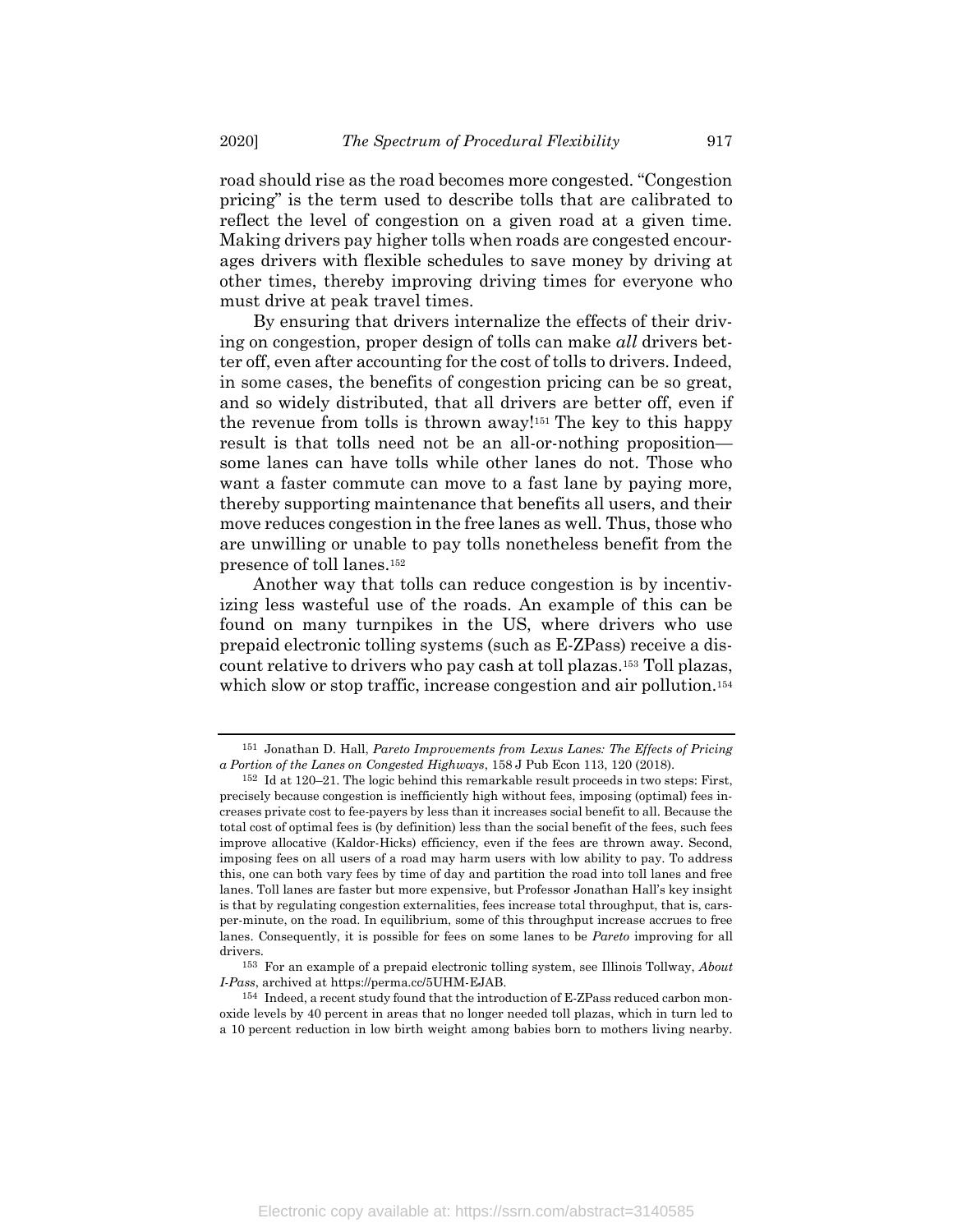Likewise, we provide courts (at public expense) because want parties to use them—but each case on the docket increases the congestion that all litigants experience. Court fees, like road tolls, can help control congestion by forcing litigants to account for both their private benefits and the public costs of using the system more heavily. This is why when a plaintiff files a claim, it makes sense that she must pay filing fees. Similarly, charging fees to parties that seek to increase the use of individual procedures may allow courts to regulate docket congestion in a more precise way akin to charging tolls only for certain lanes or for certain drivers who contribute the most to traffic congestion.

FIGURE 2: A SPECTRUM OF FLEXIBILITY WITH PAYMENTS



Despite their rarity, payments as a component of procedural flexibility have potential merit, and in principle, courts could use pricing and fees much more than they currently do. Thus, we add to the spectrum of procedural flexibility the possibility of flexibility requiring a payment. Figure 2 redraws Figure 1 and adds a payment option for each type of flexibility. By "payment," we mean something distinct from a payment amount that parties might agree to as part of a mutual agreement to modify procedure. Rather, we refer to a fee or price that a party must pay in order to invoke flexibility, even when acting unilaterally. Such payments could go from one party to the other, in which case the payment would serve to compensate the other party for the extra burden the new procedures impose on it. The payments could go from a party to the court, in which case the payment would serve to compensate the court for the additional burdens the new procedures place on the judge or the court system more generally. For that matter, one can also imagine a system in which a judge

Janet Currie and W. Reed Walker, Traffic Congestion and Infant Health: Evidence from E-ZPass, 3 Am Econ J: Applied Econ 65, 84–86 (2011).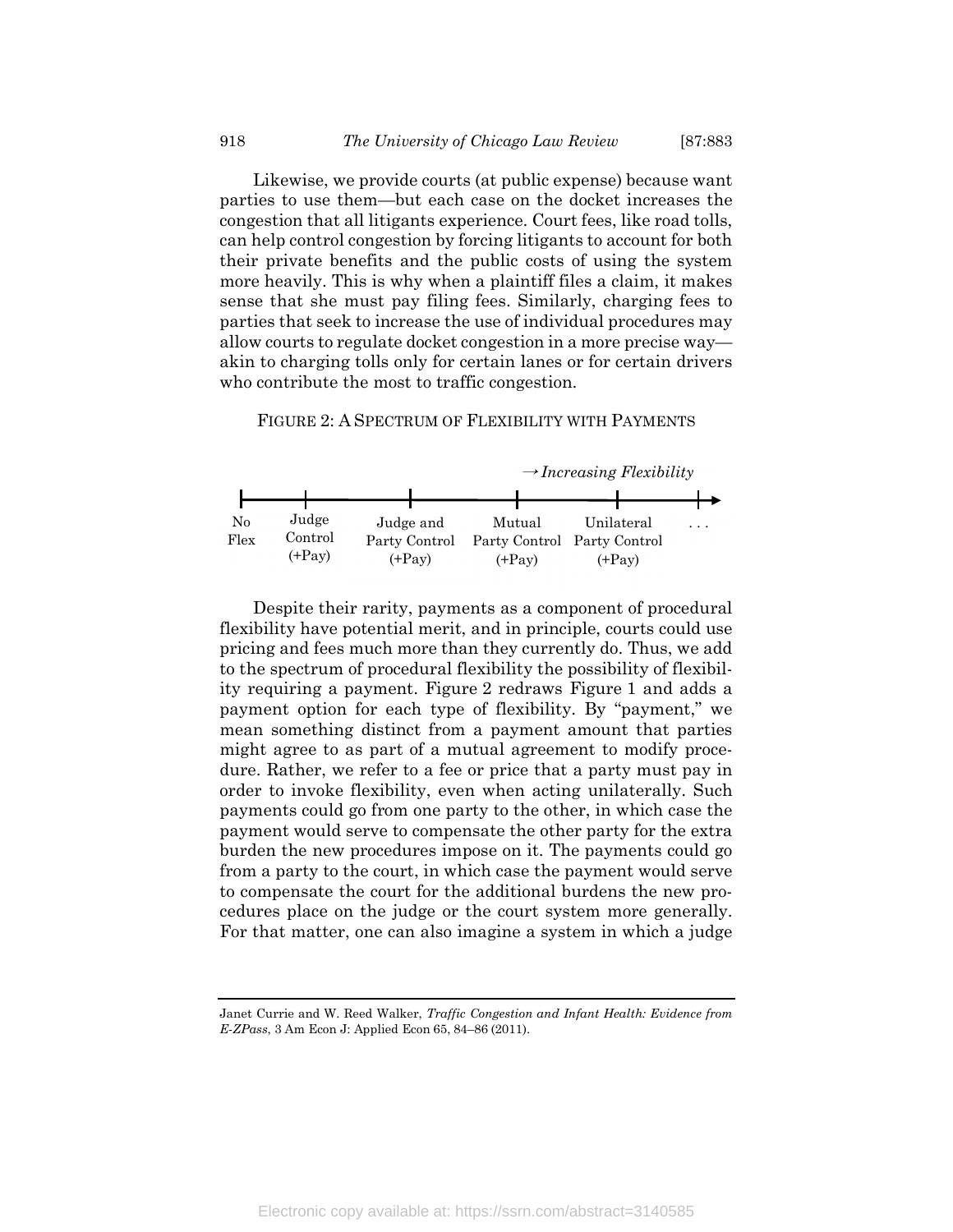unilaterally exercising control might have to spend court funds to pay the parties to exercise flexibility or to forgo its exercise.

Although pricing and fees for procedure are rare in practice, they have attracted scholarly attention. Indeed, in response to concerns about the congestion and other externalities in litigation, some scholars have advocated taxing procedural activities or increasing user fees in courts.155 Notably, though, most of these proposals advocate a fee-per-case solution. Thus, this line of argument tends to take as given an all-or-nothing approach to procedural flexibility. This overly coarse approach to pricing suffers from at least three major weaknesses. First, the fee is not proportionate to the externality; it is the use of court time and resources, not the filing of the complaint itself, that generates most of the congestion. Second, and relatedly, there is wide variation in the intensity with which cases are litigated, and a one-time fee does not even attempt to match the expected burden imposed by a specific case. Third, raising filing fees does little to address distributive equity concerns because, as a practical matter, high filing fees may exclude many litigants and especially the poor from court. This latter reason is, no doubt, why this proposal, so frequently made, remains a dead letter.

Our spectrum of procedural flexibility reveals another way: a fee-per-procedure—or, more accurately—fee-per-deviation-fromdefault-procedure approach. This would better tie the externalities from procedural activities to the costs that parties are forced to internalize. Some scholars have already taken cautious steps

<sup>155</sup> Examples include Richard A. Posner, The Federal Courts: Challenge and Reform 195–210 (Harvard 1996) (discussing the overcrowding problem and suggesting a user fee with limited exceptions); Rex E. Lee, The American Courts as Public Goods: Who Should Pay the Costs of Litigation?, 34 Cath U L Rev 267, 272 (1985); Bruce L. Hay, Christopher Rendall-Jackson, and David Rosenberg, Litigating BP's Contribution Claims in Publicly Subsidized Courts: Should Contracting Parties Pay Their Own Way?, 64 Vand L Rev 1919, 1925–26 (2011) (suggesting mandatory user fees in commercial contract disputes with limited exceptions); Brendan S. Maher, The Civil Judicial Subsidy, 85 Ind L J 1527, 1528 (2010) (suggesting a scheme whereby "each litigant would bear responsibility for one half of court usage costs, collectible at the conclusion of the case"); Stephen J. Ware, Is Adjudication a Public Good? "Overcrowded Courts" and the Private Sector Alternative of Arbitration, 14 Cardozo J Conflict Resol 899, 900 (2013) (suggesting "a fee high enough to reimburse the court for its costs of adjudicating [a] case . . . [such that] litigation [would] look more like arbitration"). See generally Patrick E. Longan, The Case for Jury Fees in Federal Civil Litigation, 74 Or L Rev 909 (1995); Shay Lavie, Quotas, 34 J L & Polit 21 (2018) (proposing quotas on the use of legal procedures as an alternative to user fees).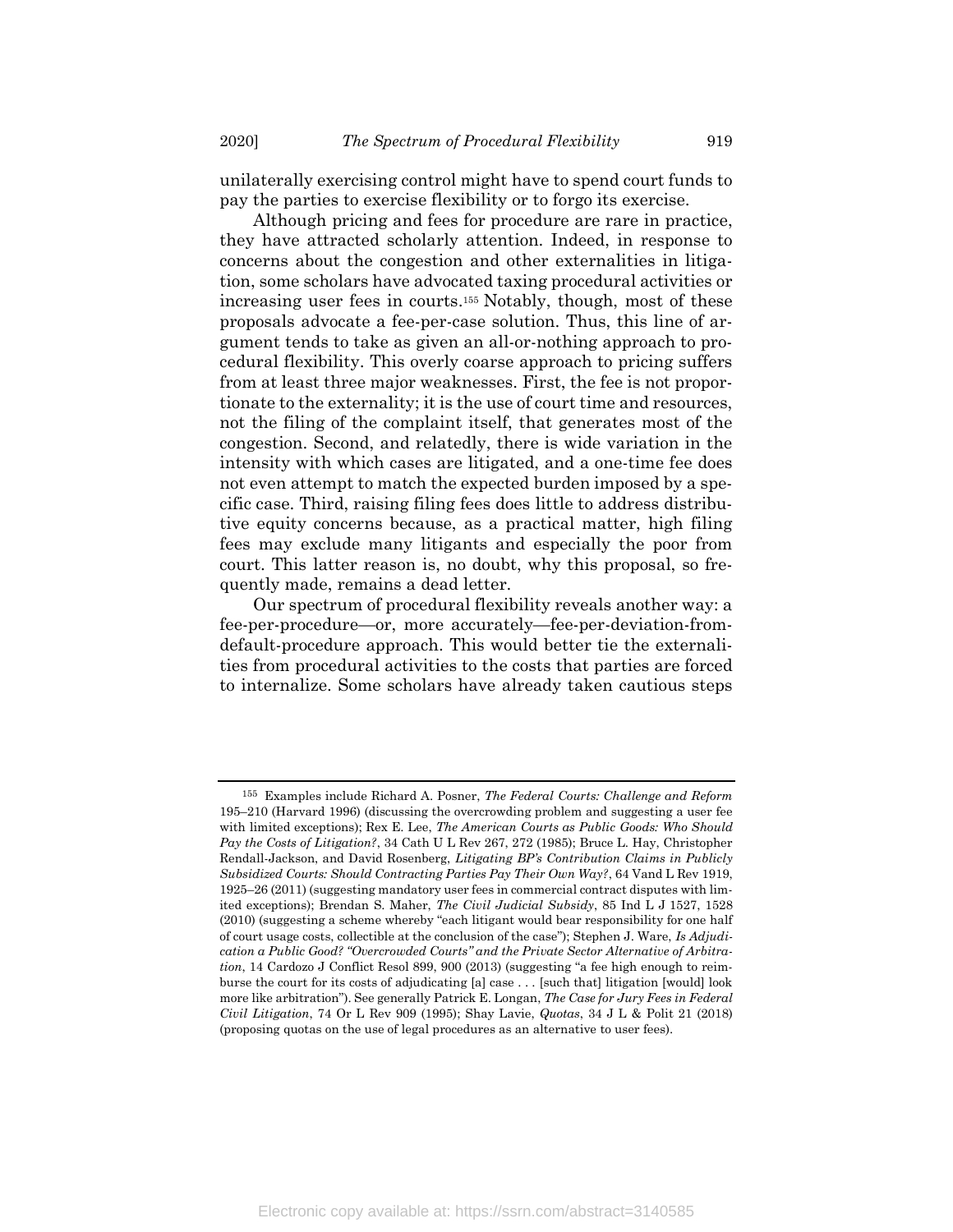in this direction by, for example, proposing fees for the use of juries.<sup>156</sup>

When a party decides to use a specific procedural rule, that party imposes external costs not only on the court system through docket congestion and judge time, but also on counterparties. In fact, some procedural choices have little effect on the court but a large effect on other parties. Take discovery requests, for example. So long as it is not litigated, a discovery request may have no effect on the court's time.157 But complying with a discovery request can be burdensome to the responding party. Thus, one can imagine that for some procedures, the law could allow a party to unilaterally deviate from the default only so long as it fully compensates the other party (and, if appropriate, the court) for the burden it imposes on them.

This type of procedural flexibility takes an approach known as "Rule 2" under Professors Guido Calabresi and Douglas Melamed's framework.158 Rather than negotiating an agreement to flex procedure, a party unilaterally flexes the procedure, but pays for doing so. Thus, for example, a plaintiff may exercise his option technically, a "call option"—to take more depositions, provided he pays the defendant a predetermined price and the court system a predetermined fee. In this way, a party compensates the other party and the court for the externalities it creates. Once we recognize that such an approach basically gives parties a call option on a procedure (where the procedure is the underlying asset), even more can happen. As is well-known from the literature that conceptualizes Calabresi and Melamed's legal rules as call options, there are other forms of options, borrowed from the finance literature, that offer additional variations on flexibility.159 These

<sup>156</sup> See generally Longan, 74 Or L Rev 909 (cited in note 155) (advocating payment of jury fees).

<sup>157</sup> Discovery requests do not even need to be filed with the court. See FRCP 5(d)(1)(A) (stating that, absent certain circumstances, "depositions, interrogatories, requests for documents or tangible things or to permit entry onto land, and requests for admission" do not need to be filed with the court).

<sup>158</sup> Calabresi and Melamed, 85 Harv L Rev at 1120 (cited in note 15).

<sup>159</sup> See, for example, Ronen Avraham, Modular Liability Rules, 24 Intl Rev L & Econ 269, 278–82 (2004); Ian Ayres and J.M. Balkin, Legal Entitlements as Auctions: Property Rules, Liability Rules, and Beyond, 106 Yale L J 703, 709 (1996); James E. Krier and Stewart J. Schwab, Property Rules and Liability Rules: The Cathedral in Another Light, 70 NYU L Rev 440, 442 (1995); Ian Ayres, Monsanto Lecture, Protecting Property with Puts, 32 Valp U L Rev 793, 801–18 (1998). See also generally Ian Ayres and Paul M. Goldbart, Optimal Delegation and Decoupling in the Design of Liability Rules, 100 Mich L Rev 1 (2001).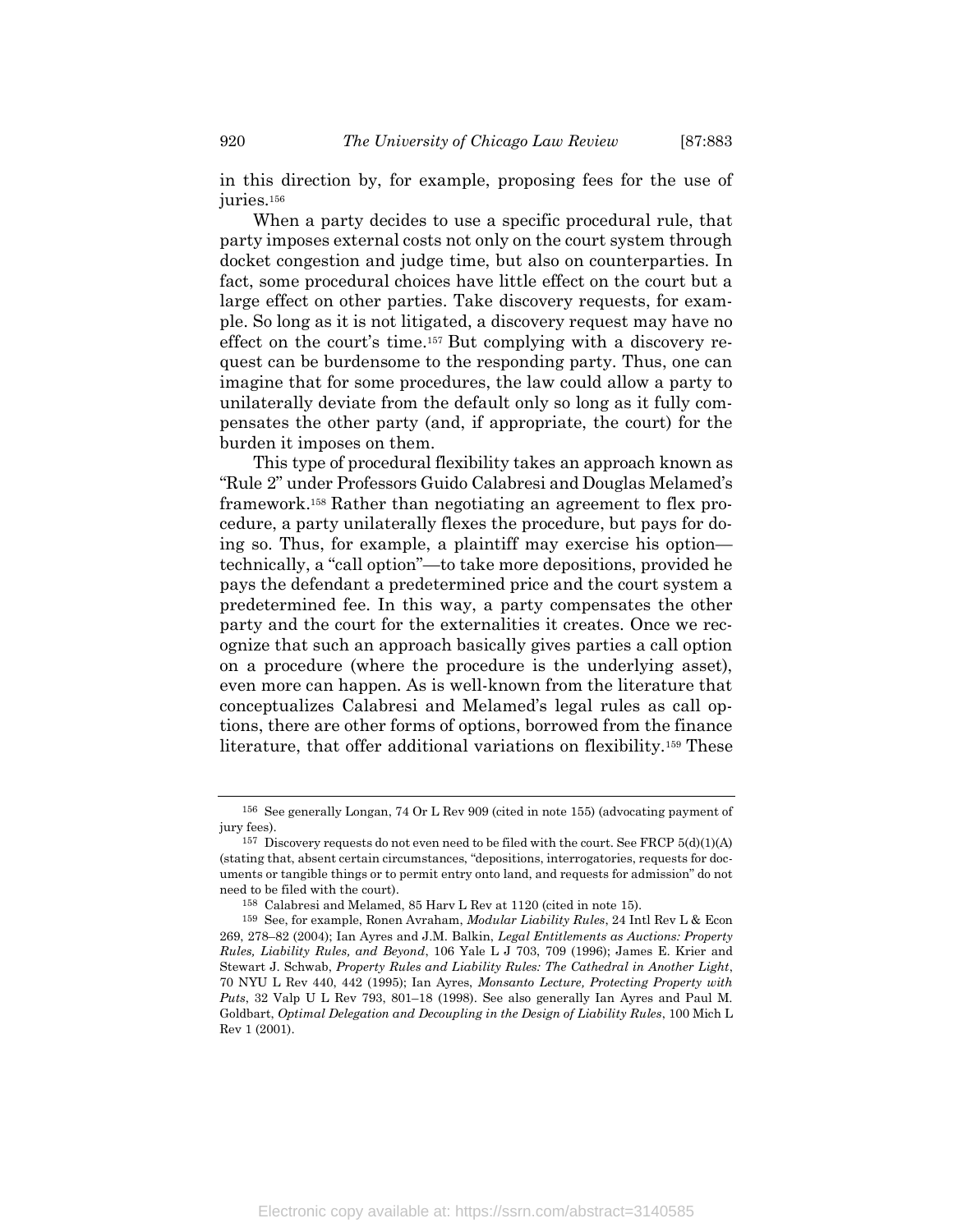include consecutive call options, put options, and many others.<sup>160</sup> To demonstrate how consecutive call options may work, consider a case in which the plaintiff unilaterally decides to pay extra dollars to depose another witness, essentially exercising a call option for another witness. Then, the defendant pays a larger amount to block that extra witness. But why stop here? After several such consecutive rounds the right to depose or to block the extra witness will land in the hands of the *local* highest valuer. Indeed, this set of consecutive call options mimics a local auction between the plaintiff and the defendant on the right to have extra witnesses. Of course, because it is a local auction in which no external parties participate, we do not get many of the benefits of an external auction, such as that the right to depose an extra witness will land in the hands of the *global* highest valuer.

To demonstrate how put options might work, we first recall that a call option gives a party a unilateral right to purchase extra procedure at a predetermined price even when the other party objects. A put option, in contrast, gives a party a unilateral right to sell extra procedure at a predetermined price even when the other party objects. For example, imagine a plaintiff files a lawsuit and the defendant counters with a motion to dismiss. The defendant might be happy with an offer from the court to withdraw his motion to dismiss in return for a more lenient standard on a motion for a summary judgment, or even in return for cash from the plaintiff. In this scenario, a put option would allow the defendant to unilaterally sell his motion to dismiss to the plaintiff.161 Whether giving a party a call option to buy an entitlement it does not have is superior to giving a party a put option to sell an entitlement it has (or may have in the future) might depend

<sup>160</sup> For an excellent book demonstrating how different legal rules can be conceptualized as different types of options (albeit not demonstrating it in the civil procedure context) see generally Ian Ayres, Optional Law: The Structure of Legal Entitlements (Chicago 2005). See also Ronen Avraham and Zhiyong Liu, Private Information and the Option to Not Sue: A Reevaluation of Contract Remedies, 28 J L Econ & Org 77, 81 (2012); Ronen Avraham and Zhiyong Liu, Incomplete Contracts with Asymmetric Information: Exclusive Versus Optional Remedies, 8 Am L & Econ Rev 523, 526, 545–47 (2006).

<sup>161</sup> There are several reasons why such a scheme might be desirable for the defendant. First, the defendant might want to hedge against the risk of his motion to dismiss being rejected, and so will be happy to give up the motion in exchange for better procedure later. Second, the defendant might foresee similar lawsuits coming, and so would like to litigate the case in order to possibly deter future (better prepared) parties (such as parties who did not miss the statute of limitation deadline) from filing lawsuits.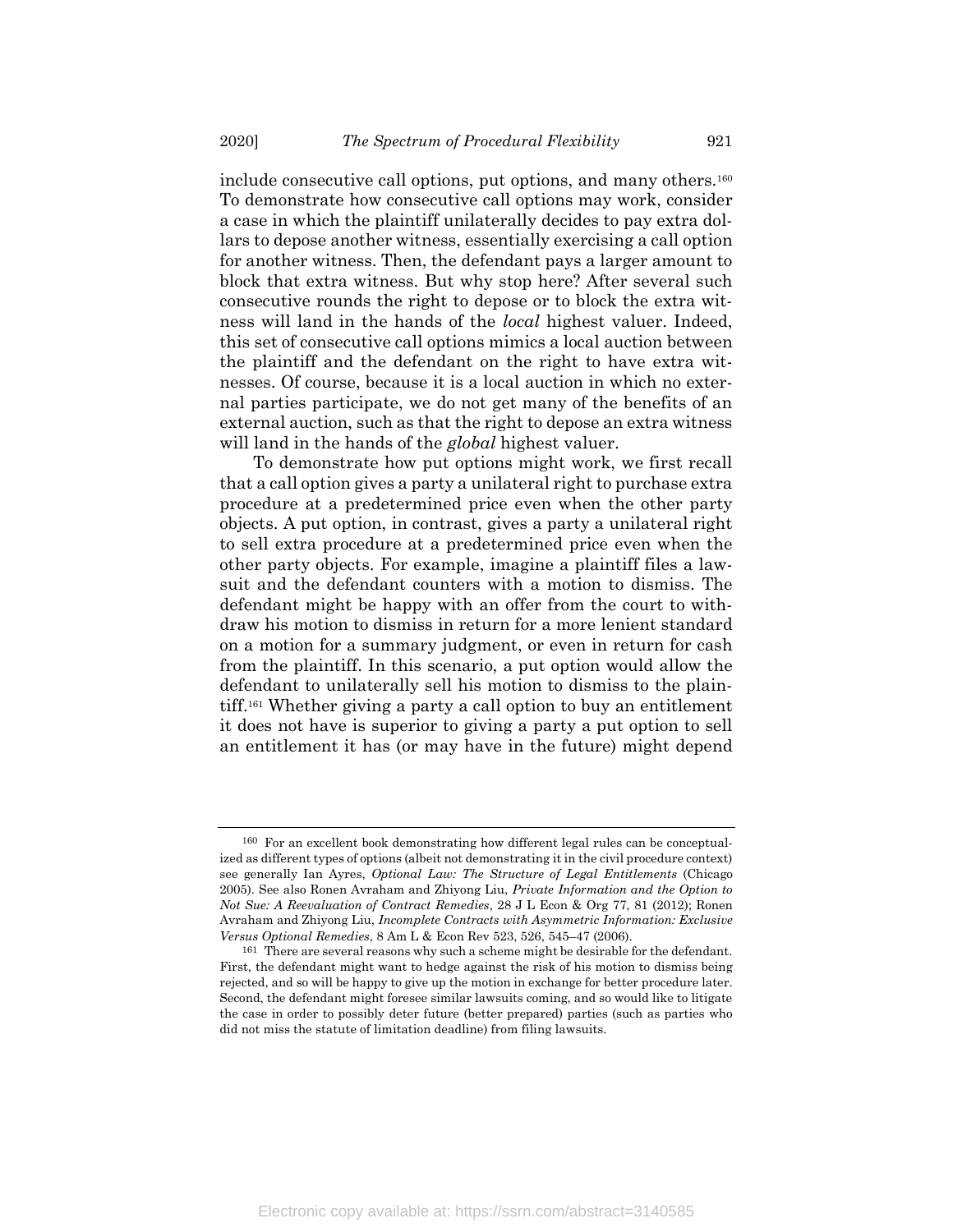on whether the potential buyer or potential seller has better private information about who is the highest valuer of the entitlement.<sup>162</sup>

As attractive as the idea of a fee-per-flex regime is, we note the potentially insuperable epistemic burdens (and political costs) of assigning prices to each procedural right. Expecting policymakers to be *willing*, let alone *able*, to assign exact prices to the use of each of the many procedural rights seems to demand too much as a practical matter. In the next Section we turn to a different approach: what might be called "market-based flexibility."<sup>163</sup>

2. Markets and auctions.

As with payments, markets rely on prices to improve the allocation of resources and internalize externalities, but unlike court-set (or legislature-set) prices, markets allow prices to emerge out of the disaggregated activities of everyone in the market, which tends to impose smaller epistemic burdens on policymakers.

If procedural entitlements can be bought and sold among participants in the system, and the pricing of such procedures incorporates their net social costs (or benefits), then markets can address problems, such as congestion, that existing approaches to procedure do not. Yet markets in procedure are virtually absent from either the scholarly debate or real-world practice. At least sometimes, however, trading of legal entitlements is permitted at the claim level, that is, a claimant can sell her entire claim to someone else, who can then bring the claim.164 This alienability of legal claims creates a form of flexibility for parties in litigation. Nonetheless, the idea of one person selling their procedural rights to a third party is unheard of in civil procedure.

<sup>162</sup> See Ayres, Optional Law: The Structure of Legal Entitlements at 25 (cited in note 160).

<sup>163</sup> Similarly, the literature on pollution control has debated whether price control or quotas are the better way to go. See generally Cameron Hepburn, Regulation by Prices, Quantities, or Both: A Review of Instrument Choice, 22 Oxford Rev Econ Pol 226 (2006); Robert N. Stavins, Experience with Market-Based Environmental Policy Instruments, in Karl-Göran Mäler and Jeffrey R. Vincent, eds, 1 Handbook of Environmental Economics 355 (Elsevier Science 2003); Louis Kaplow and Steven Shavell, On the Superiority of Corrective Taxes to Quantity Regulation, 4 Am L & Econ Rev 1 (2002).

<sup>164</sup> There is, for example, active buying and selling of creditor claims in major bankruptcy proceedings. See Adam J. Levitin, Bankruptcy Markets: Making Sense of Claims Trading, 4 Brooklyn J Corp Fin & Comm L 67, 72–76 (2009).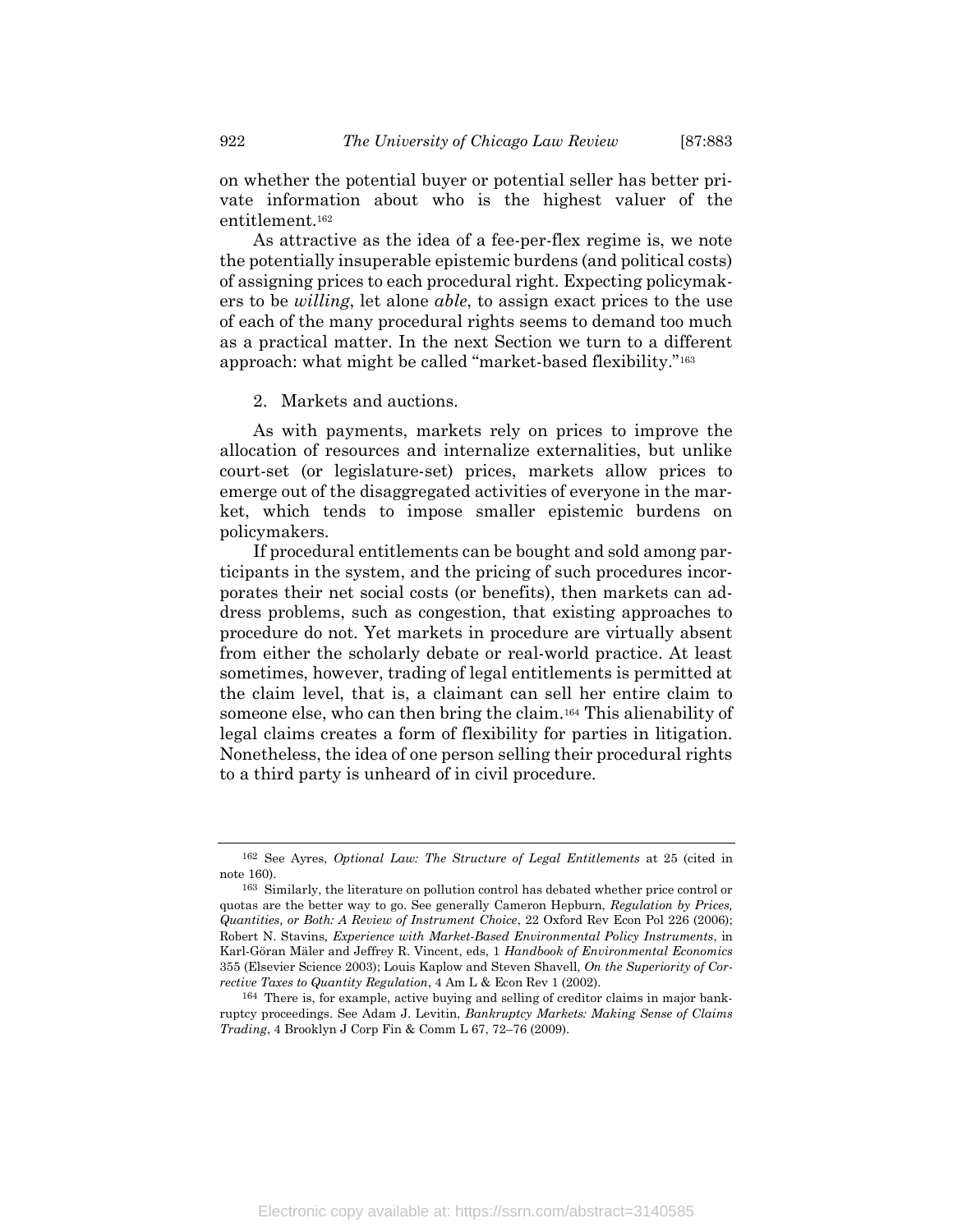We seek to make market-based approaches part of the conversation on procedural design. Figure 3 redraws Figure 2 above and adds "markets" to the right end of the flexibility spectrum. Market-based approaches represent maximum possible procedural flexibility, inasmuch as they allow buying, selling, and trading of procedural entitlements between parties to a case or even between parties in different cases.

FIGURE 3: THE COMPLETE SPECTRUM OF FLEXIBILITY



There are two primary approaches to allocating the initial set of entitlements in a market-based system where entitlements can be traded: a cap-and-trade system and an *auction* system. In both systems, the courts would first set aggregate, system-wide limits on total procedural activity. These aggregate limits would reflect a collective judgment about how much congestion and cost is optimal (or at least acceptable) for the system as a whole. These aggregate limits would then be converted into procedural "credits" virtual tickets that parties could redeem in order to utilize a procedure. Parties would be free to buy and sell credits—buying credits for procedures they plan to use more of and selling credits for unneeded procedures to raise money.

For example, let's say that there are 15,000 motions to dismiss for failure to state a claim filed in the federal courts each year. (There are about 250,000 civil actions filed in federal court each year, and motions to dismiss are filed in about 6 percent of them.165) Let's assume for sake of argument that policymakers think that number is about right. Then, in a market-based approach, the courts would set an aggregate limit of 15,000 motions to dismiss per year. Based on this limit, the courts would create 15,000 credits for motions to dismiss for failure to state a claim. In order to file such a motion, a party would need to redeem one

<sup>165</sup> Joe S. Cecil, et al, Motions to Dismiss for Failure to State a Claim After Iqbal \*8 (Federal Judicial Center, Mar 2011), archived at archived at https://perma.cc/2MAA -R4RU. See also Administrative Office of the United States Courts, Federal Judicial Caseload Statistics 2018, archived at https://perma.cc/L7YU-7CAA.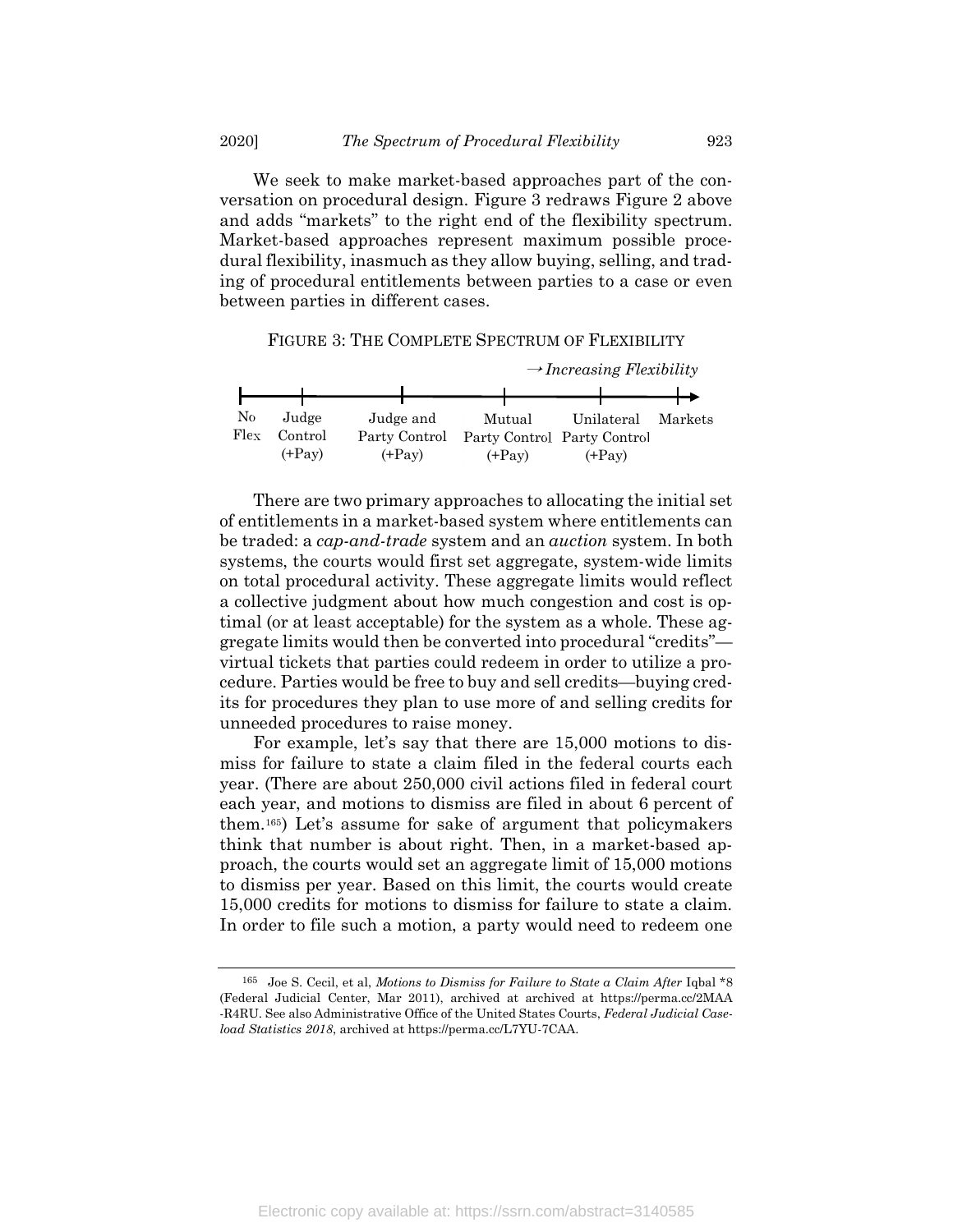of these credits. If a defendant doesn't have a credit for a motion to dismiss, then it must buy one or it can't move to dismiss.

The key distinction between the cap-and-trade and auction methods is the step between setting the aggregate cap and allowing parties to trade. Before trade can occur, the court system must first allocate the total credits to parties in some way. The difference between the cap-and-trade method and auction method is how the credits are initially allocated among parties. In a capand-trade system, the courts simply divvy up the total among litigants in equal shares, and then allow them to trade these endowments of procedures freely in open markets.<sup>166</sup> In an *auc*tion system, the same aggregate, system-wide limits on total procedural activity would not be handed out but instead auctioned off to whomever wishes to bid for them, and then the procedures would be freely tradeable thereafter.

In both cap-and-trade and auction systems, though, the basic idea is to set the aggregate amount of a given procedure (depositions, motions, hearings, etc.) at an acceptable level, and then let parties freely allocate the total among cases through secondary markets. Because the total number of credits is fixed, the courts can control the total amount of court congestion and procedural activity. But because credits are freely tradeable, litigants retain the ability to exercise procedural flexibility to customize their own cases to their needs and budgets. Parties who want more procedure can buy it from parties who are willing to litigate with less.

Markets in procedure harness the power of supply and demand to give litigants incentives to litigate in a way that considers their effect on the system as a whole. Parties whose reduced activity eases the burdens on the system are rewarded, because they can generate income by selling their credits. Parties who place greater burdens on the system in terms of congestion and cost have to pay for credits in order to have that privilege. This gives parties a disincentive to over-litigate, regardless of whether they are doing so because they fail to consider their effect on overall congestion, or because they are trying to impose burdens on

<sup>166</sup> The idea of allocating caps among parties (whether equal shares or not) is related to the idea of setting quotas on procedure. Professor Shay Lavie has recently analyzed the idea of a system of "quotas" given to parties. See Lavie, 34 J L & Polit at 33–40 (cited in note 155).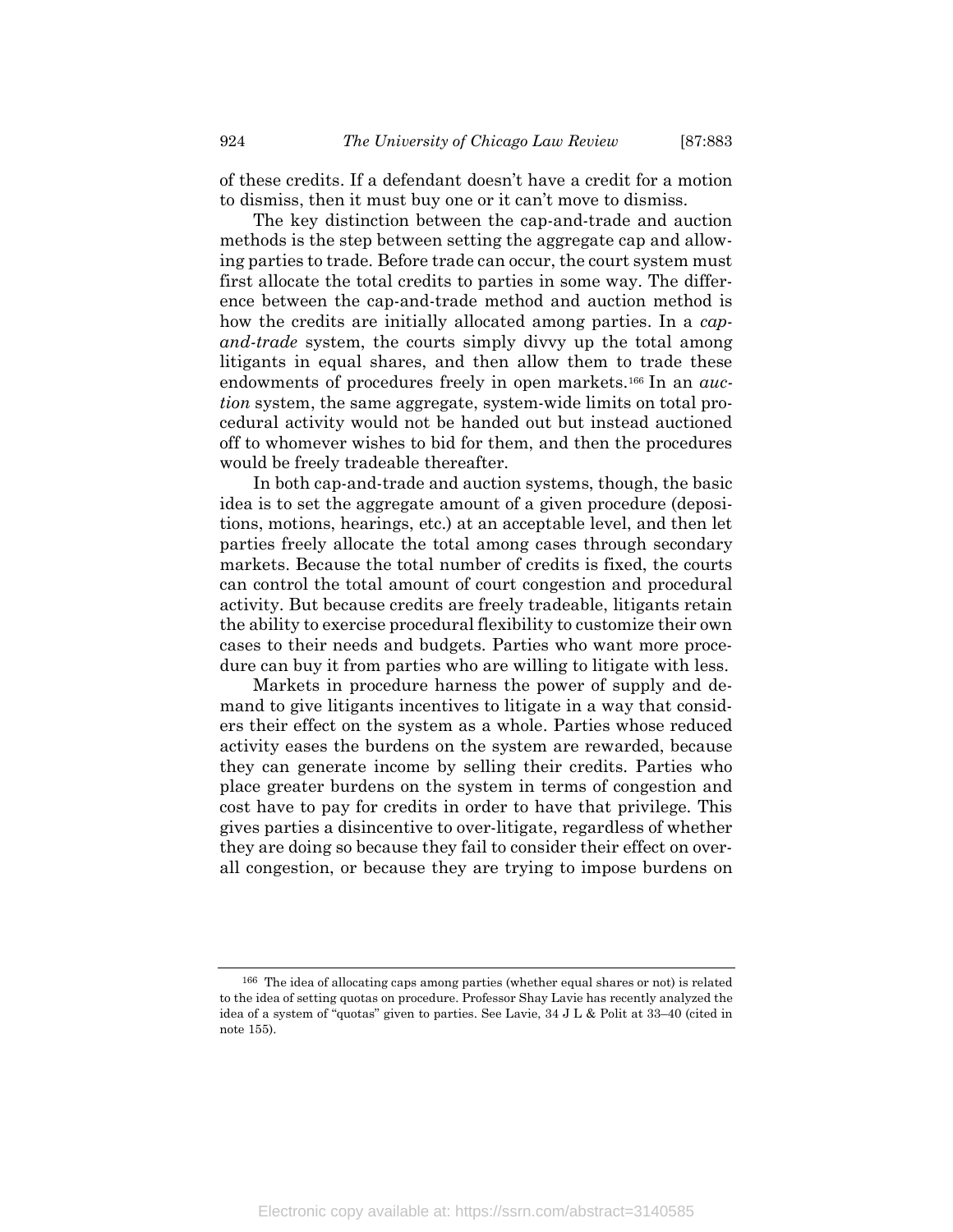their opponents. Parties will think twice before filing another motion or issuing another discovery request if they can profit from selling that entitlement to someone else instead.<sup>167</sup>

Markets in procedure not only allocate procedure across cases more efficiently but also increase court efficiency by reducing waste from court time spent on requests to modify procedural defaults. In a market-based system, parties don't file motions requesting additional pages or depositions or hearing time—they go out and get what they need on the market. Fewer motions for leave to take additional discovery or file longer briefs means less congestion for everyone and more judicial attention devoted to the substance of parties' claims.

In these ways, market-based approaches would reduce court congestion and more broadly improve *allocative efficiency* by ensuring that procedures are being used by (and only by) those who value them most highly. Nonetheless, there remains the important fact that allocative efficiency is limited by ability to pay. The highest-value users, from society's point of view, may not have the resources or access to credit to pay for some procedural entitlements. This is a concern for any market-based system, and the markets in procedure that we imagine are no exception. But it is crucial to recognize that the relevant comparator for a market in procedure is not a utopia where no litigant has a disadvantage, but the real-world status quo, which is marked by severe disparities in litigant resources. The relevant question from the standpoint of allocative efficiency and distributive equity is whether markets would be better than their alternatives, and in particular the status quo. As we will explain further in Part IV, marketbased approaches for allocating procedure may on balance ameliorate current disparities in the ability to utilize procedural entitlements. Thus, we believe these approaches at least merit consideration when they can be implemented to improve *distrib*utive equity among litigants.

In the remainder of this Section, we provide additional discussion of the cap-and-trade and auction approaches, noting some

<sup>167</sup> In Israel, courts achieve something similar to this with respect to motion practice. Under new rules that took effect in 2019, a party who files a motion but then loses the motion may have to pay the costs of the party who defended the motion. See Israel Rules of Civil Procedure, Rule 53 (2018) (effective date Sept 5, 2020) (in Hebrew) ("At the end of the hearing on each motion, the Court shall determine the expenses of the motion and the parties to whom they apply, irrespective of the results of the main proceeding, unless it finds that there are special reasons not to charge such expenses.") (translation by author).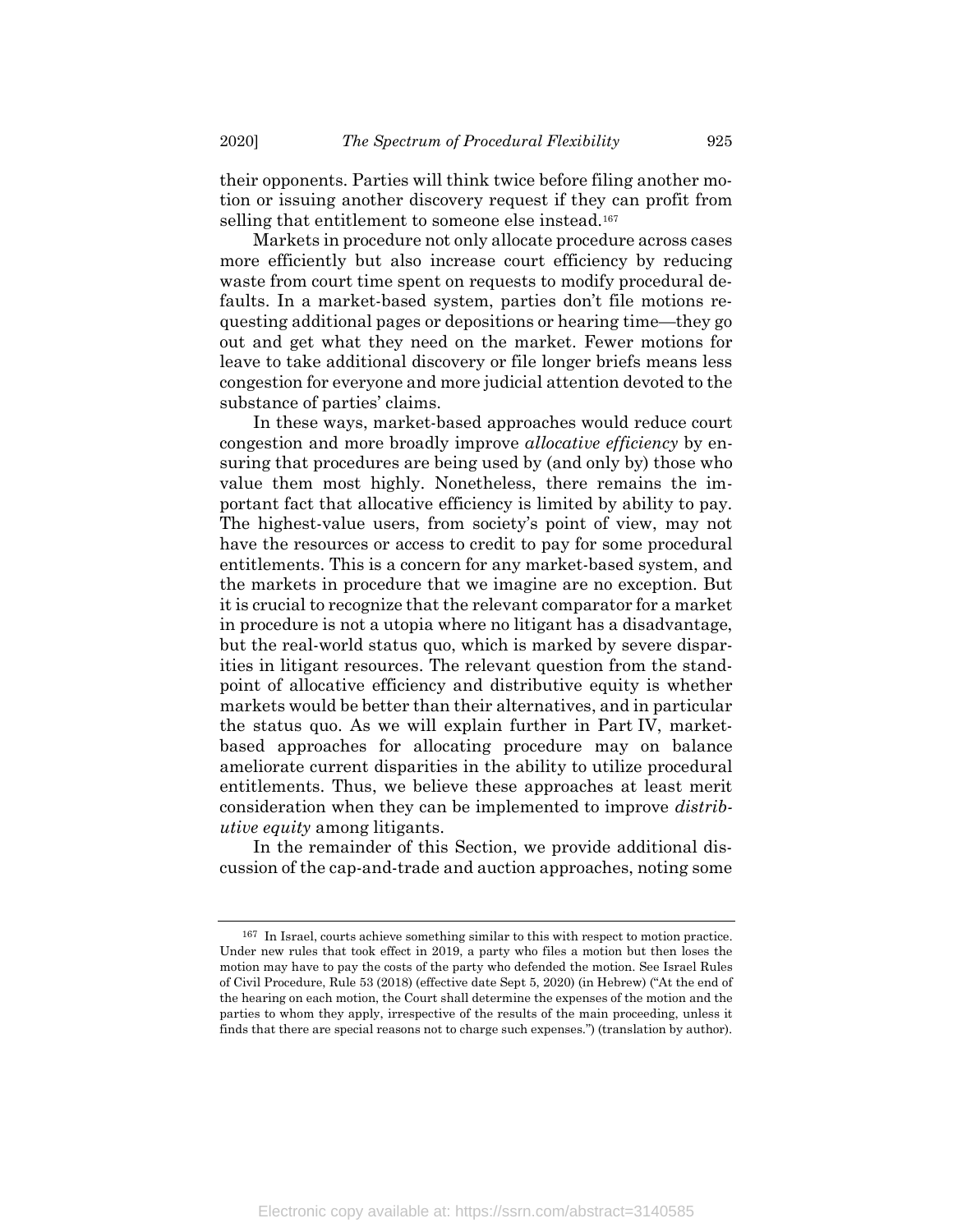of their potential features and bugs and giving concrete examples of how these ideas could be applied to specific procedures.

Cap and trade. Examples of allocating procedural entitlements via a cap-and-trade system include the following:

- Depositions under Rule 30. There are about 250,000 civil cases per year in the federal courts, and most do not require the default maximum of ten depositions by each side.<sup>168</sup> Let's say for the sake of argument that there is an average of four depositions per case (two for each side), and let's assume that our goal is not to restrict discovery but solely to improve the allocation of depositions across cases. A cap-and-trade system would set the new default to two depositions per side in each case but allow parties who will not use all their depositions to sell their allocation to other parties (either their opponents, co-plaintiffs, or parties in other cases).
- Page limits for briefs and time limits for hearings. Currently, when parties want to prepare a brief that exceeds the default length limits set by their court, or they want to have hearing time in excess of the time chosen by the court, they file a motion for more pages or more minutes. The irony of this is that these limits are supposed to save the time and attention of the judge, but because the limits are only defaults, judges have to devote time and attention to the motions to change the limits. Even if a judge denies a motion for more pages or more minutes, that motion itself has wasted the judge's time! Rather than allow motions of this sort, a cap-and-trade system requires parties who want to exceed their default number of pages or minutes to buy credits for those excess amounts from other parties (in the same case or in other cases) who will use less than the default amount. Such a change will doubly improve the use of courts' time hearing motions and reading briefs: First, parties will be more likely to forgo borderline arguments since they now need to pay for the time and space to make them. Second, courts won't have to spend their time hearing and deciding motions for extensions of page limits or additional hearing dates. That

<sup>168</sup> Federal Judicial Caseload Statistics 2018 (cited in note 165); FRCP 30(a)(2)(A)(1).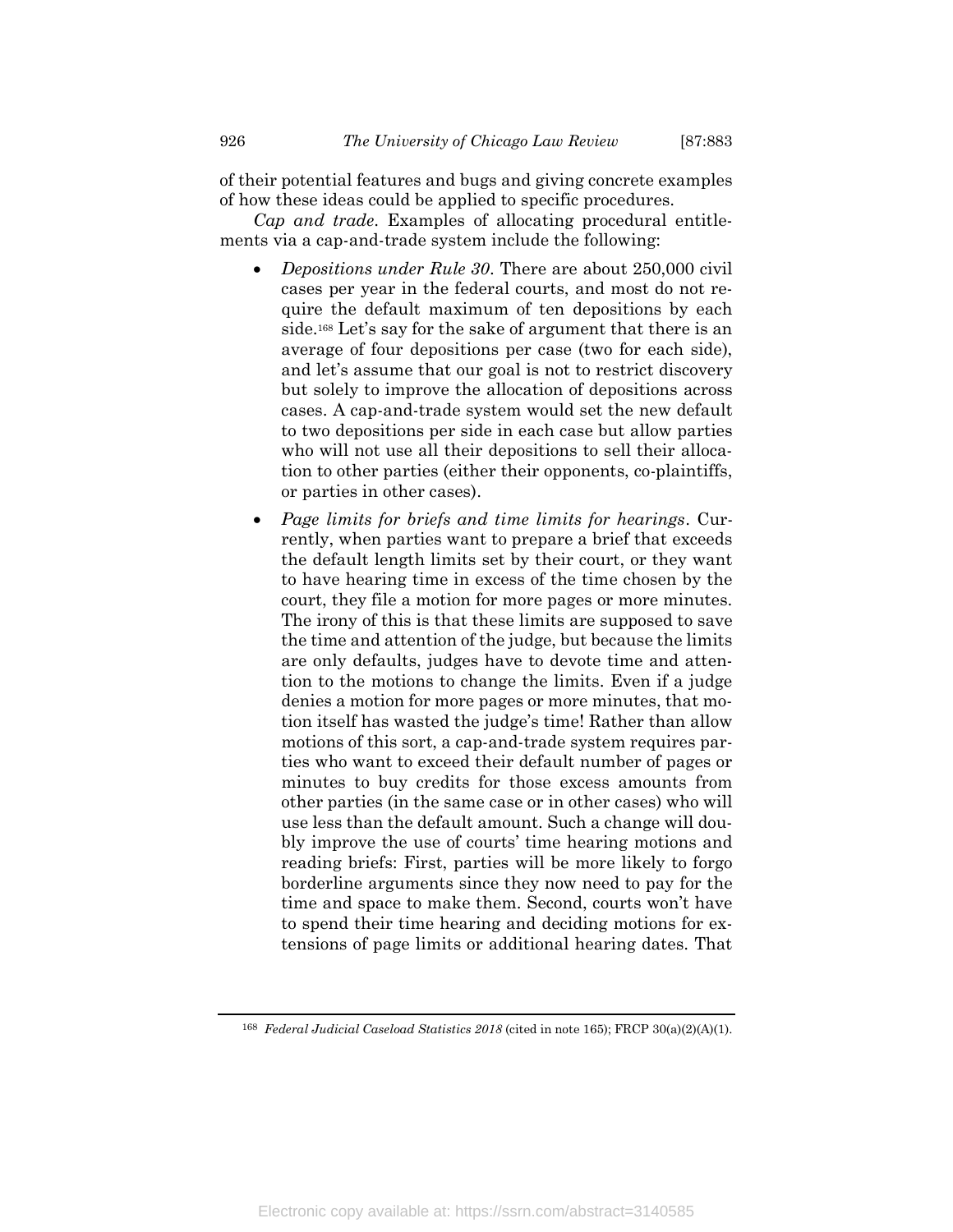time and space will be allocated through supply and demand rather than judicial deliberation.

 Juror time. Jury trials are expensive and time consuming for parties, courts, and the jurors themselves, but they are also a treasured institution of the American civil justice system. One way to sustain the use of juries while regulating their overall cost would be through cap-and-trade. For example, every case that reaches the trial stage could be allocated a total of twelve days of juror time—enough for a one-day trial with a jury of twelve, or a two-day trial with a six-person jury. Parties that wish to save money could opt for a bench trial and sell their allotment to parties in another case who wish to have a longer trial or a larger jury.<sup>169</sup>

Note that the cap-and-trade approach involves assigning procedural entitlements in equal shares to each litigant. In this respect (only), cap-and-trade is no different from the status quo, where one's status as a litigant entitles one to a fixed and equal bundle of procedures. What makes cap-and-trade novel is a litigant's ability to buy, sell, or trade her procedural entitlements with any other litigant, not merely her counterparty in the same case.

The cap-and-trade approach has a simple and intuitive method for initial allocation of credits. It retains the feature of the current system that each litigant, once a case is filed, receives the same default set of entitlements. This central feature of the capand-trade approach, however, leads to a potential bug. What if someone files a lawsuit with no intention of pursuing a claim, but merely to sell off the default bundle of procedural credits he receives when he files the suit? This possibility is something that any cap-and-trade system would need to foreclose.

We note two potential responses to this concern about filing suit just to sell procedures. First, it may be that this possibility

<sup>169</sup> In theory, one could construct an auction-based alternative to this cap-and-trade scenario. However, because an auction system would likely involve parties bidding for the right to have a jury trial (rather than receiving an entitlement that they can trade away), this system would run afoul of the constitutional right to trial by jury in cases at common law. See US Const Amend VII.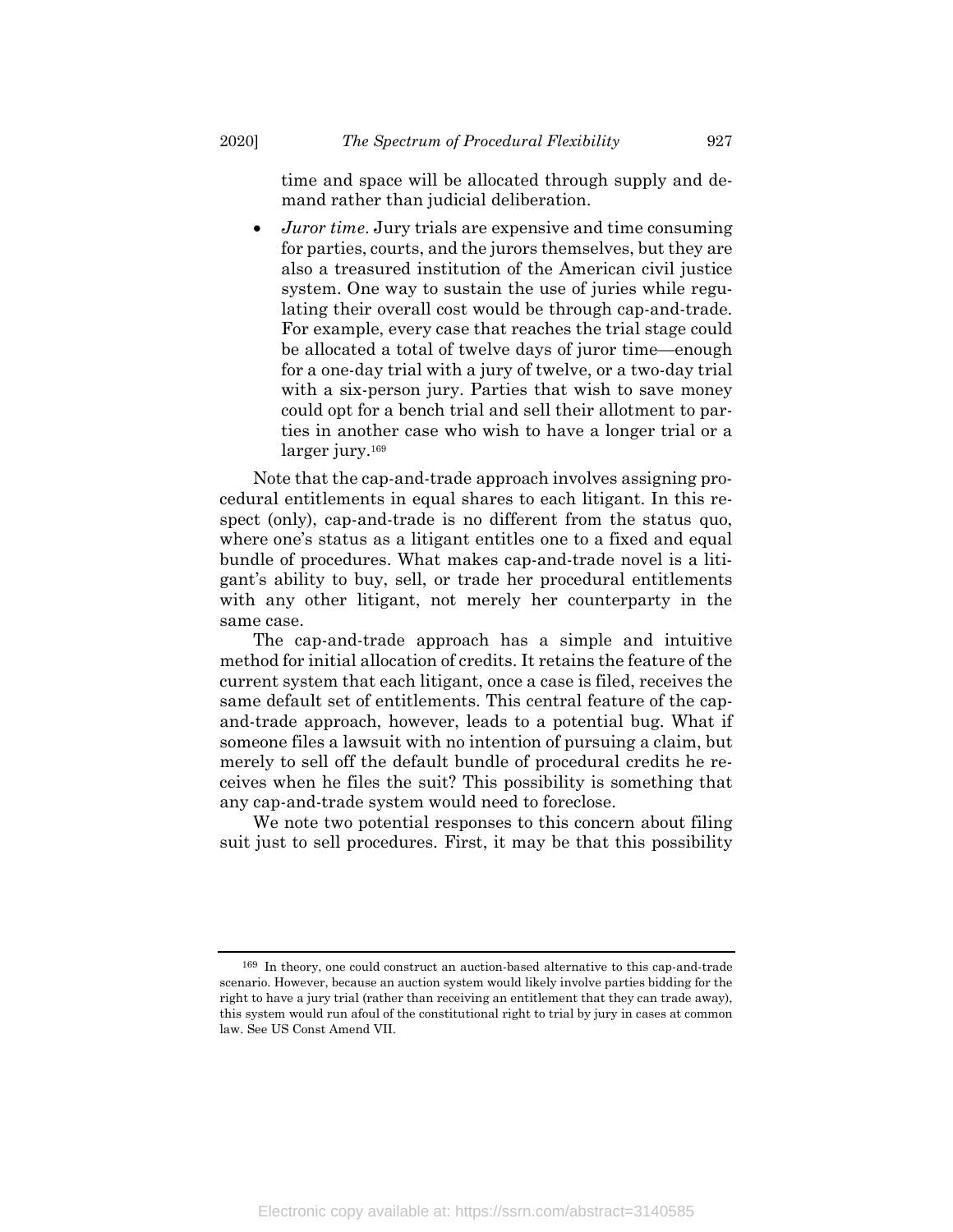will not materialize. Filing suit is itself costly.<sup>170</sup> It exposes the filing party and lawyers to sanctions for groundless claims. <sup>171</sup> Selling off all the procedures in a case—a dead giveaway for a sham suit—may not generate enough income to compensate the filing parties and their lawyers for the costs of filing plus the expected cost of sanctions. (And, if we are wrong about this, then in a cap-and-trade system there is an argument for increasing both filing fees and the sanctions for filing frivolous lawsuits.)

Second, initial allocations of procedural rights need not be tied to the filing of a lawsuit. Instead, entitlements could exist entirely independent of a filed suit. Each natural person in the United States, for example, could receive their per capita share of procedure each year and sell it if they want to. This way, there is no incentive to file suit to gain entitlements.

As an alternative to the cap-and-trade system, we next consider the auction system, which retains the benefits of tradable procedure but avoids complications associated with how to allocate initial entitlements.

Auction. The auction approach is in some respects an even more radical alternative to the status quo. This approach shares features of the cap-and-trade approach, and we will argue it avoids some of the bugs, such as parties filing cases merely to sell the procedures. In an auction system, rather than simply allocating the total amount of procedure among all litigants, procedural entitlements are auctioned off to the highest bidder, and the revenues can be used to subsidize low-income litigants or supplement the court system's budget. Any procedures that are auctioned would be freely tradable, no different from under the cap-and-trade approach.

Thus, the auction approach involves a radical rethinking of two aspects of procedural flexibility: First, unlike cap-and-trade, it revolutionizes how procedures are initially assigned to cases and litigants. Second, like cap-and-trade, it opens up procedural flexibility to include trades with parties in different cases. The auction approach treats the capped amount of procedure like the broadband spectrum—a public resource to be auctioned off. The auction process, plus a freely trading secondary market, would

170 Filing a civil action in federal court costs \$400 in fees. See 28 USC § 1914 (setting a \$350 filing fee); Administrative Office of the United States Courts, District Court Miscellaneous Fee Schedule (Aug 20, 2014), archived at https://perma.cc/KR5B-WSK2 (setting a \$50 administrative fee for initiating a civil action).

<sup>171</sup> See FRCP 11.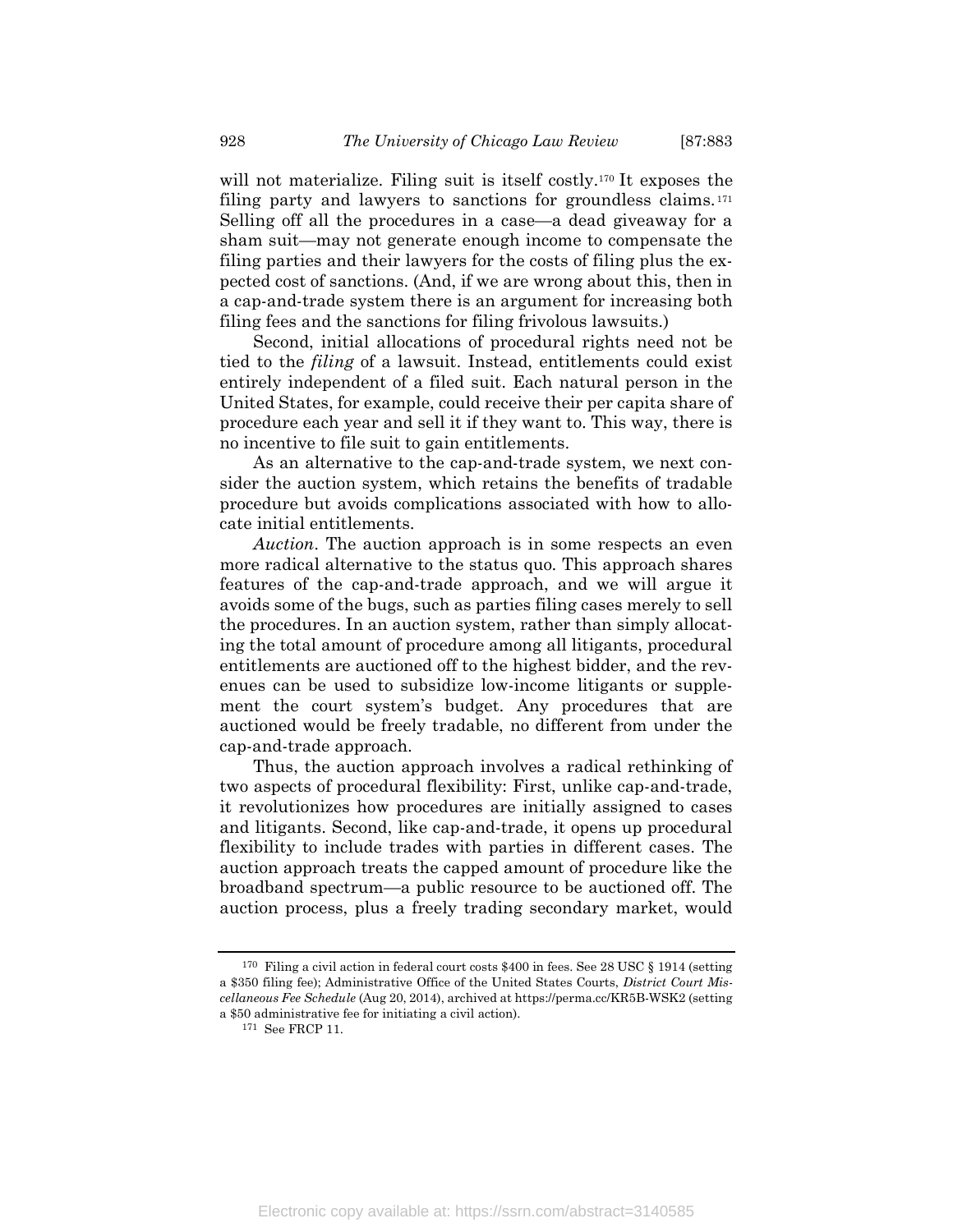ensure that procedures would be available to all litigants, but at prices that would force them to account for their impact on the system as a whole and purchase credits only if, after factoring in external effects, the procedure is still worth it to them.

To again offer concrete examples, we revisit the procedural examples from cap-and-trade and describe how an auction system might address them:

- Depositions under Rule 30. To continue the example above, there are about 250,000 cases per year,172 and we have assumed an average of four depositions per case. This means there are a total of 1,000,000 depositions per year. An auction system could allocate one deposition to each side and auction off credits for the rest (that is, the remaining 500,000). Revenue from the auction could be used to fund legal aid for indigent litigants (including subsidies for additional depositions!).
- Page limits for briefs and time limits for hearings. In an auction setting, credits for pages and minutes could be purchased at auction or in a secondary market from parties who no longer need their pages or minutes. Indeed, in an auction setting, motions themselves could be allocated by markets. A total cap on the number of motions to dismiss for failure to state a claim, motions for summary judgment, motions for reconsideration, etc., could be set based on the aggregate numbers filed in recent years, or, if as a normative matter we concluded that parties were wasting court time with too many motions to dismiss, the courts could set a lower aggregate maximum number of motions to dismiss per year. Then, at regular intervals (for example, every month) the courts would auction off credits (for example, one-twelfth of the annual cap), and parties that want to file a motion to dismiss could purchase credits at the going price. There would be a secondary market where parties could resell their credits, and anyone who missed an auction could buy credits on the open market.
- Appeals. As discussed earlier, under the final judgment rule, a party has a right to a single appeal after final judgment in the district court level. Beyond this, opportunities

<sup>172</sup> Federal Judicial Caseload Statistics 2018 (cited in note 165).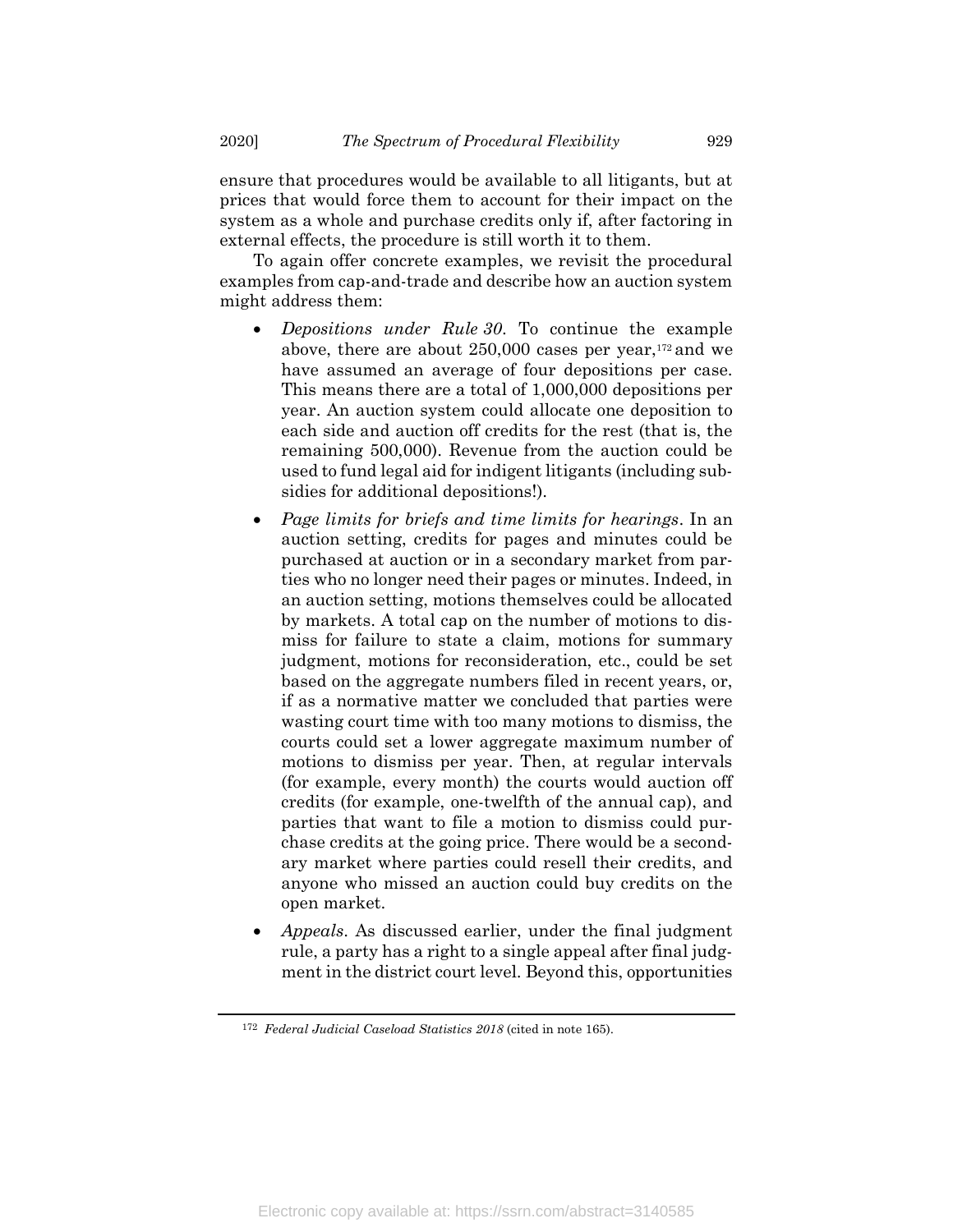for appeal are few, although parties may request additional opportunities for interlocutory appeal subject to the discretion of the district court and the appellate court.<sup>173</sup> A major justification for the final judgment rule is to reduce congestion and delay in the courts; a major justification for the exceptions is to allow interlocutory appeals when the value of immediate appeal is unusually high. But by requiring both the district court and the appellate court to hear and decide petitions for discretionary interlocutory appeal adds additional motion practice and judicial involvement that exacerbates the problem of expense and delay that justifies limits on appeals in the first place. One alternative could be to set a total number of interlocutory appeals that each circuit court will hear, and then auction off the appeals. (In this example, each party would remain entitled to one appeal after final judgment.) This shifts the burden of sifting urgent interlocutory appeals from appeals that can wait from judges to the parties themselves, who know better whether an appeal really is necessary to their case. Parties also (by paying for the appeal) internalize the costs of increased congestion in the appellate court that their appeals impose.<sup>174</sup>

We emphasize here that non-market- and market-based approaches are not mutually exclusive. Hybrid approaches to procedural flexibility are possible and could potentially capture the relative strengths of each. For example, one could combine a baseline amount of procedure that cannot be traded or sold with auctions for any procedures above that baseline amount. This hybrid approach would ensure that all litigants have access to a baseline set of procedures without the need to avail themselves of a market. It would also spare judges the need to hear motions seeking leave for additional procedure and keep the aggregate quantities of procedures within optimal ranges. Plus, the auction portion could raise money to support the court system or subsidize in forma pauperis litigants.

<sup>173</sup> There is also the collateral order doctrine. See Parts II.A.1 and II.A.3.

<sup>174</sup> In principle, interlocutory appeals could alternatively be handled through capand-trade, although since most cases are never appealed, a cap-and-trade system that apportioned appeals evenly across cases would involve each case receiving only a fraction of a single interlocutory appeal. Thus, an auction might be a simpler mechanism.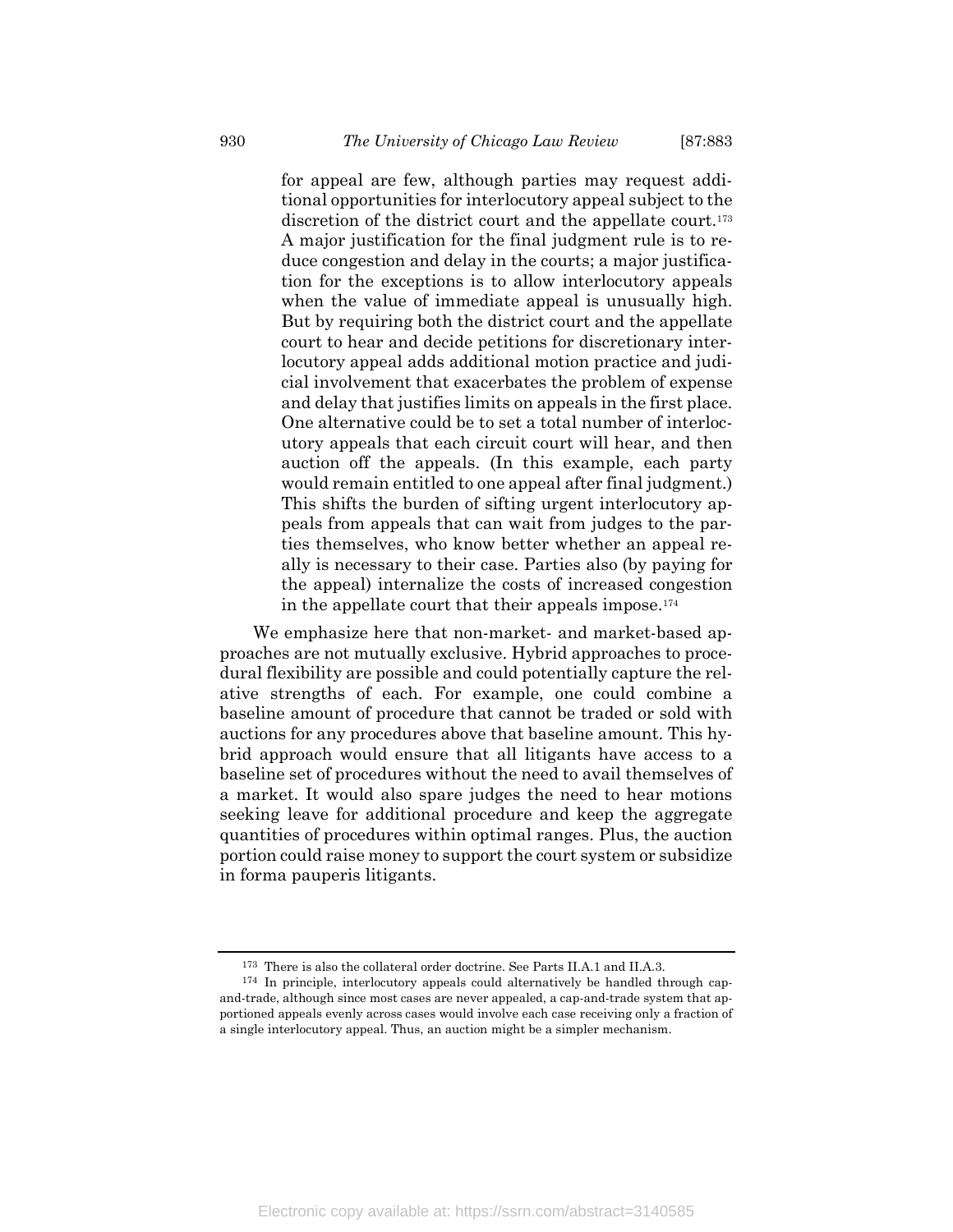Further, we reiterate what we have emphasized above: our goal in this Article is fundamentally descriptive. Recognizing possibilities like cap-and-trade or auctions for allocating procedures opens up new possibilities for the design of civil justice systems, but these possibilities may or may not be desirable. As the experience of regulatory efforts in other domains teaches, marketbased regulation can alleviate many of the shortcomings of command-and-control, but they are not panaceas. For example, trading credits for emissions of pollutants may give rise to "hot spots"—dangerous concentrations of pollution in a single area, when diffusion of lower levels of pollution over a wider area would be safer.175 While we leave for future work the ultimate balance of pros and cons for any form of procedural flexibility, we emphasize here the importance of recognizing potential innovations such as market-based solutions. Seeing the full spectrum of flexibility opens up new avenues for reform, and as we will now explain, helps identify nascent forms of these innovations in current practice.

#### B. Are Market-Based Solutions Missing—or Hidden?

The use of tools like congestion pricing or cap-and-trade in civil litigation sounds radical. It is. So perhaps it is no surprise that many readers might assume that these approaches to flexibility are unprecedented. Certainly, most lawyers and academics have not considered them before. But are they truly unprecedented?

This question is not merely a matter of academic curiosity. One might worry that since we have not seen such innovations emerge in practice, either the problems they address are not significant problems or the solutions they offer do not work. In short, if these approaches to procedural flexibility are good ideas, why haven't they appeared already—at least somewhere and to some extent?

In Part II, we documented many different types of procedural flexibility. Now that we have identified new forms of flexibility, we can return to our task of charting existing practice. It is possible that radical forms of flexibility, like trading procedures between different cases, are not unprecedented; instead, the precedents have remained undetected. As we show below, once we

<sup>175</sup> See Stavins, Experience with Market-Based Environmental Policy Instruments at 420 (cited in note 163).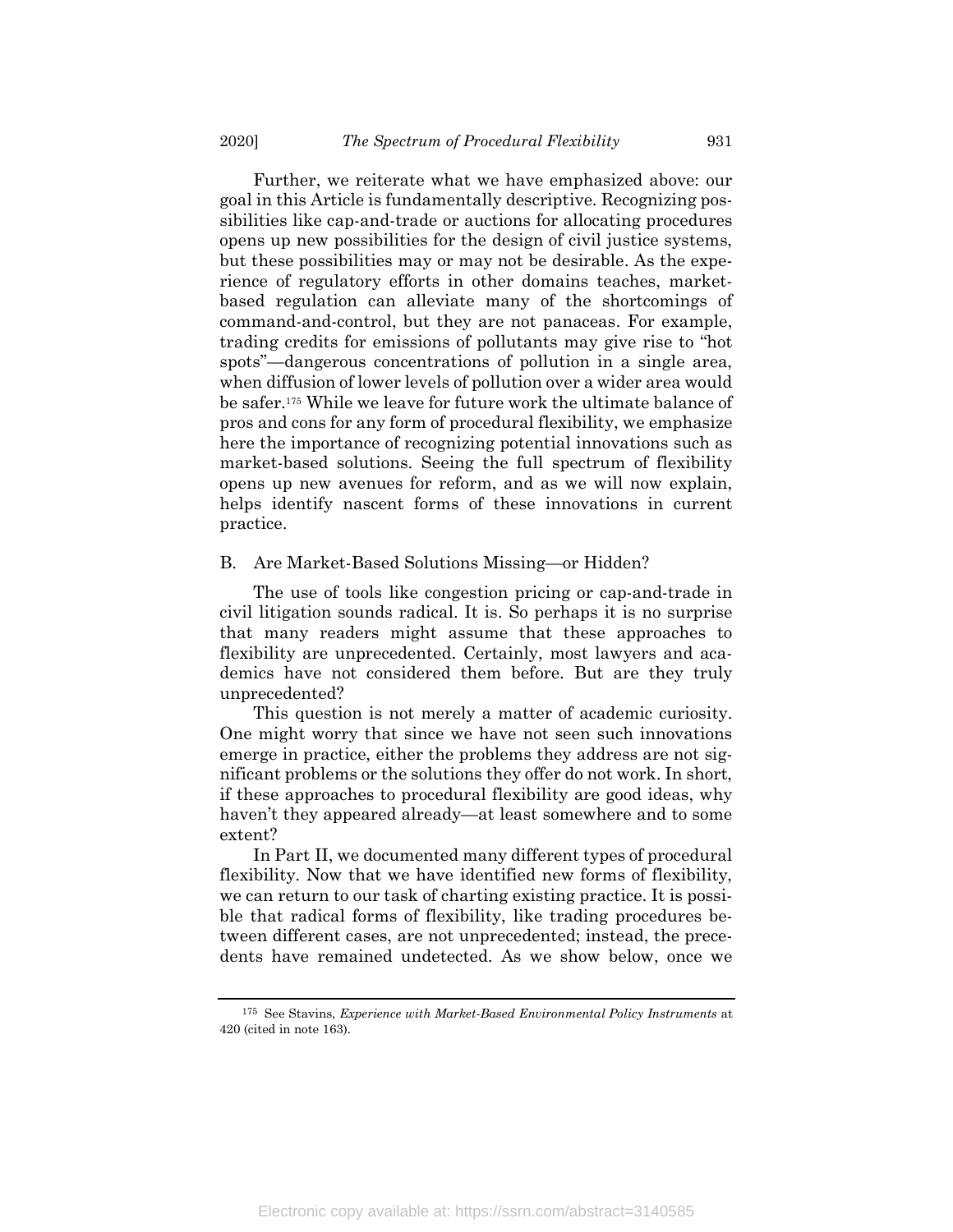understand what to look for, we do in fact find early signs of markets, congestion pricing, and auctions in current practice. While we are unaware of explicit or well-developed markets or auctions in procedure, we argue that some features of contemporary litigation are manifestations of exactly the novel procedural categories we describe. Due to their ad hoc origins and lack of grounding in express rules, however, these procedural innovations are underdeveloped and undertheorized as forms of procedural flexibility.

Below, we describe two contexts in which the problems that have motivated the use of pricing, markets, and auctions in other contexts have led courts and lawyers to apply procedural flexibly in ways that mimic—sometimes explicitly, but more often subtly—innovations like congestion pricing, cap-and-trade, and auctions. These are class actions and multidistrict litigations (MDLs).

Notably, both contexts involve the aggregation of large numbers of similar claims, and this commonality is no coincidence. Current practice limits procedural flexibility to adjustments and trades within a given case, while the innovations we consider allow flexibility across cases. Class actions and MDLs involve a middle ground where many claims coexist in the same case (class actions) or in a set of nominally separate cases coordinated before a single judge (MDLs). Within the context of class actions and MDLs, a judge can maintain the norm of cabining procedural flexibility within a single proceeding, <sup>176</sup> while also permitting the judge or the lawyers to make procedural trade-offs across cases in ways akin to what our market-based approaches envision.

We begin with class actions. There are two forms of procedural flexibility in class actions that are nowhere formally recognized by statute or Rule but occur in practice and serve as precedent for the market-based innovations we envision. These are auctions for class counsel (an explicit invocation of the auction concept) and reallocation of rights and compensation across class members (a non-market-based practice analogous to a cap-andtrade allocation across class members).

<sup>176</sup> We are fudging a bit here, but this is because the judges are fudging, too. We say "proceeding" rather than "case" because individual cases consolidated in an MDL remain distinct civil actions. So, when courts in MDLs engage in the cross-claim procedural flexibility we describe below, they are actually much closer to markets and congestion pricing than first appears.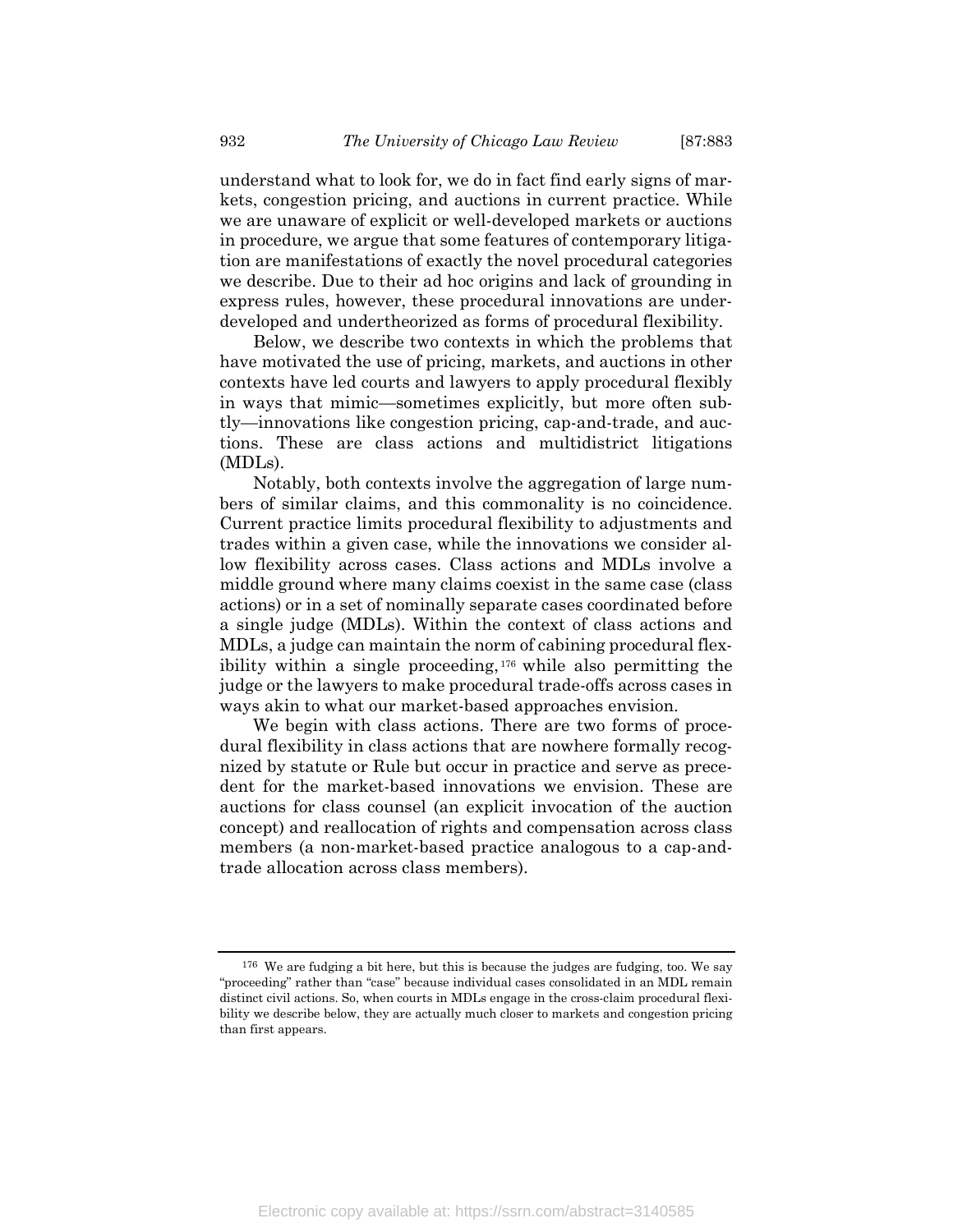We then turn to MDLs to describe three forms of de facto marketbased procedural flexibility. These are Plaintiffs' Steering Committees and bellwether trials (both non-market-based practices akin to a cap-and-trade allocation of procedural rights across plaintiffs), and Lone Pine orders (a crude form of congestion pricing).

#### 1. Class actions.

Aggregating individual cases is a way to reap efficiencies of scale in litigation. Unlike joinder, in which each party retains their own counsel, class action litigation places the claims of an entire class (almost always plaintiffs) in the hands of a single class counsel. Class actions generate widely recognized benefits for the civil justice system. They generate economies of scale by conducting once what would otherwise be duplicative litigation on issues common to the claims of each class member. And these economies of scale, in turn, make it worthwhile for plaintiff's lawyers to bring claims that would not be cost-effective to bring on an individual basis.

a) Auctions for class counsel. Part of a court's duty in certifying a class action is selecting class counsel.177 In selecting class counsel, the court must select counsel who will "fairly and adequately represent the interests of the class,"178 and one component of this is ensuring that attorney fees for class counsel are charged at a competitive rate, so as to maximize the share of any payout that will go to the class. Yet the judge is not in a good position to set fees or to review attorney fees in a proposed class settlement. Some class actions are risky and expensive for class counsel, so high fees are not necessarily unreasonable.

Rather than having a judge unilaterally choose class counsel and evaluate attorney fees, a market-based approach would invite competition among law firms. One possible method, which some district courts have employed, is for the court to auction off the right to represent the class (and therefore to collect fees).<sup>179</sup> The basic idea is that firms bid by offering the amount of fees they would charge, and the lowest bidder wins.

<sup>177</sup> FRCP 23(c)(1)(B).

<sup>178</sup> FRCP 23(g)(4).

<sup>179</sup> See In re Auction Houses Antitrust Litigation, 197 FRD 71, 78–82 (SDNY 2000) (discussing prior cases employing auctions, and ordering an auction in the case before the court). The first case to order an auction was  $In$  re Oracle Securities Litigation, 136 FRD 639, 641 n 4 (ND Cal 1991) (acknowledging the "relative novelty" of competitive selection of class counsel).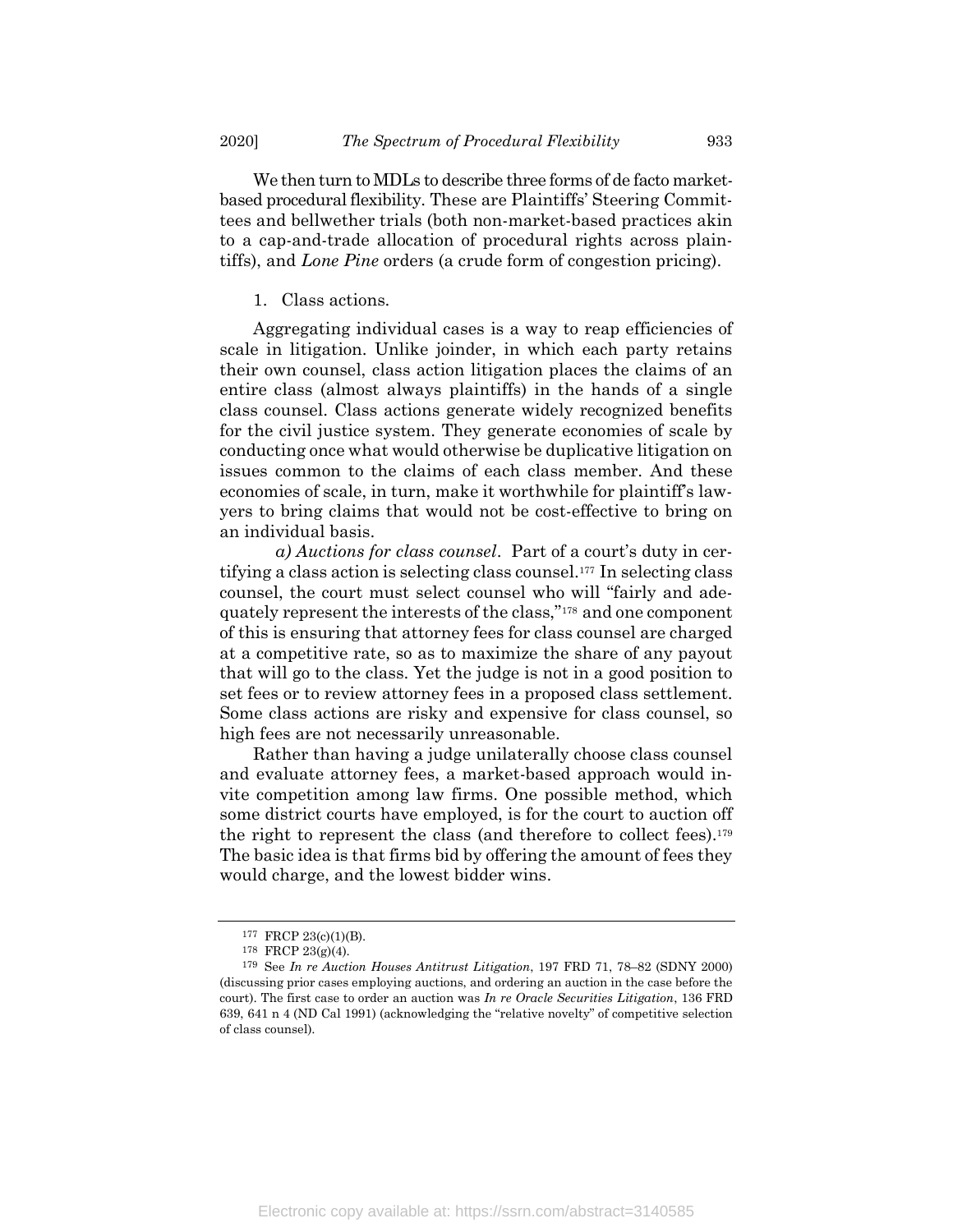The use of this form of market-based allocation of class counsel has been controversial, however. As a theoretical matter, if counsel quality cannot be observed by the court, then there is a danger of a "race to the bottom" where low-quality counsel underbid counsel who would demand more in fees but earn more for the class.180 Indeed, the potential merits of auctioning the right to class counsel (or even auctioning the underlying claims) has been the subject of a vigorous academic debate for more than twenty years.181 In practice, the use of auctions in class actions has dried up after coming under criticism for its questionable legality and practicality.182 But whether wise or unwise to do so, courts have put the right to represent a class on the auction block. Procedural auctions are not a mere theoretical possibility.

b) Reallocation of rights and compensation across class members. The fact that class actions combine otherwise-distinct claims into a single civil action and consolidate control over those claims in the hands of a single class counsel and presiding judge has major implications for how the judge and parties exercise procedural flexibility. As noted above, current law specifies no way for parties to trade procedures across cases. If a plaintiff wants more depositions or more hearing time, for example, she must either work it out with the defendant or file a motion with the judge. By collecting a large group of distinct claims in a single action and giving a single team of lawyers control over them, the class device converts what would be untradeable procedural entitlements into a pool of de facto tradeable procedural rights.

Class counsel seek relief on behalf of the class, but the class device gives some class members more procedure than others. Representative plaintiffs get more procedure (both the benefits, such as their "day in court," and the costs, such as responding to potentially intrusive discovery requests). Absent class members get less procedure (usually no more than notice and opportunity to opt out and, in the event of settlement, opportunity to object).

Importantly, when we say representative plaintiffs in a class action get more procedure, we mean not just more procedure than absent class members get. As a practical matter, they get more

<sup>180</sup> See, for example, Jill E. Fisch, Lawyers on the Auction Block: Evaluating the Selection of Class Counsel by Auction, 102 Colum L Rev 650, 658 n 195 (2002).

<sup>181</sup> For a recent contribution and a review of the literature, see Alon Klement and Moran Ofir, Auctioning Class Action Representation (working paper 2019), archived at https://perma.cc/PE4K-PKLK.

<sup>182</sup> See id at 10–11.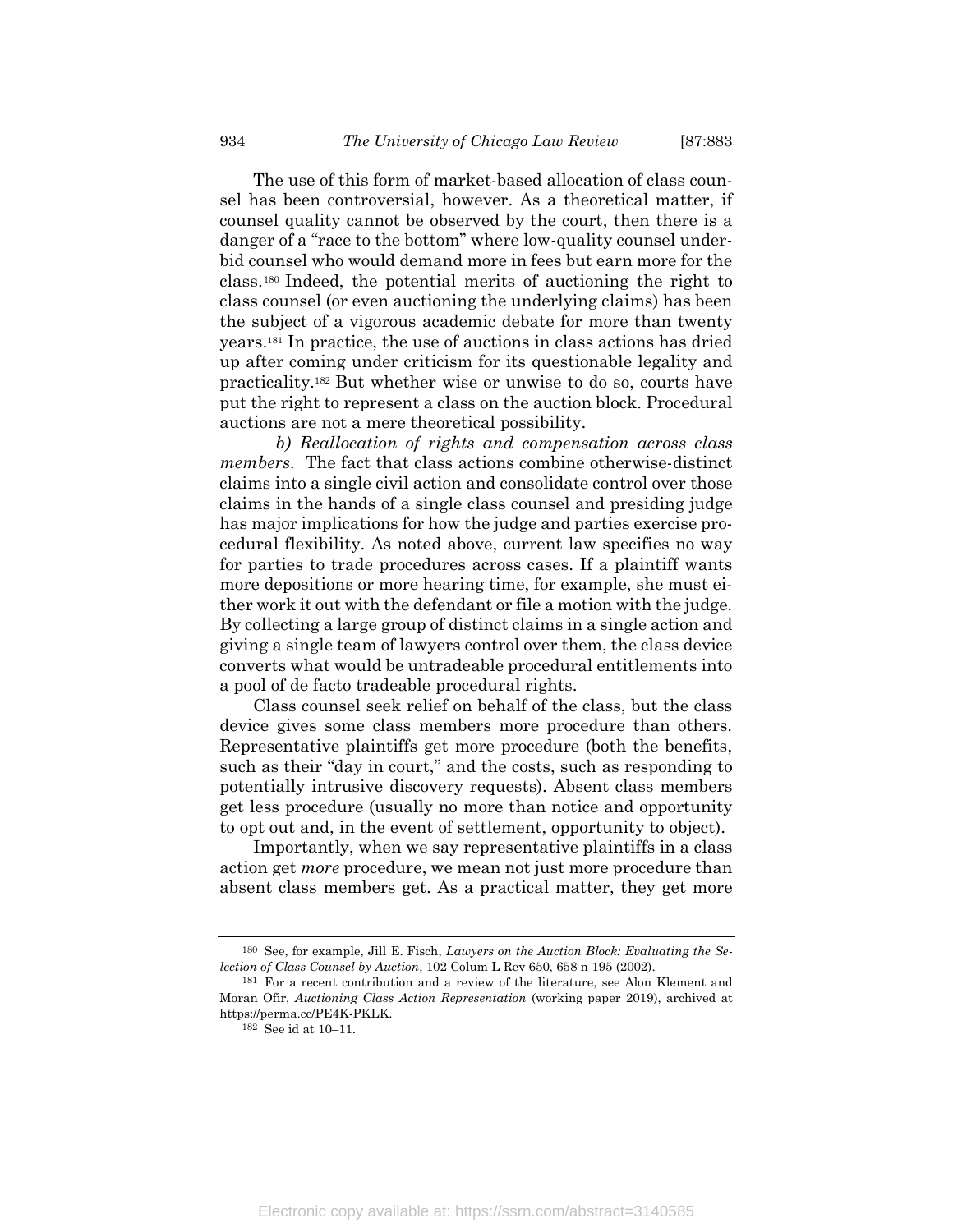procedure than they would get were they to bring identical claims on an individual basis. With the benefit of a class standing behind them, class plaintiffs usually obtain vastly more motion practice and discovery than they would in individual litigation. Of course, no procedural entitlements are formally changing hands. But as a practical matter, when a class action is certified, a large group of would-be litigants surrender the procedural entitlements they would have if they litigated separately, while a small number of representative plaintiffs gain an expanded arsenal of procedures to deploy. This can be seen as a crude (and involuntary!) approximation of cap-and-trade: if each plaintiff litigated separately, they would each have their individual procedural entitlements to employ, but the class device in effect trades all of these procedural entitlements from absent class members to the class representatives, who litigate far more heavily than any individual plaintiff would. In effect, class members exchange their procedural entitlements for the ability to free ride on the efforts of class representatives and class counsel.

In this way, the class device serves as a workaround to the general inability of plaintiffs who lack the means or motivation to use the full set of available procedures to trade them away to other plaintiffs in separate (albeit similar) cases. The allocation of attention and procedural rigor among class members involves flexing across parties and nonparties, something otherwise alien to current practice and procedure.<sup>183</sup>

Still, this de facto reallocation of procedure across plaintiffs is a far cry from trading or selling of those entitlements. No one consults (or even notifies, generally) absent class members before filing a lawsuit that seeks class action status. It is only after the court certifies the class action that absent class members receive notice, and only then do they have a choice to stay in or opt out of the class action. (And for some types of class action, there is not even an opportunity to opt out.184) There is certainly no open market where some persons can sell unwanted procedures or purchase additional procedures.

183 Recall that absent class members, although bound by the judgment in the class action, are not parties to the suit. See FRCP 23.

<sup>184</sup> See FRCP 23(b)(1)–(2).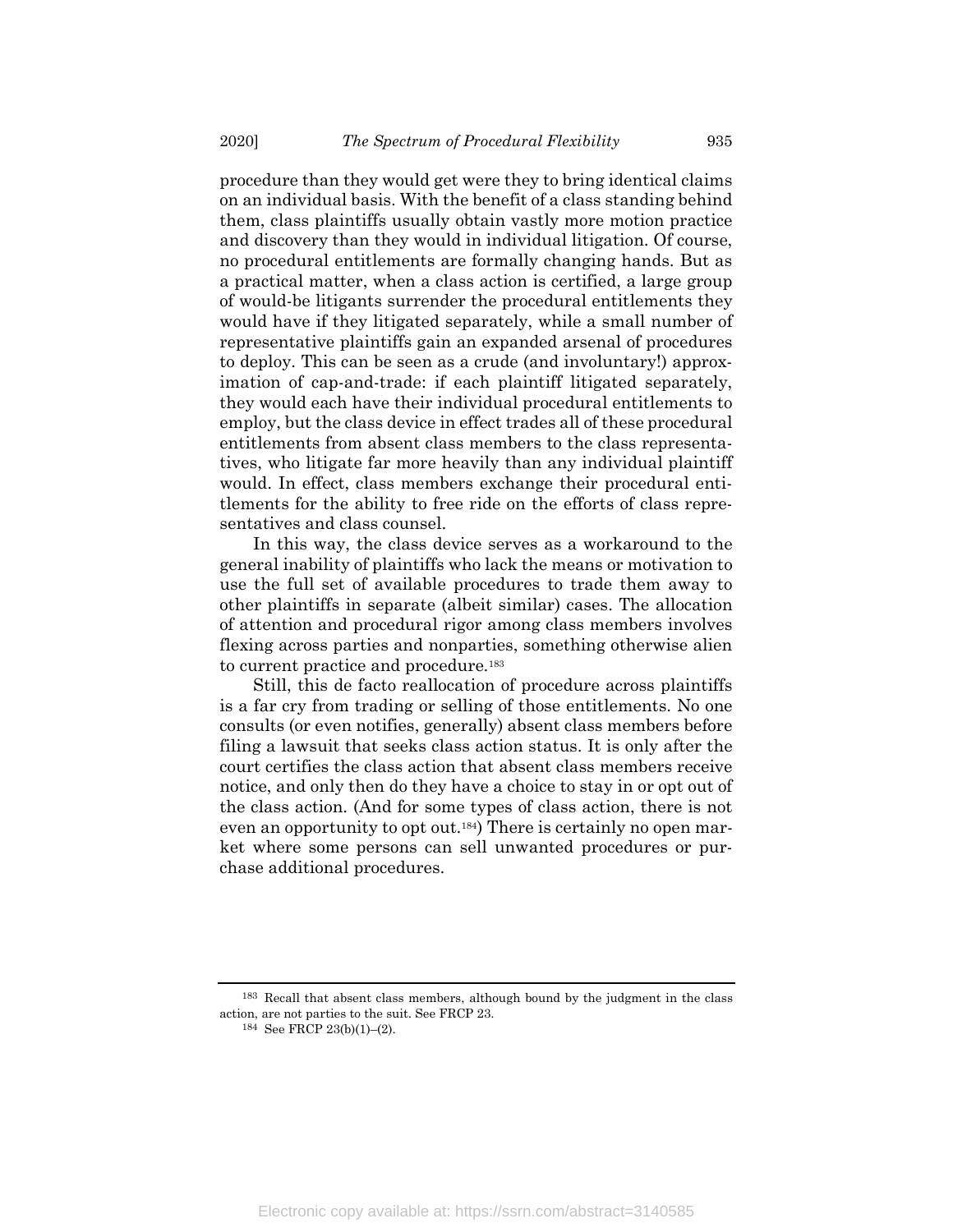The rules governing class actions instead rely on rules that hybridize market approaches and command-and-control approaches. We can see this through the lens of exit and voice.185 In a setting of freedom to contract, parties could negotiate for the procedures they want (voice), and if the deal is unsatisfactory, they could walk away (exit). In a proceeding to certify a class action, the absent class members (who may not even be aware that a suit has been filed) have no voice, so the Rules place a duty upon the court to, in some sense, "speak" for the class in judging the fairness and adequacy of the representation they would receive.<sup>186</sup> But (at least in most cases) class members do have the opportunity to exit, in that once the deal is struck and the terms of a certified class are fixed, each individual member of the nowcertified class receives notice and the right to opt out.<sup>187</sup>

Of course, sometimes command-and-control, or a mixture of command-and-control and markets, is better than markets alone. The transaction costs associated with individualized bargaining or decision-making by each class member prior to class certification may make class member "voice" impractical in most class actions. Our purpose here is not to judge the wisdom of class action rules.188 For now, we highlight that class actions reallocate procedure among claimants to show that forms of flexibility *already* exist that go beyond flexibility involving discretion of the judge and/or the parties to a given case. Although only implicitly, the law already recognizes the value of procedural trades between parties and nonparties.

2. Multidistrict litigation.

Multidistrict litigation is a statutorily authorized process through which related cases in the federal system, regardless of where they are filed and whether they are individual cases or class actions, are transferred for coordinated pretrial litigation before a single district court judge.189 Multidistrict litigation is arguably the single defining feature of contemporary civil practice,

<sup>185</sup> See generally Albert O. Hirschman, Exit, Voice, and Loyalty: Responses to Decline in Firms, Organizations, and States (Harvard 1970).

<sup>186</sup> See FRCP 23(a), (g).

<sup>187</sup> See FRCP 23(c)(2)(B).

<sup>188</sup> In a companion paper, we explore this question and the broader question of when market-based forms of flexibility are wise or unwise in greater depth. See generally Avraham and Hubbard, Civil Procedure as the Regulation of Externalities (cited in note 19). 189 See 28 USC § 1407.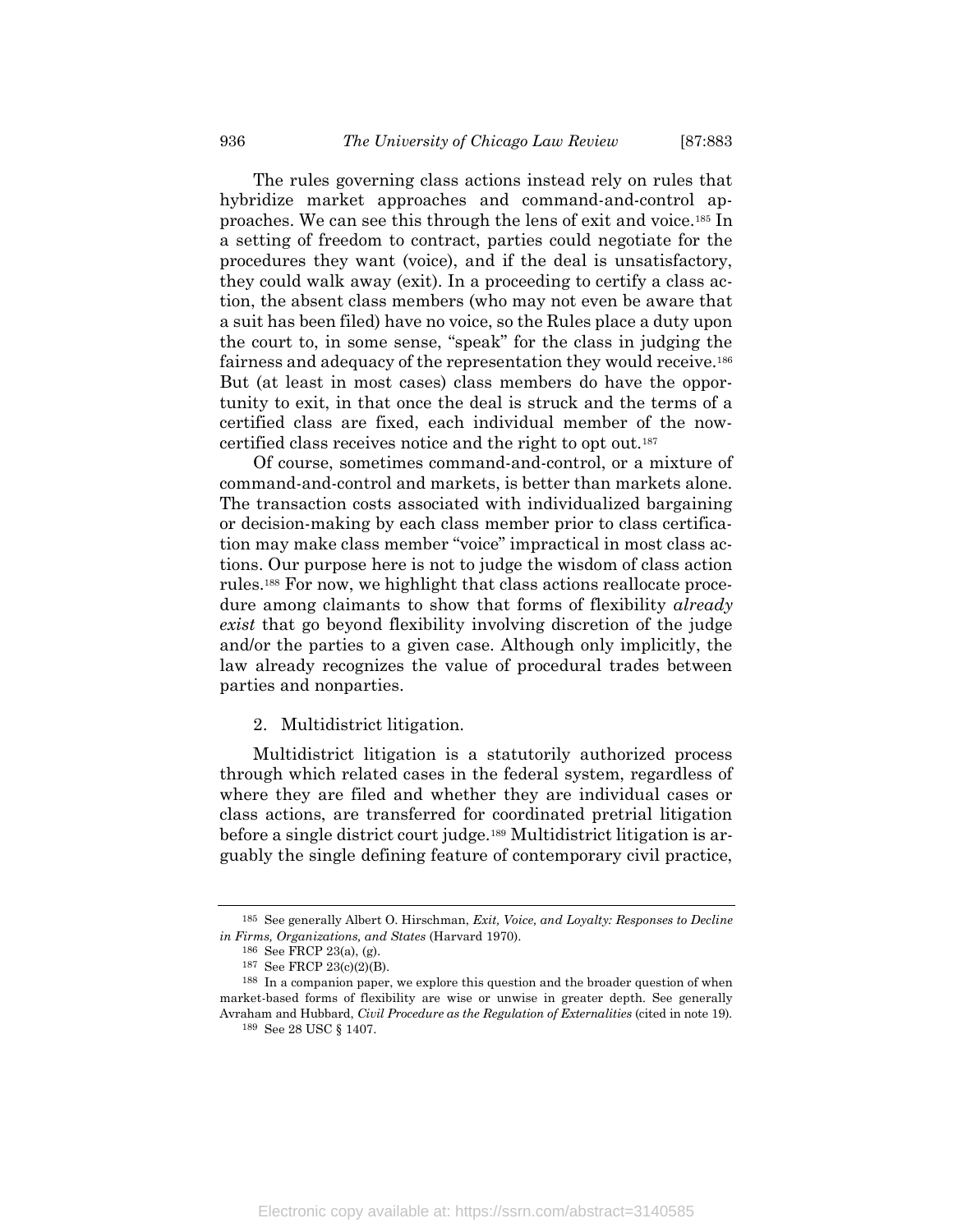with over 40 percent of all civil case filings in federal court ending up in MDLs.190 Several distinctive practices in MDLs increase the efficiency of litigation and reduce court congestion, including (1) selection of a Plaintiffs' Steering Committee to oversee the resolution of common questions across cases, (2) bellwether trials, where the judge selects a sampling of cases for full-blown trials to inform settlement decisions in other cases or aid the creation of rubrics for standardized compensation for groups of similar claims, and (3) special procedures such as Lone Pine orders for screening out cases at the pleading stage.

None of these devices for managing MDLs is regulated (or even explicitly authorized) by statute or Rule, and their use in MDLs is ad hoc, entirely within the discretion of the judge. Indeed, MDL judges have aggressively exercised judicial discretion to flex procedures, leading one pair of commentators to describe MDLs as "something of a cross between the Wild West, twentiethcentury political smoke-filled rooms, and the Godfather movies."191 Many MDL judges themselves say that "the very hallmark of the MDL is the ability to deviate from traditional procedures."192 Thus, the unique procedures of MDLs embody no deliberate federal policy to expand procedural flexibility beyond its traditional bounds. Yet that is exactly what MDLs are doing. As we show below, the innovations we observe in MDLs parallel the kinds of flexibility we have described in this Article, even if they are not currently understood as doing so.

a) Plaintiffs' Steering Committees. An MDL coordinates litigation among dozens, hundreds, or even thousands of separately filed cases, each with their own plaintiffs and attorneys. As a practical matter, it would be exceedingly difficult for a district judge to coordinate proceedings directly with all of the dozens or hundreds of different lawyers and law firms. Thus, for the sake of efficiency, the MDL judge typically appoints a group of attorneys—the Plaintiffs' Steering Committee (PSC)—to serve as the leadership group responsible for coordinating litigation on behalf of all the plaintiffs. As one scholar has noted, notwithstanding the norm that an individual plaintiff can retain a lawyer of her own

<sup>190</sup> Elizabeth J. Cabraser and Samuel Issacharoff, The Participatory Class Action, 92 NYU L Rev 846, 850 (2017).

<sup>191</sup> Martin H. Redish and Julie M. Karaba, One Size Doesn't Fit All: Multidistrict Litigation, Due Process, and the Dangers of Procedural Collectivism, 95 BU L Rev 109, 111 (2015).

<sup>192</sup> Abbe R. Gluck, Unorthodox Civil Procedure: Modern Multidistrict Litigation's Place in the Textbook Understandings of Procedure, 165 U Pa L Rev 1669, 1689 (2017).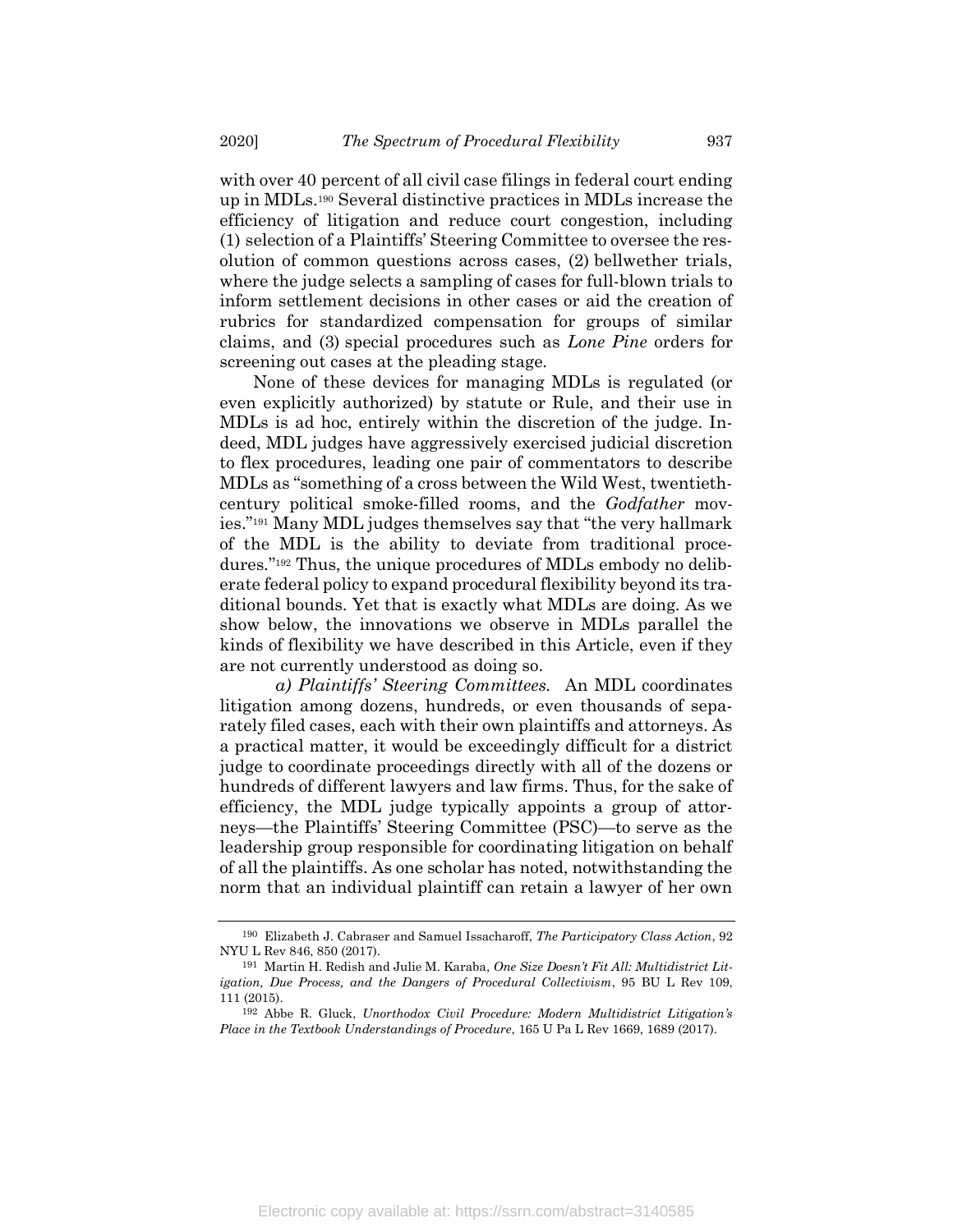choosing to handle her case, "[t]he individually retained attorney has no power to appoint or discharge the leaders who assume control of her clients' cases."<sup>193</sup>

In any given MDL, the PSC undertakes to coordinate litigation in a way that serves the interests of all the plaintiffs, al though of course conflicts of interest among individual plaintiffs or between the PSC and lawyers representing individual plaintiffs are inevitable. One respect in which the interests of the PSC and the rest of the lawyers and parties in the MDL are always aligned, however, is in efficient management of the MDL gaining economies of scale from coordinated proceedings. To do this, the PSC works with the judge and defense counsel to handle the litigation of common issues in a consolidated (and therefore lower-cost) way. Methods include filing a "master complaint," filing a single set of discovery requests, allowing discovery only from subsets or samples of the plaintiffs, and, as discussed in more detail below, fully litigating or trying a limited number of cases in order to facilitate settlements for the remainder.

When a common issue is litigated in an MDL, it receives more extensive briefing and argument than it would in any one individual case litigated separately. The PSC has more resources and the stakes are higher. In this way, all plaintiffs benefit from the more thorough litigation and the spreading of costs across cases within the MDL.<sup>194</sup>

But in another sense, cases or plaintiffs selected for greater discovery or extra attention from the PSC get more procedure, while the rest get less. In this way, the MDL device reallocates procedure across plaintiffs and across cases. Like with the class action device, this is a crude approximation of cap-and-trade, where a given aggregate quantity of procedure available to individual plaintiffs is reallocated across plaintiffs in the consolidated proceeding.195 This degree of flexibility is usually ignored in the literature on procedural flexibility but is akin to the unrestrained trading across cases of procedure that we imagine. We note that

<sup>193</sup> Burch, 90 NYU L Rev at 88 (cited in note 99).

<sup>194</sup> The effects for the defendant are more ambiguous. The more extensive procedure is costlier to the defendant, but the spreading of costs across cases in the MDL is a benefit. And to the extent that the MDL facilitates the filing of cases that otherwise would never have been filed individually (including meritorious ones), this increases a defendant's expected liability and costs.

<sup>195</sup> Note that this trading and reallocation across (rather than within) cases is not only de facto, as in class actions, but de jure, given that MDL cases remain distinct civil actions throughout the process.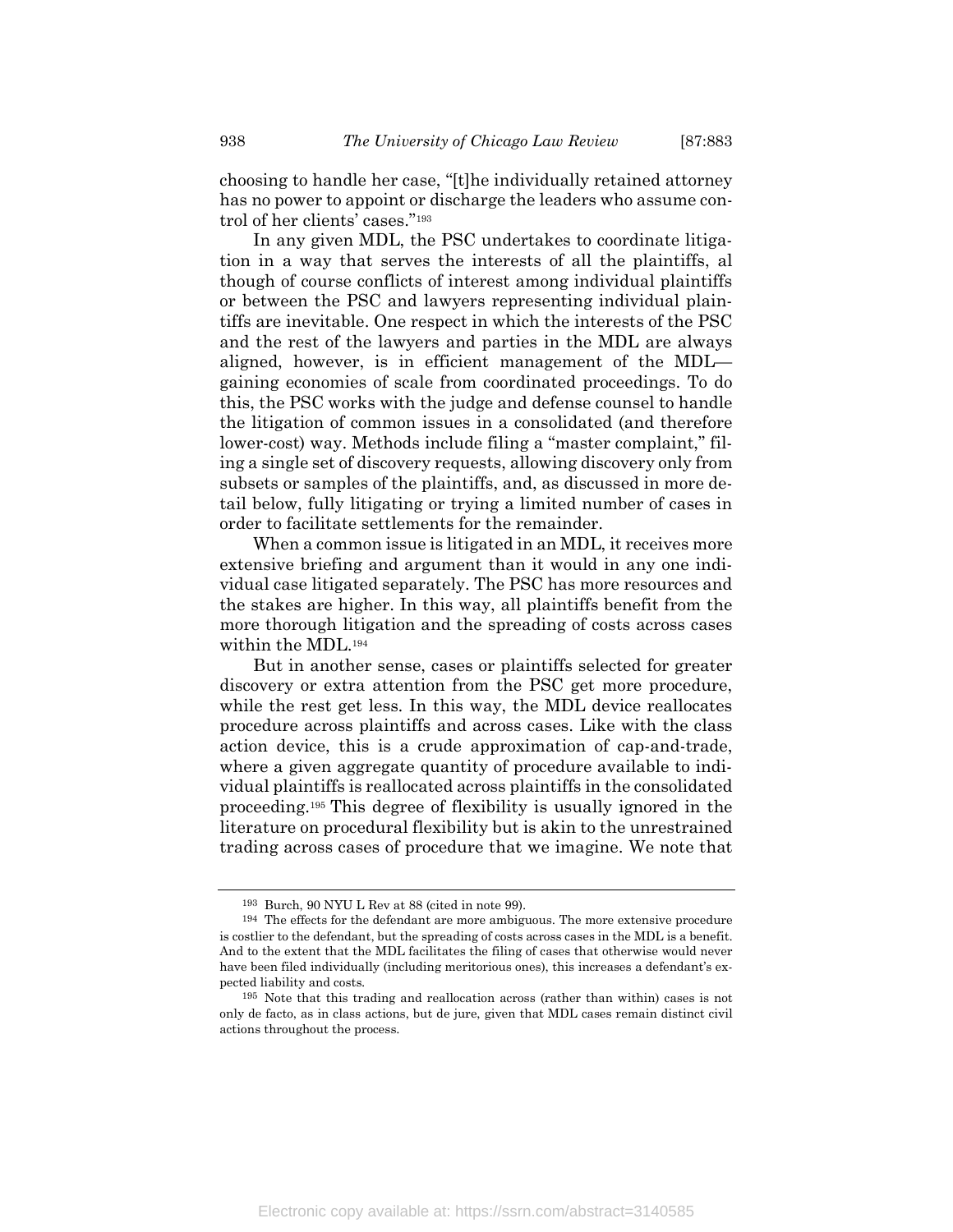the "trading" here is implicit and (unlike in a market-based solution) not mutually agreed upon. The court selects attorneys for inclusion and exclusion from the PSC, and thereafter the allocation of procedure is a mixture of negotiated deals with lawyers in individual cases and PSC fiat. Thus, it has elements of the open trading across cases that we envision, but it does not fully realize that vision. Given the inevitable divergence between the interests of the PSC and the interests of the individual plaintiffs unrepresented on the PSC, we are open to the argument that a purer market for procedure might better empower individual plaintiffs in situations such as these, where (whether explicitly acknowledged or not) procedural rights are already being traded across cases.

b) Bellwether trials. One of the key questions that PSCs, judges, and defense attorneys must address in MDLs that reach an advanced stage is the possibility of trial in the MDL rather than remand of the cases back to their home districts for trial.<sup>196</sup> Given that mass settlement is almost always the endgame in MDLs, both plaintiffs and defendants have an interest in doing trials in the MDL if such trials will facilitate settlement. To facilitate settlement, parties will often designate a small sample of cases for trials, called "bellwether trials," to inform the parties of how their evidence and arguments will likely fare before juries. For parties who are close to settlement but disagreeing on the terms, seeing the outcomes of trials in several representative cases can close the gap and precipitate settlement.<sup>197</sup>

Different judges and different lawyers favor different methods for selecting cases for bellwether trials.198 Most of the time, judges delegate the selection to the parties, sometimes allowing each side to identify half of the total number. Harder to implement and less common is random sampling among cases for bellwether treatment. This is, in principle, more likely to yield a sample representative of the whole than plaintiffs and defendants each cherry-picking the most favorable cases for their side.

<sup>196</sup> By statute, MDL courts can handle only pretrial proceedings, 28 USC § 1407, but parties can consent to trial in the MDL court. See FRCP 77(b).

<sup>197</sup> For an overview of MDLs and the bellwether trial process, see Eldon E. Fallon, Jeremy T. Grabill, and Robert Pitard Wynne, Bellwether Trials in Multidistrict Litigation, 82 Tulane L Rev 2323, 2326–42 (2008).

<sup>198</sup> For discussion, see Alexandra D. Lahav, Bellwether Trials, 76 Geo Wash L Rev 576, 635–36 (2008).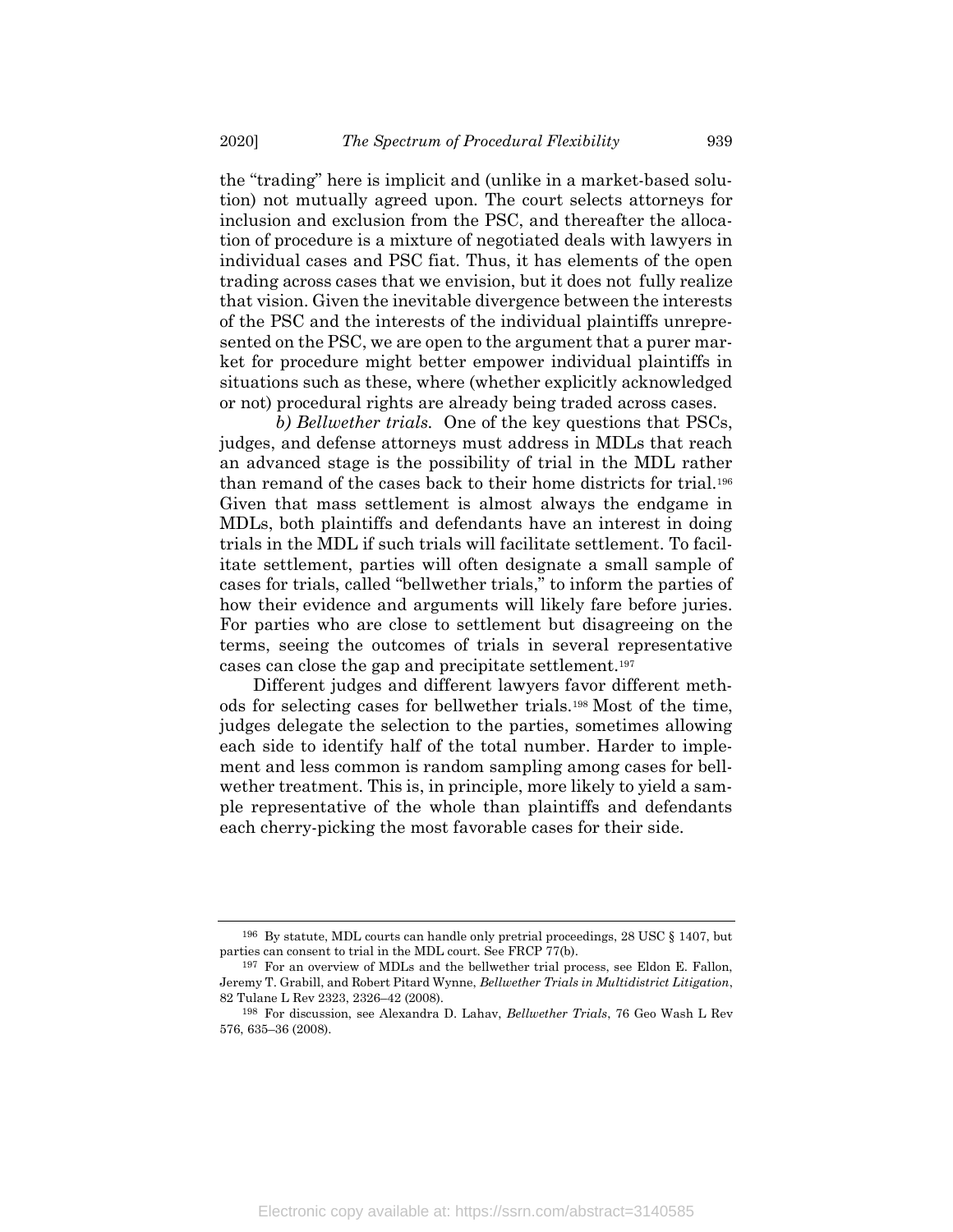Regardless of the method of selection, however, because the parties to a bellwether trial must all consent to the trial,199 the selection of bellwether trials inevitably involves negotiation among the judge, PSC, and defense attorneys, and between the PSC and the lawyers representing the individual plaintiffs whose cases would be tried. Crucially for our purposes, this process of negotiation among the attorneys and parties in separate cases yields a result whereby a few plaintiffs in a few cases get lots of procedure—full-blown trials litigated to the hilt with the fate (in settlement) of many *other* cases hanging in the balance—while the rest go dormant.200 In other words, the practice of selecting cases for bellwether trials quite explicitly involves parties in separate cases making deals to give more procedure to some cases than others. It is not quite a cap-and-trade market, but it is a crude approximation.

This crude trading of more procedure in some cases for streamlined settlement in other cases facilitates the creation of an MDL-specific public good: information about likely trial outcomes. Each case that goes to trial creates a benefit for all the other cases—parties now have a better sense of what to expect, which means settlement is easier. In the absence of coordinated proceedings, this positive externality might be underprovided, because of the free-rider problem—everyone would want someone else to be the guinea pig who goes to trial! In a world of fluid markets, one can imagine the free-rider problem being solved by crowdfunded trials, where everyone would chip in to cover the cost of trying a few cases. The MDL process approximates this solution.

c) Lone Pine Orders. In Lone Pine orders,  $201 \text{ MDL}$  judges require plaintiffs to make a prima facie evidentiary showing of injury and exposure to the defendant's products or other alleged

<sup>199</sup> Recall that without consent of all parties to that case, trial can only occur after remand to the district in which it was originally filed. See note 196.

<sup>200</sup> Several commentators have noted that bellwether trials are far more expensive than trials in normal litigation, as attorneys "pull out all the stops" given the high stakes of the bellwethers for the MDL as a whole. Fallon, Grabill, and Wynne, 82 Tulane L Rev at 2366 (cited in note 197). See also J. Maria Glover, The Structural Role of Private Enforcement Mechanisms in Public Law, 53 Wm & Mary L Rev 1137, 1214 (2012); Redish and Karaba, 95 BU L Rev at 128 (cited in note 191).

 $201$  For a comprehensive discussion, see generally Nora Freeman Engstrom, The Lessons of Lone Pine, 129 Yale L J 2 (2019). See also id at 13 (describing how "Lone Pine orders originated and draw their name from an unpublished order . . . in an otherwise obscure 1985 New Jersey state case, Lore v. Lone Pine Corp").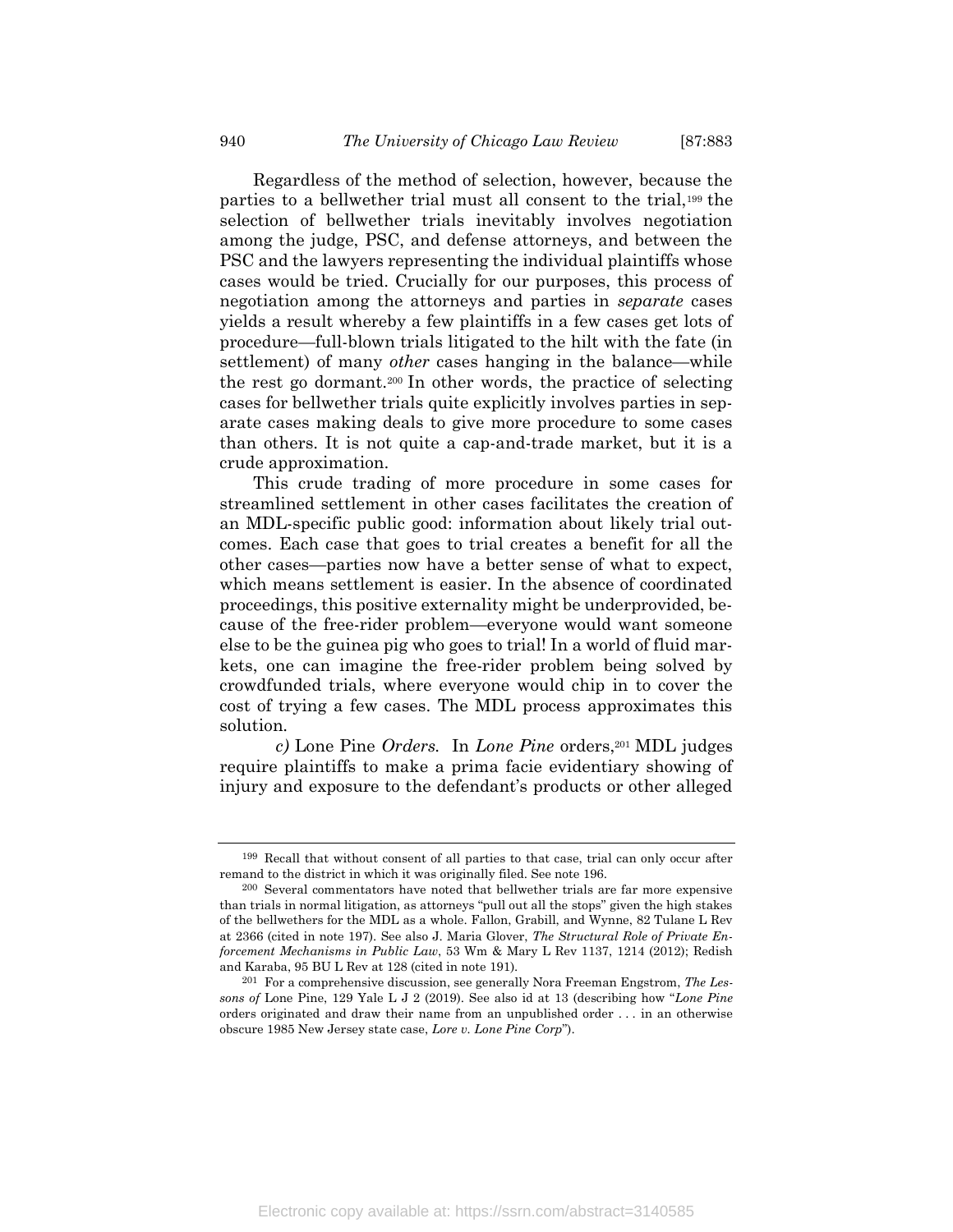tortious conduct, and sometimes even specific causation.<sup>202</sup> Lone Pine orders are obviously controversial. In no other context in federal practice are plaintiffs required to attach such evidence to their complaint, nor must they supplement their allegations with evidence in order to survive a motion to dismiss and proceed to discovery. MDL courts have explicitly noted that "no federal rule or statute requires, or even explicitly authorizes, the entry of Lone Pine orders."203

Yet defenders of the practice explain that it is a practical necessity that responds to so-called tag-along cases—cases filed after the creation of an MDL, often with threadbare or boilerplate pleadings, by plaintiffs and counsel who are inactive in the litigation. The concern with such cases is that, given the low cost of filing a baseless tag-along complaint and the high likelihood of an MDL-wide mass settlement, the tag-along plaintiff and her attorney will be able to collect a pro-rata share of any settlement despite expending virtually zero effort to establish that her claim has any merit.<sup>204</sup> Lone Pine orders address this concern by forcing plaintiffs and their attorneys to provide a minimal showing of colorable merit.<sup>205</sup>

Here we see forms of procedural flexibility that would likely be considered shocking, even unlawful, in other contexts. In every way but the strictest possible sense, a district court unilaterally changes the standard for surviving a motion to dismiss, and only for a particular set of cases on its docket. Yet Lone Pine orders play a role akin to congestion pricing in urban planning. As the saying goes, "Build a superhighway, create a traffic jam." A highway designed to conveniently bring commuters into a city becomes a victim of its own attractiveness when drivers eager to use

 $202$  More precisely, one might distinguish a *Lone Pine* order, which requires a prima facie showing of all of these, including specific causation, with an order requiring a plaintiff fact sheet that provides evidence of only the plaintiff's injury and exposure to the defendant's product. Id. For simplicity, we lump plaintiff fact sheets into the general category of filings required by Lone Pine orders.

<sup>203</sup> In re Digitek Product Liability Litigation, 264 FRD 249, 256 (SD W Va 2010).

 $204$  For an example of an opinion expressing exasperation at this practice in one judge's MDL, see In re Mentor Corp Obtape Transobturator Sling Products Liability Litigation, 2016 WL 4705827, \*1 (MD Ga).

 $205$  What makes this controversial is that, depending on the content of a given Lone Pine order, the plaintiff may be required, at the outset of a case, to submit evidence beyond what one would expect to be in the possession of the plaintiff prior to discovery. See Engstrom, 129 Yale L J at 20–22 (cited in note 201). Orders limited to the submission of a fact sheet with information on injury and exposure are less controversial, as evidence of these facts is more likely in the possession of the plaintiff at the outset of the case. Id.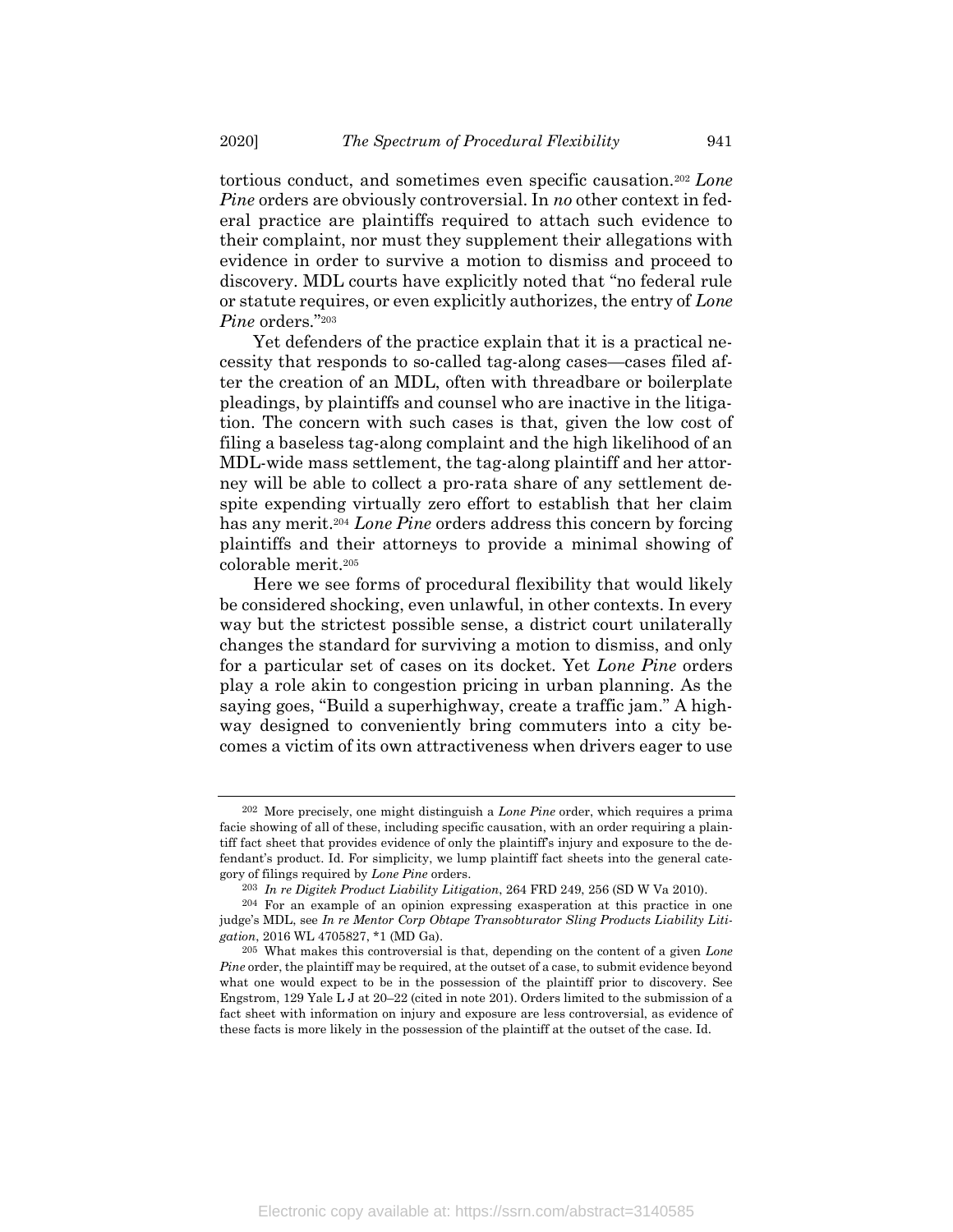it clog it up. MDLs are the superhighways of the federal courts. By making litigation cheap, fast, and remunerative for participating litigants and lawyers, a pathway designed to whisk meritorious claims to their destination may become congested with tagalong cases. By implementing higher tolls during rush hour, urban planners limit use of the highway to those who really need to drive at that time. By putting the onus of an initial showing of proof on plaintiffs, MDL judges limit the benefits of the MDL to those who really belong in the eventual settlement.

Importantly, this form of procedural flexibility offers to tagalong cases an implicit bargain: lower-cost procedure in exchange for a higher pleading standard. Thus, both parties gain something from the exchange. But note that it is not a freely bargained exchange. Lone Pine orders are a radical form of procedural flexibility, but they are not market based. An open question that remains, therefore, is whether explicit pricing or trading of the right to punch a ticket to an MDL could offer a better way to reduce congestion and screen out tag-along claims while also reducing burdens on claimants with plausible claims.

\* \* \*

In sum, our spectrum of procedural flexibility rationalizes (in the descriptive sense) practices that otherwise seem like peculiarities of MDL and class actions practices. Our framework not only envisions new forms of procedure, but it makes existing, poorly understood processes more explicit and comprehensible.

#### IV. TOWARD THE NORMATIVE

While an assessment of how to optimize procedure must await a full treatment, we argue here that familiar normative considerations cannot rule out the new forms of procedural flexibility that we have identified above. In fact, many of these normative considerations cut in surprising directions, sometimes favoring market-based approaches over the status quo. While we do not provide a normative justification for any specific proposal for procedural flexibility in this Article, we respond to potential normative critiques of market-based approaches to procedural flexibility.

As noted above in Part I, the extant literature suggests two broad normative objectives of civil procedure: dispute resolution (facilitating the timely, low-cost, and accurate resolution of disputes) and norm creation (facilitating the creation of law by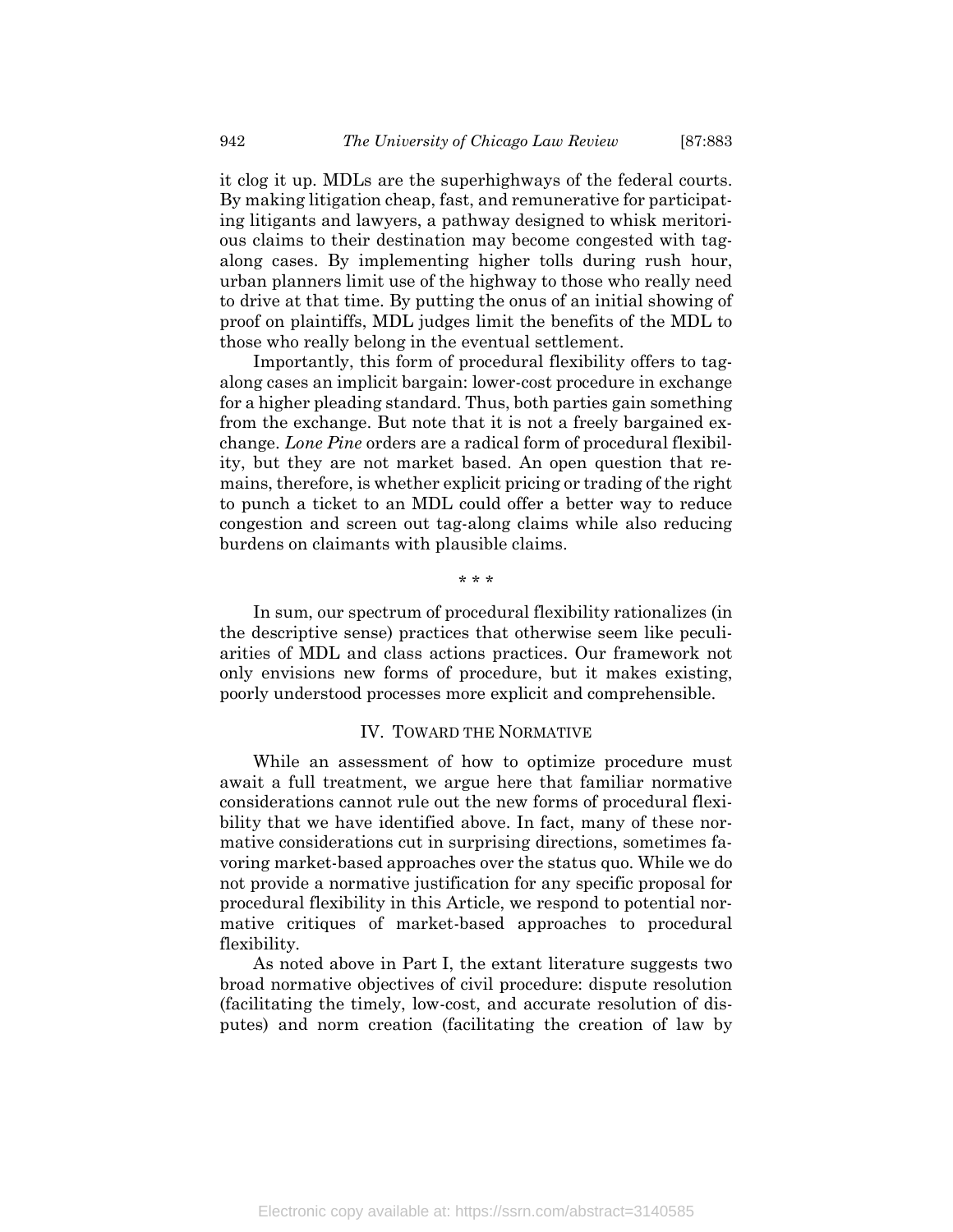courts). Below, we show that even the most exotic forms of procedural flexibility—things like auctions or markets in procedure are at least defensible (and arguably might be superior to existing forms) when measured against these criteria.

We then add three additional normative considerations to the mix: democratic participation in the legal system, commodification, and distributive justice. If concerns about democratic participation in the court system are paramount, we argue that better tailoring will increase, not decrease, parties' participation and might well counter the drift away from courts to alternative dispute resolution systems. If concerns about commodification of procedure are paramount, then things like auctions and markets look dubious (although we argue that even this conclusion is not so simple). If concerns about distributive equity among parties in the civil justice system are paramount, we argue that (counterintuitively) approaches such as tradeable credits for procedural rights will reduce inequalities of resources and bargaining power between parties.

To be clear, we do not claim here that any particular point on the spectrum of procedural flexibility is optimal for any type of procedure. Rather, our point in this Part is to show that familiar normative criteria are not sufficient in themselves to select among this wide spectrum of options. This indeterminacy is exactly why a broader, more ambitious normative framework is necessary. To construct a prescriptive agenda for procedural design requires knowing which innovations are "better." In subsequent work, we undertake this task.206 For now, we simply aim to show that our new descriptive framework poses an important and new set of normative questions: Which procedures and what type of flexibility are best for a given court?

#### A. Goal: Dispute Resolution

Civil procedure is (if nothing else) a system of rules of the game created to help parties resolve their dispute efficiently and fairly. Market-based allocation schemes are designed with allocative efficiency in mind. When parties have to pay for the procedures they use, this will, on the margin, discourage litigation that is not well tailored to the legitimate needs of a case. This serves the goal of efficient dispute resolution.

 $206$  See generally Avraham and Hubbard, *Civil Procedure as the Regulation of Exter*nalities (cited in note 19).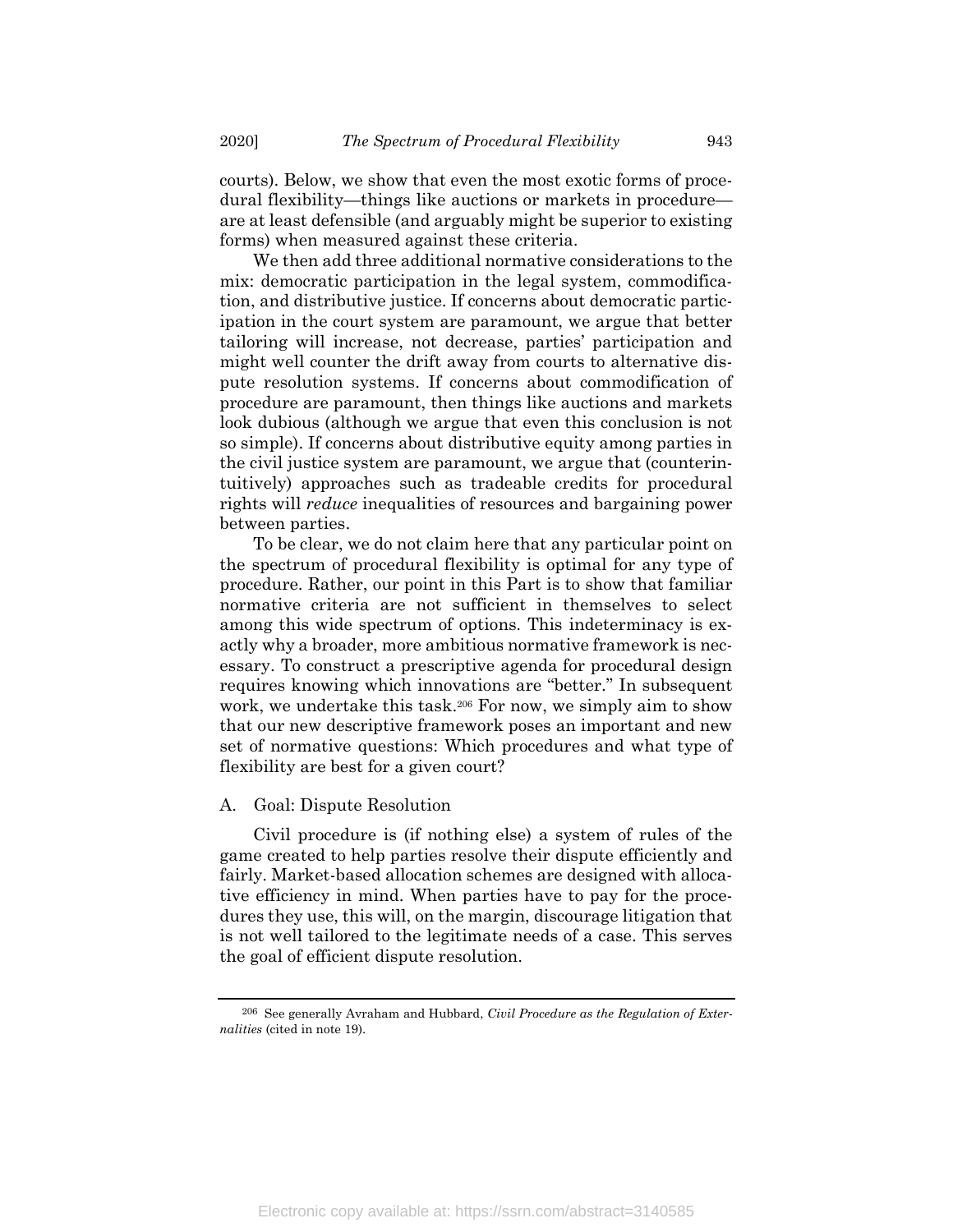What about accurate decision-making, which also serves the broader goal of dispute resolution but may be at odds with lower cost? This is an open question. Deviation from procedural defaults today requires either party agreement or judicial approval (or sometimes both). In a market-based system, party willingness to pay replaces judicial fiat. This presents a trade-off. On the one hand, if judges value accuracy more than parties (perhaps because judges believe that greater accuracy improves the legitimacy or deterrent value of judgments), then a shift away from judicial fiat may reduce accuracy. On the other hand, the court is (almost by definition) the least informed player in the dispute and thus the least likely to have a clear sense of the benefit, in terms of accuracy, of additional procedure.207 Market-based approaches place greater power and responsibility in the hands of the betterinformed players—the litigants themselves.

In short, market-based approaches to procedural flexibility would improve allocative efficiency of procedure and may even improve the accuracy of dispute resolution.

#### B. Goal: Norm Creation and Legitimacy

With respect to the norm-creation goal, we begin by observing that most cases simply do not generate important precedents, clarify ambiguous parts of the law, or otherwise have any chance of impacting future parties' behavior. Most cases settle, and even those that do not rarely involve a precedent-setting appellate opinion. Therefore, choices about procedural flexibility are orthogonal to the goal of norm creation in most cases. In the few cases that are important to the objective of norm creation, we have described above how a court may ensure that party control over procedure does not interfere with this objective.208 Simply put, if courts' wishes can trump the parties' wishes when norm

<sup>207</sup> Judge Frank Easterbrook has written (with characteristic flourish) about this problem in the context of discovery. Frank H. Easterbrook, Discovery as Abuse, 69 BU L Rev 635, 638–39 (1989) (emphasis in original):

Judges can do little about impositional discovery when parties control the legal claims to be presented and conduct the discovery themselves. The timing is all wrong . . . . A judicial officer does not know the details of the case the parties will present and in theory cannot know the details. Discovery is used to find the details. The judicial officer always knows less than the parties . . . . How can a judge distinguish a dry hole (common in litigation as well as in the oil business) from a request that was not justified at the time?

<sup>208</sup> See Part II.B.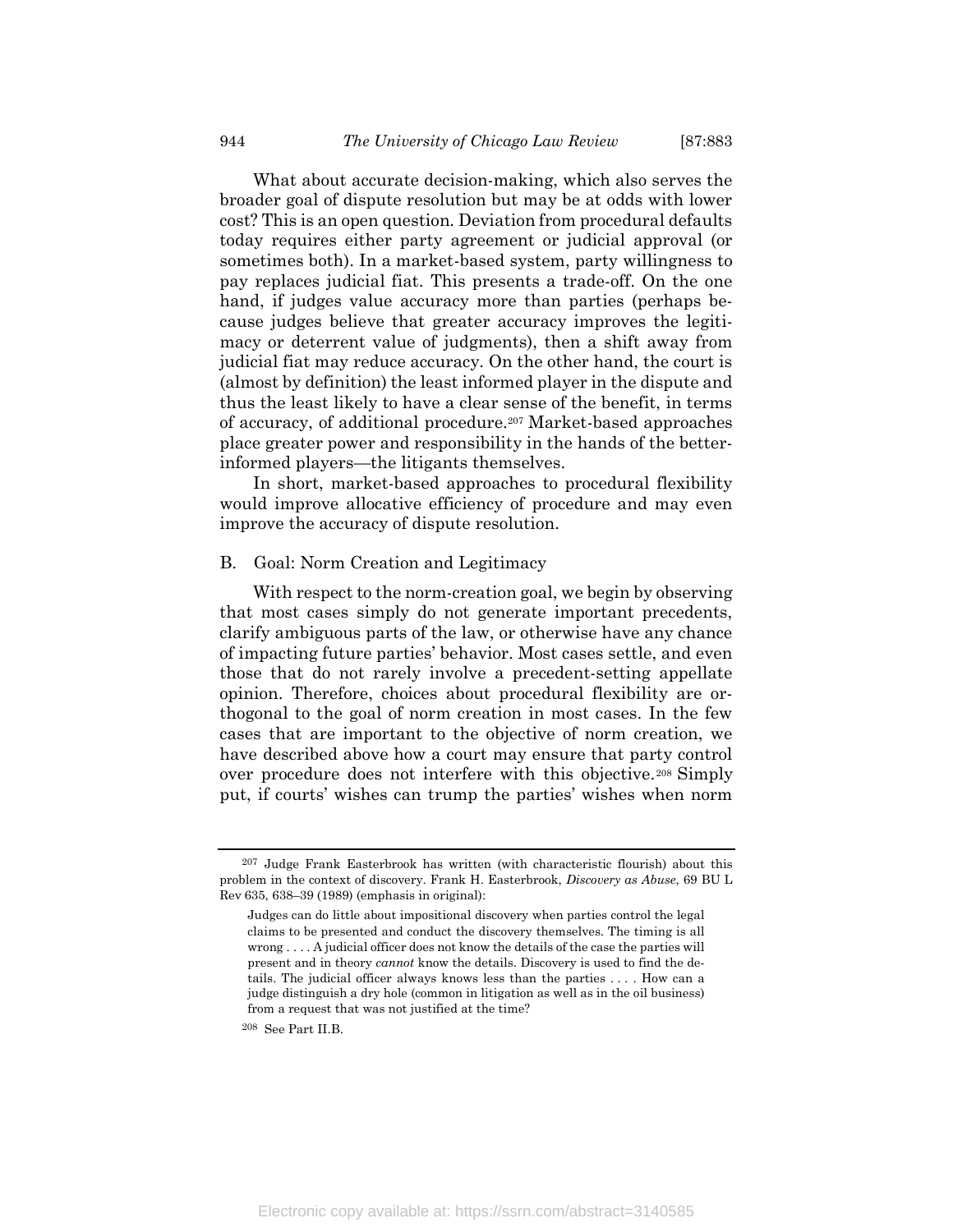creation is on the line, then the use of any form of procedural flexibility in other cases will not impact the goal of norm creation.

There is also the potential concern that greater procedural flexibility will undermine the perceived legitimacy of the civil litigation process. Ultimately, perceived legitimacy is an empirical question, and perceptions of illegitimacy may depend on the specific type of procedural flexibility in question. Thus, we cannot dismiss wholesale this concern. By the same token, it may not be the case that perceived legitimacy is threatened by even the most radical forms of procedural flexibility.

Consider markets in tradeable credits for procedure. This would be a radical change from the status quo, surely, but would it undermine the perceived legitimacy of the courts? Reformers in the United States undertook bold reimaginings of procedure in the past, such as abandoning writs for simplified pleading in the nineteenth century, abandoning law and equity for the unified civil action under the Federal Rules of Civil Procedure in 1938, and inventing the modern class action in 1966. Each wave of reform was intensely controversial but over time came to be second nature for lawyers.<sup>209</sup>

This is so despite there being nothing inevitable about these reforms. Many aspects of these reforms, such as liberal pleading, party-driven discovery, and opt-out class actions, are examples of American exceptionalism in procedure. Their absence is as much second nature to lawyers outside the US as their presence is taken for granted among lawyers inside the US. All this is to say that the perceived legitimacy of the system may depend much less on maintaining the procedural status quo than one might assume.

Further, the perceived legitimacy of procedural design depends on its suitability to the social and technological context in

<sup>209</sup> See Stephen C. Yeazell, Group Litigation and Social Context: Toward a History of the Class Action, 77 Colum L Rev 866, 866 (1977) (noting controversy over the promulgation of the new Rule 23 in 1966); Stephen N. Subrin, How Equity Conquered Common Law: The Federal Rules of Civil Procedure in Historical Perspective, 135 U Pa L Rev 909, 922 (1987) (describing how the adoption of the Rules in 1938 brought about "an enormous change"). See also Charles E. Clark and James W.M. Moore, A New Federal Civil Procedure: I. The Background, 44 Yale L J 387, 390 (1935):

Experience teaches us, that while individual members of the bar are enlightened agents of reform, the general professional reaction is, quite naturally, against change . . . . It is only human for a successful practitioner to conclude that the practice of which he has made himself master is a desirable one to follow.

See also Henry H. Fowler, A Psychological Approach to Procedural Reform, 43 Yale L J 1254, 1265 (1934) (noting the almost inevitable conservatism in the approach toward procedure).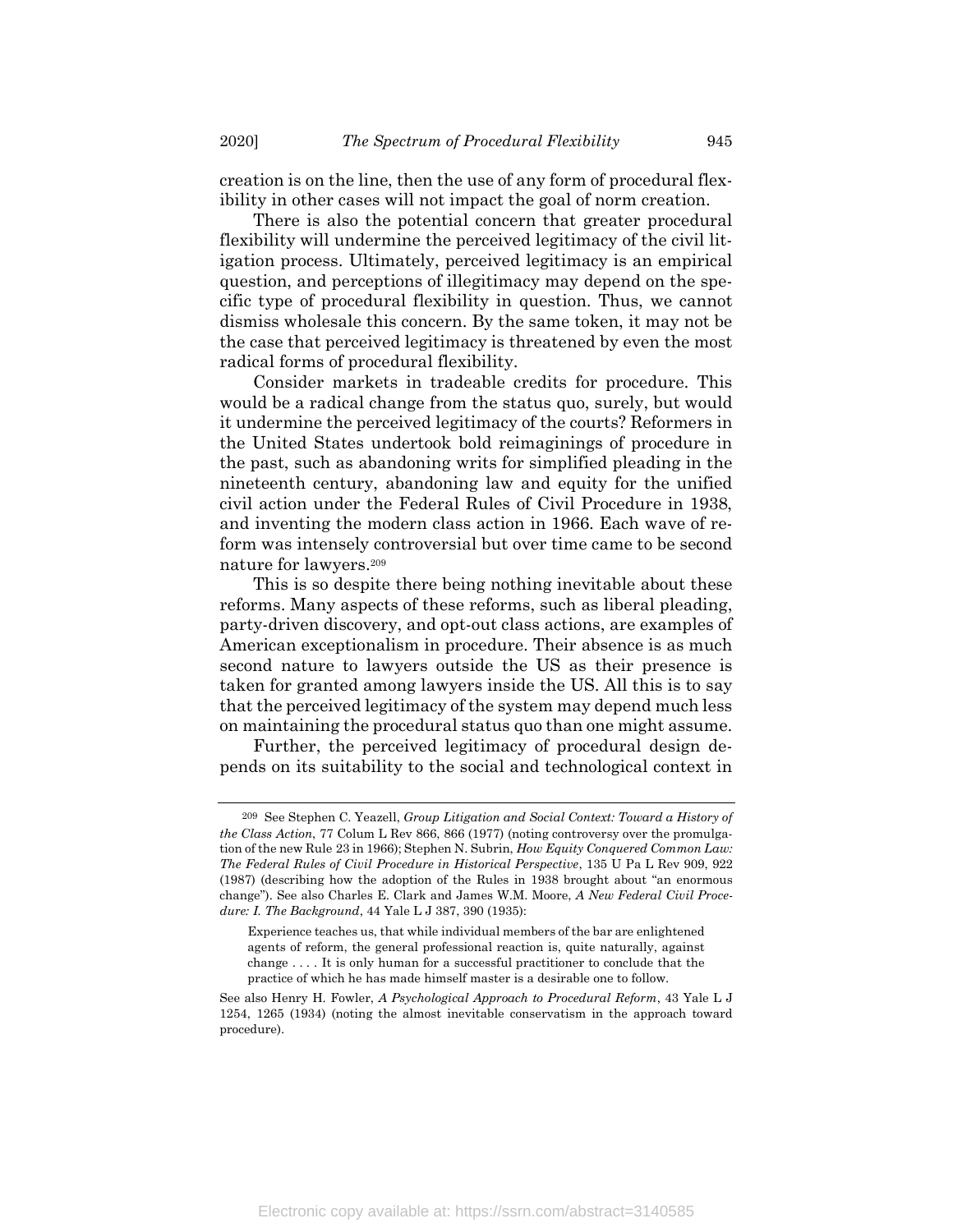which courts operate. This is most colorfully illustrated by Professor Peter Leeson, who shows how archaic procedural devices such as trial by battle and trial by ordeal can be understood as well suited to the limits of courts' dispute resolution technology (for example, poor records of land title and few resources for fact investigation) and shared cultural understandings of the time (for example, a belief that divine favor would protect the innocent).<sup>210</sup>

The change from 1938 to today may not be as stark as England's emergence from the Dark Ages, but it is fair to say that the technology by which products and services can be allocated and the social understanding of how individuals consume has radically changed over the past eight decades. Vast computing power and internet connectivity means that a degree of product disaggregation and unbundling is possible today that would have been prohibitively expensive in the past. As a consequence, individuals have become much more used to the idea of buying only as much as you need.

For example, rather than buying a car, someone who doesn't need to drive as often can join a car-sharing program such as Zipcar. Such programs save money for light users of cars who would otherwise have to buy cars, and they increase access to driving for people who cannot afford a car.211 Importantly, such programs yield societal benefits by increasing the number of users per car, thereby reducing land required for parking spaces and lots.

Similarly, the idea of paying a stranger for a ride in their personal car or paying a stranger to sleep for one night in their apartment was almost unthinkable for most people a decade ago,212 but

<sup>210</sup> See Peter T. Leeson, Trial by Battle, 3 J Legal Analysis 341, 348–51 (2011); Peter T. Leeson, Ordeals, 55 J L & Econ 691, 705–08 (2012).

<sup>211</sup> Similarly, someone who likes only a few songs from a music album can purchase individual songs online rather than the entire album in physical form. This saves money for those who would otherwise have to buy the entire album and increases the ability to consume music for those unable or unwilling to pay for the full album. And with streaming music services, one need not even buy a song for perpetuity, but instead may listen to as much or as little of that song as one likes. For a discussion of how technological change has allowed consumer to purchase "slices" of what used to be "lumpy" goods, see Lee Anne Fennell, Slices and Lumps: Division and Aggregation in Law and Life 124–26 (Chicago 2019).

<sup>212</sup> Uber Technologies, Inc. was founded in 2009; Airbnb, Inc. was founded in 2008. See Uber Newsroom, The History of Uber (2019), archived at https://perma.cc/E45X -EMYR; Airbnb Newsroom, The Airbnb Story (2019), archived at https://perma.cc/T3WR -GC95.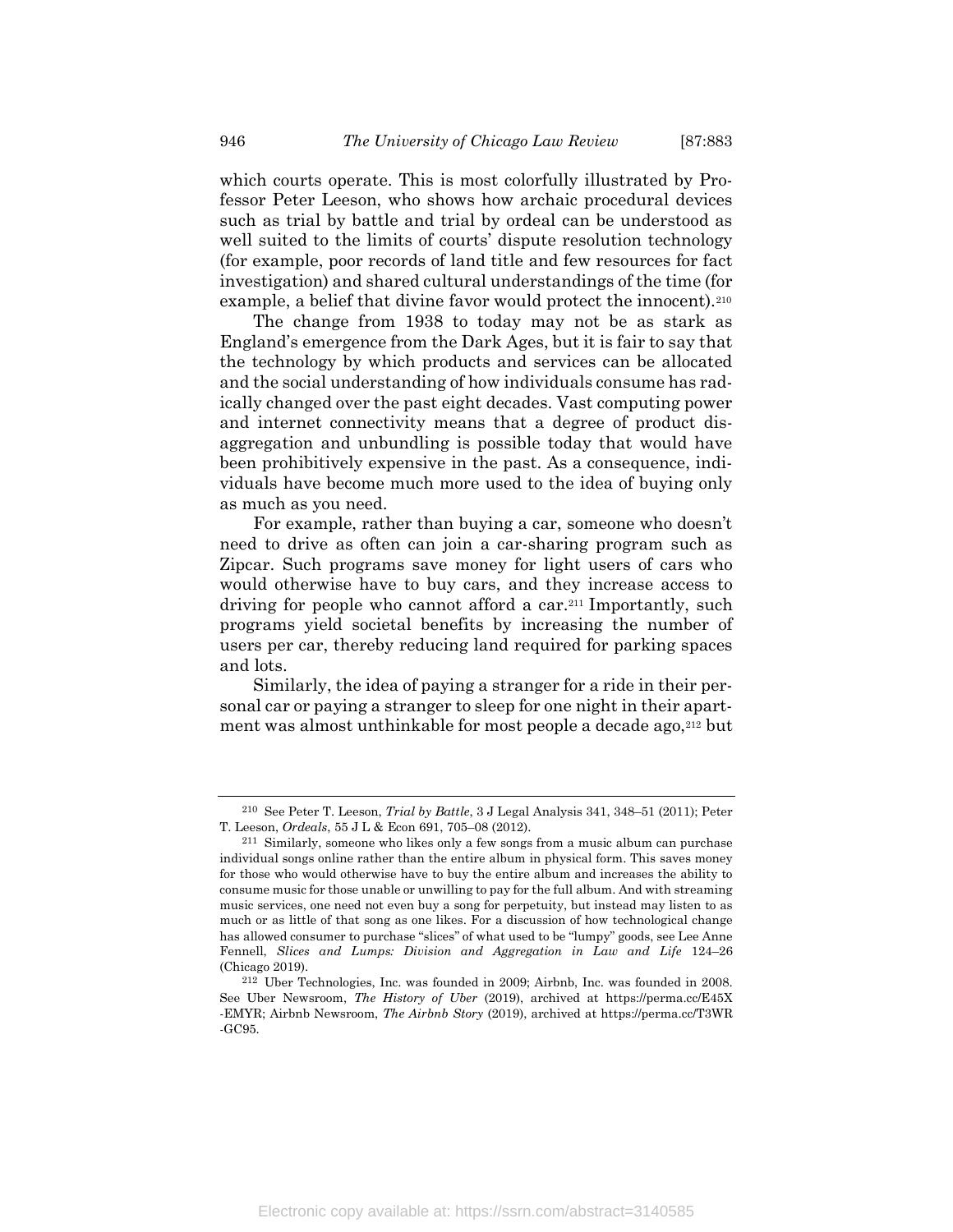this is second nature to millions of Americans now. Thus, redefining procedure not as a fixed bundle of procedural entitlements but as a disaggregated menu from which litigants can select the most valuable components à la carte should seem much less radical today than even in the recent past.

#### C. Goal: Democratic Participation

With respect to the "democratic participation" value of civil procedure, we doubt that new forms of flexibility, such as markets, would have a negative effect. In fact, they may have positive effects. To the extent that this goal implicates access to courts and a preference for dispute resolution in court rather than through settlements, market-based flexibility should be attractive. Because markets in procedure would allow parties to tailor procedure to their interests, victims of wrongdoing would be more willing to litigate their claims rather than settle, arbitrate, or drop them. Further, given that litigants on the margin of suing in court versus dropping their claims are likely to be the same litigants who cannot afford to use all the procedures they are formally entitled to under the status quo, tradable credits in procedure would make court more attractive because unused procedure would be monetizable.<sup>213</sup>

#### D. Goal: Distributive Equity

Should we worry that new forms of procedural flexibility, such as tradeable credits for procedures, will disproportionately benefit the rich? The rich could purchase more pages of briefing, more depositions, more document discovery, longer appeals, and who knows what else, couldn't they? Our response is: Yes, they can, and they will. But the truth is that the rich already have a huge advantage in our legal system. They can get more lawyers, more experts, more forum choice, more everything.<sup>214</sup> The question is not whether the rich have an advantage—that is virtually inevitable—but whether the design of the procedural system ignores this advantage or *accounts* for it and even counteracts it.

<sup>213</sup> Or, if procedures are auctioned rather than allocated to litigants, litigation would cost less for these litigants relative to everyone else.

<sup>214</sup> See Albert Yoon, The Importance of Litigant Wealth, 59 DePaul L Rev 649, 656 (2010) (presenting empirical evidence that the more financial resources that are available to a party in litigation, the greater its chances, all else being equal, of a favorable legal outcome).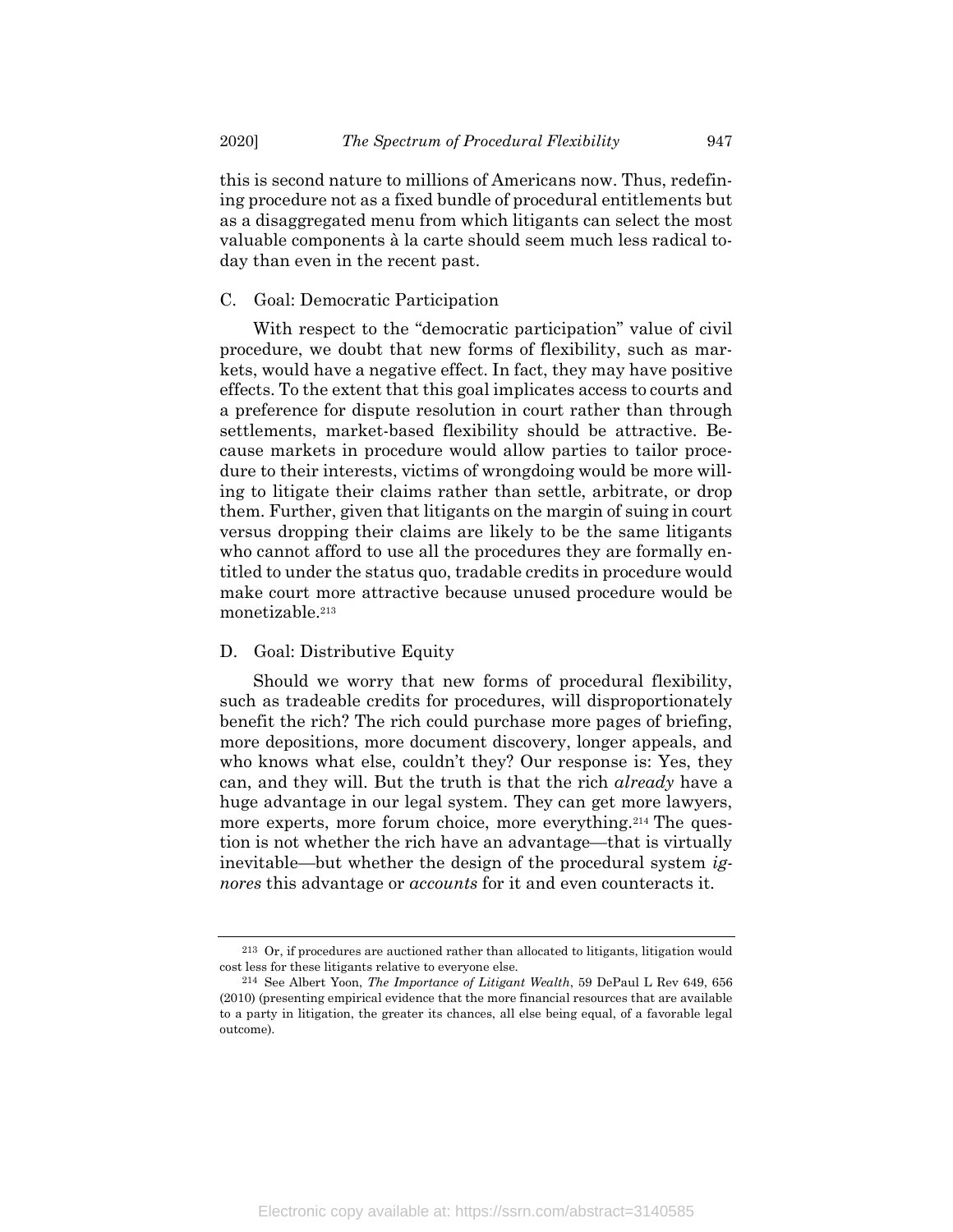Any analysis of the impact of procedure on poor or otherwise disadvantaged litigants must assess the realities of litigation from the perspective of those parties.215 Currently, the rich already buy longer briefs, more discovery, and more court time, but they do not have to pay the courts or their adversaries for this privilege.216 To the contrary, courts' decision-making burdens are increased by the aggressive motion practice of heavily lawyered parties, and counterparties must pay more to keep up with them. The poor are currently subsidizing the rich. In contrast, with congestion pricing or markets, parties who place greater burdens on courts and their adversaries would have to pay for that privilege. The rich would subsidize the poor.

In an auction system, the revenue from the sale of procedural entitlements could be used to increase court resources, reduce court fees, or subsidize needy litigants. In a cap-and-trade system, the poor could directly profit by selling procedural entitlements they cannot use. And because there would be a market for procedure across cases, a poor party would not be limited to bargaining (perhaps on unfavorable terms) with a well-heeled adversary, but would be able to tap into a larger, more liquid market. Other market makers, such as third-party litigation funders, could help poor parties buy more procedural rights in return for a stake in the lawsuit.

The fact that any litigant is free to negotiate with anyone, not just their opponent, equalizes bargaining power. Under the status quo, in David-and-Goliath cases, the weak party has no choice but to bargain for procedures with a monopolistic opponent who holds greater bargaining power. But in a free-market-based system, a party facing a powerful or stubborn opponent could walk away from a bad offer. In a market setting, there is a "going rate" for each procedure. The powerful litigant and the weak litigant pay exactly the same going rate for a deposition or a motion to dismiss.

The existence of predictable market rates for different quantities of procedure may also foster the expansion of legal insurance, prepaid legal, and third-party litigation finance markets. Financial intermediaries would be able to more accurately price products that, in the event of litigation, guarantee coverage for a

<sup>&</sup>lt;sup>215</sup> For an extended development of this idea, see generally Andrew Hammond, *Plead*ing Poverty in Federal Court, 128 Yale L J 1478 (2019).

<sup>216</sup> They must pay their own lawyers, of course, but this cost does not capture the externalities they impose.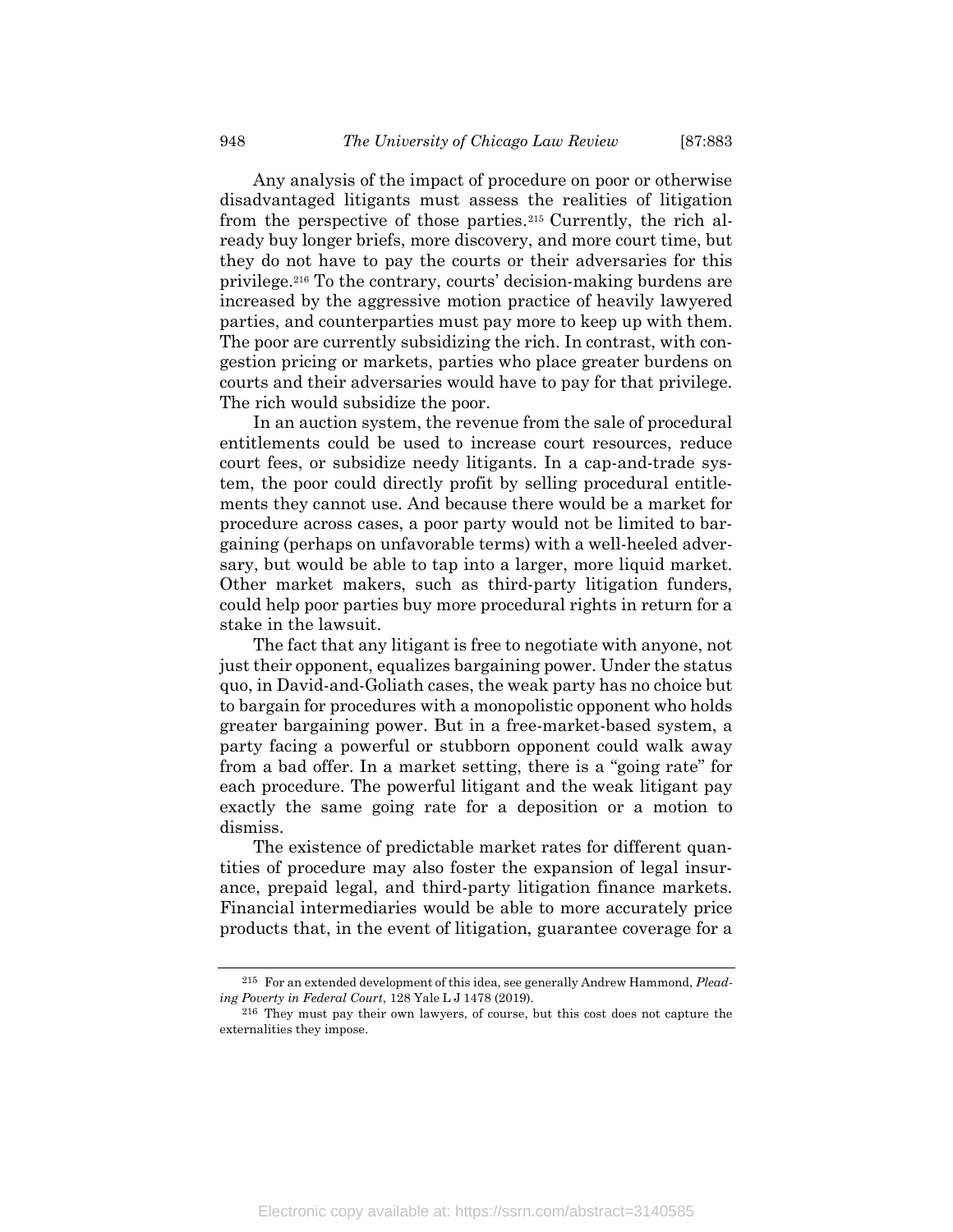certain level of procedural intensity. These products would benefit the rich and poor alike, but in our estimation, the poor will benefit more. This is because wealthy individuals and businesses already have sophisticated forecasts for litigation costs and the ability to self-insure against the costs of litigation. Less wealthy individuals and organizations, however, stand to benefit from insurance against litigation cost risk that offers lower premiums and well-tailored coverage.

Moreover, the nature of the rights being traded can be defined in ways designed to improve distributional consequences.<sup>217</sup> For example, one can require at least some of the procedural adjustments to be symmetric across the parties in an individual case—that is, a plaintiff could buy additional briefing space from a third party, but the plaintiff would have to share the additional briefing space purchased equally with the defendant. This would help ensure that parties invested in more extensive procedure because the scope of the case required it, not because they merely wanted to steamroll an opponent with their disproportionate investment in argument and evidence.

As a second example, an auction method could be paired with a version of the status quo that maintains a minimum amount of procedure as an untradeable default entitlement in every case. This arrangement would address the concern that some litigants will be so constrained that they will not be able to afford even a minimum of procedure on the market. Everything above this floor would be tradeable on the procedure market. This minimum amount could be set to correspond to the amount of procedure that a litigant who could not afford to purchase procedure would nonetheless be able to utilize. Unlike under the status quo, the auction would raise revenue, and the proceeds from auctioning procedures above this floor could be redistributed. Thus, the leastresourced parties would be no worse off than under the present rules—and possibly much better off, especially if revenue from the sale of procedural entitlements is redistributed.

In short, contrary to what initial intuitions suggest, marketbased approaches to procedural flexibility do not necessarily raise concerns about distributive equity. To the contrary, if designed

<sup>217</sup> On the idea that distribution is not always most efficiently done through the tax and transfer system, see Kyle Logue and Ronen Avraham, Redistributing Optimally: Of Tax Rules, Legal Rules, and Insurance, 56 Tax L Rev 157, 207–08 (2003); Ronen Avraham, David Fortus, and Kyle Logue, Revisiting the Roles of Legal Rules and Tax Rules in Income Redistribution: A Response to Kaplow & Shavell, 89 Iowa L Rev 1125, 1149 (2004).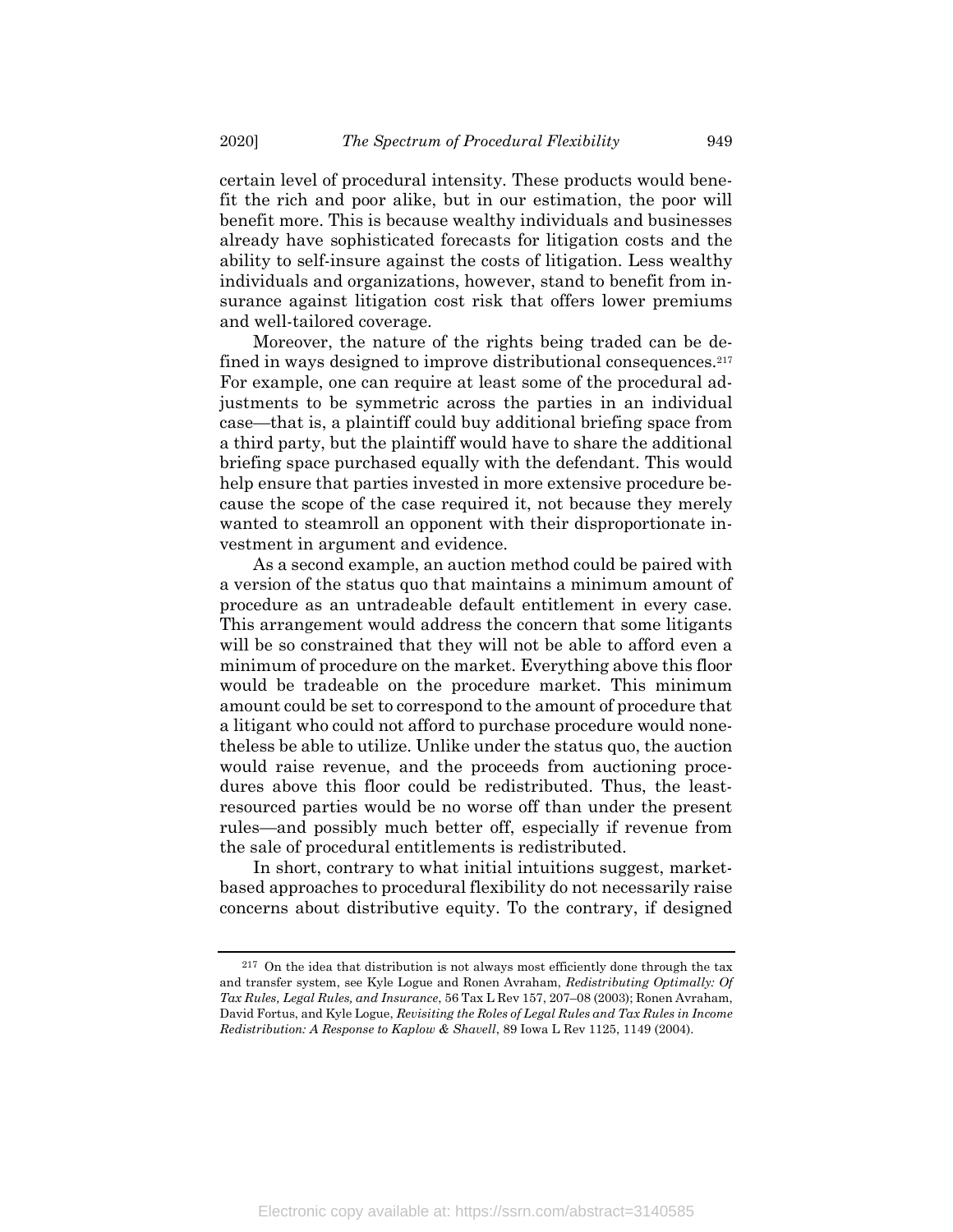properly, they may do far better than the status quo in this respect.

### E. Goal: Avoiding Commodification

Finally, an instinctive objection to prices, trading, or markets in procedure is that these things reduce procedural rights to commodities. To the extent that commodification in this sense is a bad thing, we must simply concede the point.

But what is the force of this objection, really? Parties settle their claims all the time; indeed, settlement is the norm and trial is the exception in American civil litigation. <sup>218</sup> Settlement involves the parties giving up whatever remaining procedural rights they have in exchange for an end to litigation and (for the plaintiff) money. Such exchanges of procedural rights for cash sometimes occur in piecemeal ways, too. One example is a highlow settlement agreement, which limits the range of potential outcomes of a trial to a range of liability amounts. This has the effect of limiting parties' freedom to pursue certain arguments at trial, present certain evidence, or file certain objections or posttrial motions.<sup>219</sup>

Further, as we showed above, parties trade away procedural rights on an à la carte basis every day.220 Agreements to limit depositions, stipulate to the authenticity of an exhibit, or not to object to a motion are routine affairs. And although such trades are usually in kind rather than for cash, there are some agreements that exchange procedural entitlements for cash. Cost-sharing or costshifting agreements for the costs of discovery of ESI are increasingly prevalent, and they explicitly involve money changing hands in exchange for a party forfeiting objections to discovery. Most obviously, the right to pursue justice in court comes with an explicit price tag. In federal court, this price tag is \$400, the sum of the filing fees for initiating a lawsuit in US district court.<sup>221</sup>

<sup>218</sup> See J. Maria Glover, The Federal Rules of Civil Settlement, 87 NYU L Rev 1713, 1743 (2012).

<sup>219</sup> J.J. Prescott and Kathryn E. Spier, A Comprehensive Theory of Civil Settlement, 91 NYU L Rev 59, 88–89, 115 (2016).

<sup>220</sup> See text accompanying notes 23–34.

<sup>&</sup>lt;sup>221</sup> See 28 USC  $\S$  1914 (setting a \$350 filing fee for a civil action in US district courts); District Court Miscellaneous Fee Schedule (cited in note 170) (noting that the "[a]dministrative fee for filing a civil action, suit, or proceeding in a district court" is \$50).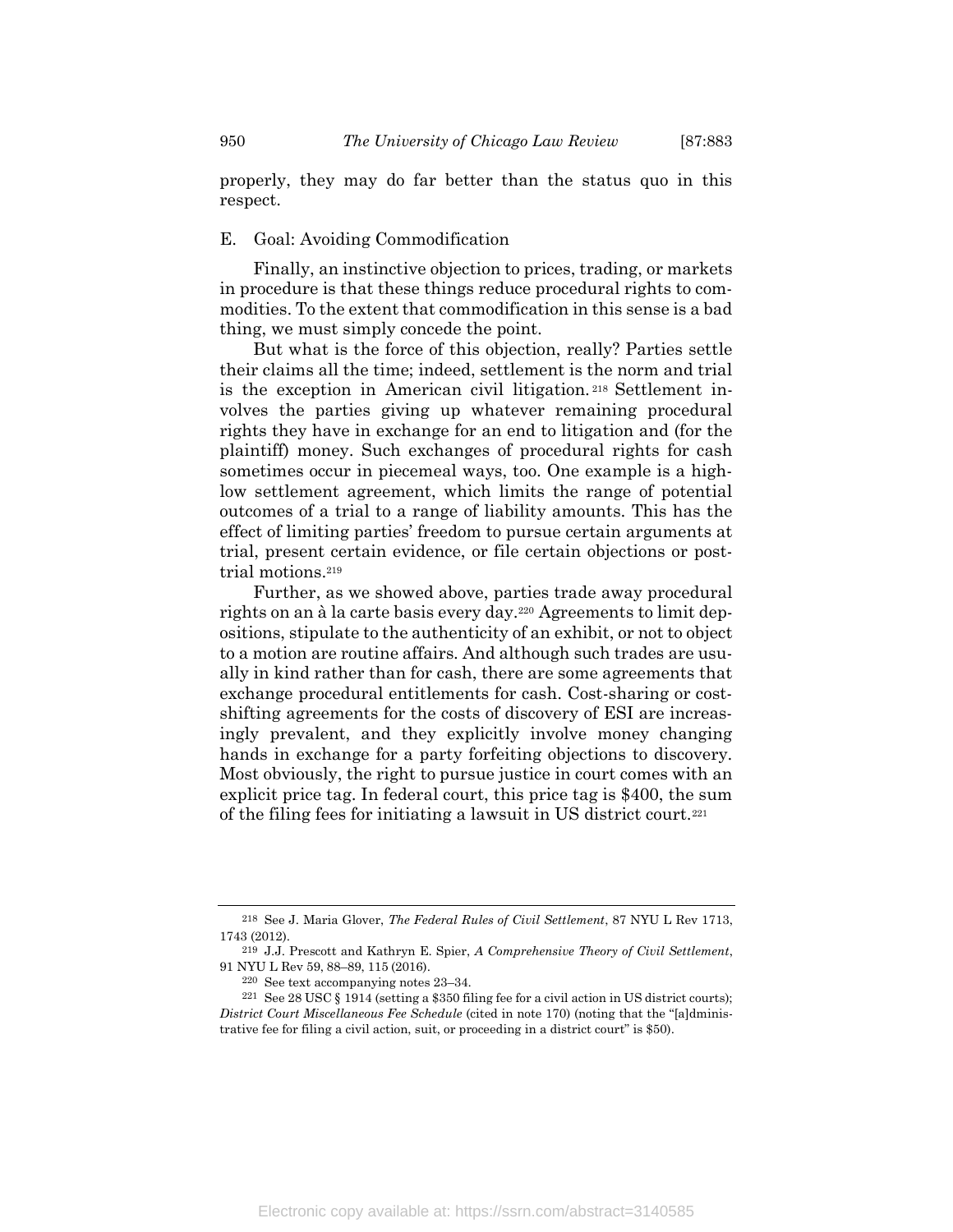Thus, we don't see our proposal as inviting any concern about commodification that does not already apply to virtually any aspect of the current system. The only thing our proposal does is force us to admit that commodification already (and inevitably) exists. Commodification presents a question not of whether, but how.

All that remains, then, is the argument that even if commodification is already the reality, markets in procedure would make this fact *more transparent*. The argument would be that the system benefits from obscurity, not transparency, on this score. This may be true, but we are reluctant to accept this conclusion uncritically. This conclusion depends on two premises: First, that the legitimacy of the system would suffer from greater transparency, and second, that benefits from allocative efficiency and distributive justice are less worthy goals than maintaining perceived legitimacy through nontransparency. Neither premise appears to be obviously true. As for the first premise, the power of wealth under the status quo is obvious, so there is not much of a secret to maintain. As for the second premise, if new approaches to procedure improve the efficiency and equity of the system, it is hard to see how the net effect would be a loss of confidence in the system.

#### **CONCLUSION**

The rise of party control over civil procedure is one of the defining characteristics of modern litigation. This phenomenon has attracted the attention of an active literature that has developed important insights into the "core" elements of procedure and the crucial role that legitimacy plays in predicting the limits of party control over procedure. It has detailed the rich interplay between the centrality of judicial discretion and the rise of managerial judging, on the one hand, and the centrality of party-driven procedure, on the other hand. Yet as we show in this Article, the breadth and depth of these insights occupies only a subset of a much larger conceptual space in which procedural flexibility can and does occur.

In this Article we provided a descriptive framework for understanding procedural flexibility. Our framework not only explains familiar practices, but also points toward bold new approaches to procedural flexibility, such as congestion pricing, auctions, and markets for civil procedure.